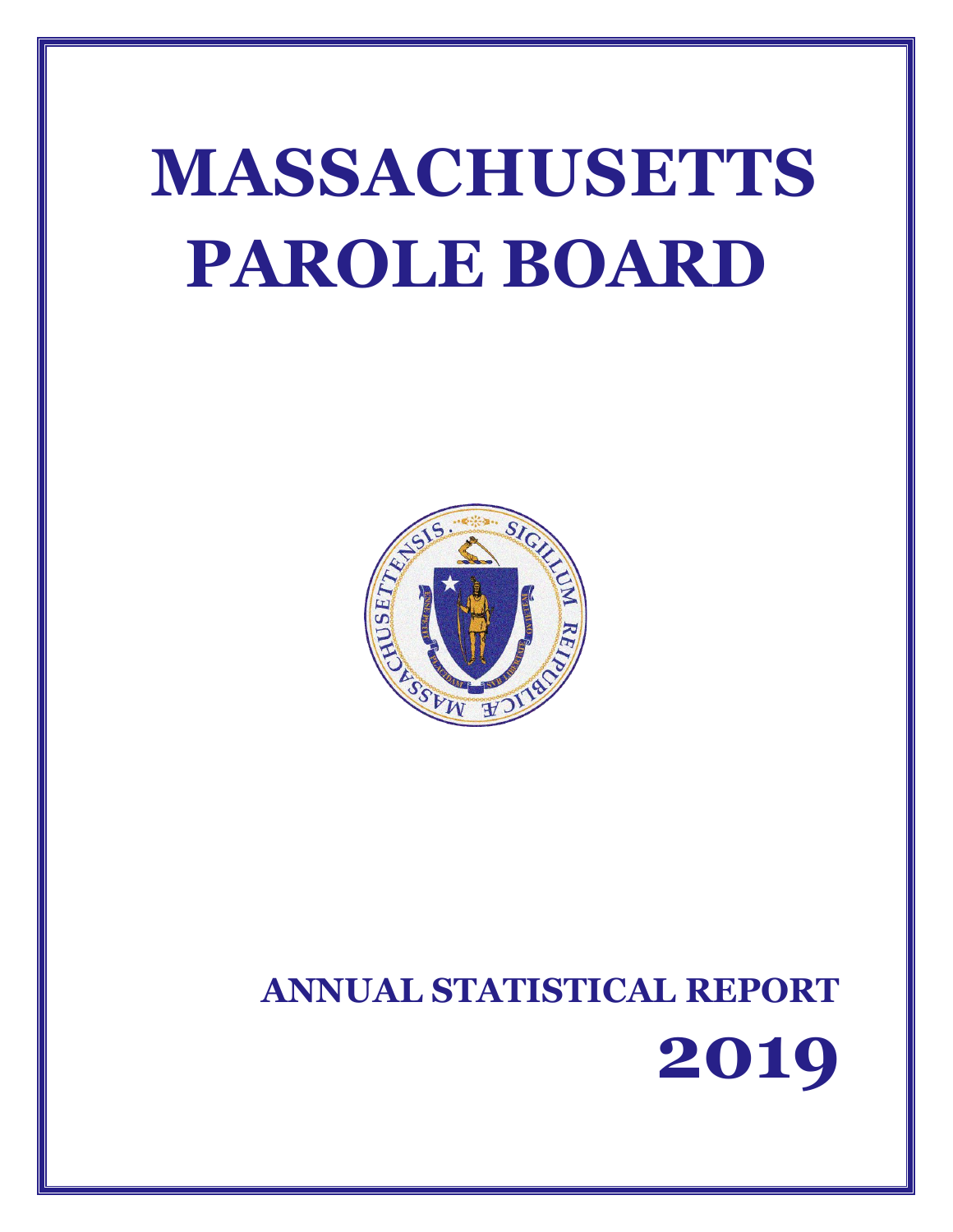#### **Commonwealth of Massachusetts**

Charles D. Baker, Governor

Karyn E. Polito, Lieutenant Governor

#### **Executive Office of Public Safety and Security**

Thomas A. Turco III, Secretary

#### **Massachusetts Parole Board**

Gloriann Moroney, Chair

Kevin Keefe, Executive Director

Gina Papagiorgakis, Director of Research and Planning

Prepared by Gina Papagiorgakis, Director of Research and Planning Janice Neiman, Program Coordinator

> Massachusetts Parole Board 12 Mercer Road Natick, MA 01760 Tel: (508) 650-4500 Fax: (508) 650-4599

> > *July 2021*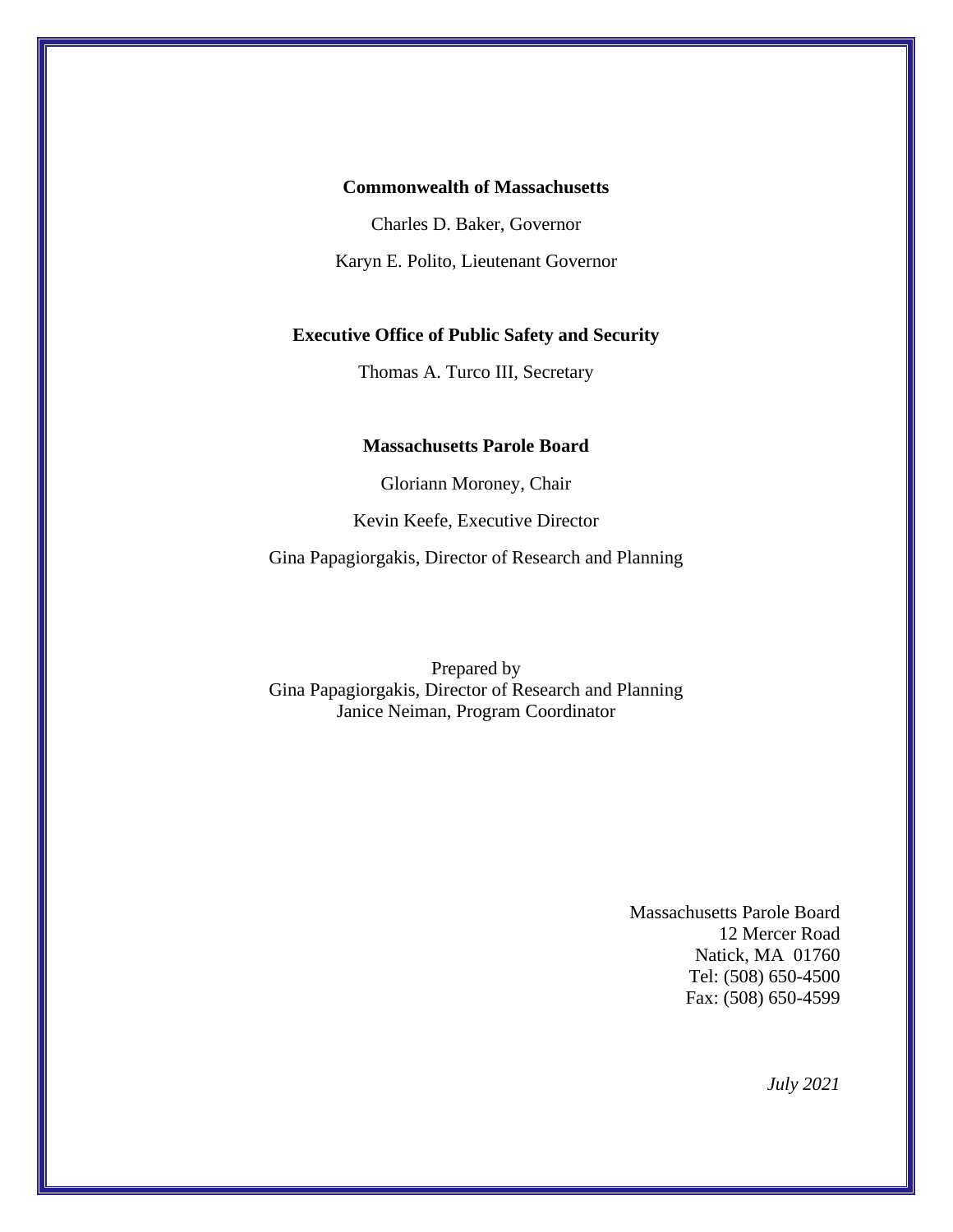# **Table of Contents**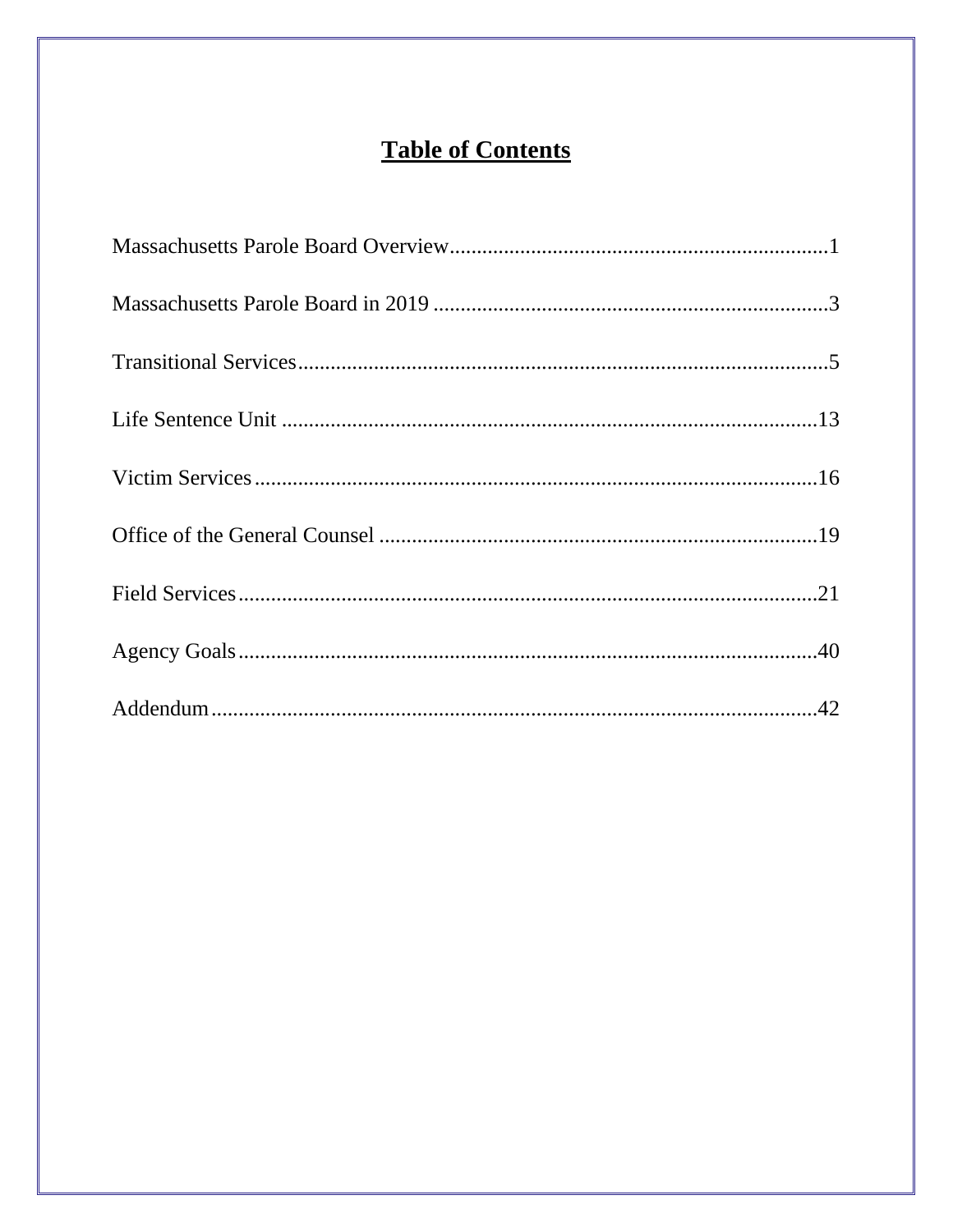2019 Annual Statistical Report

<span id="page-3-0"></span>*Massachusetts Parole Board Overview*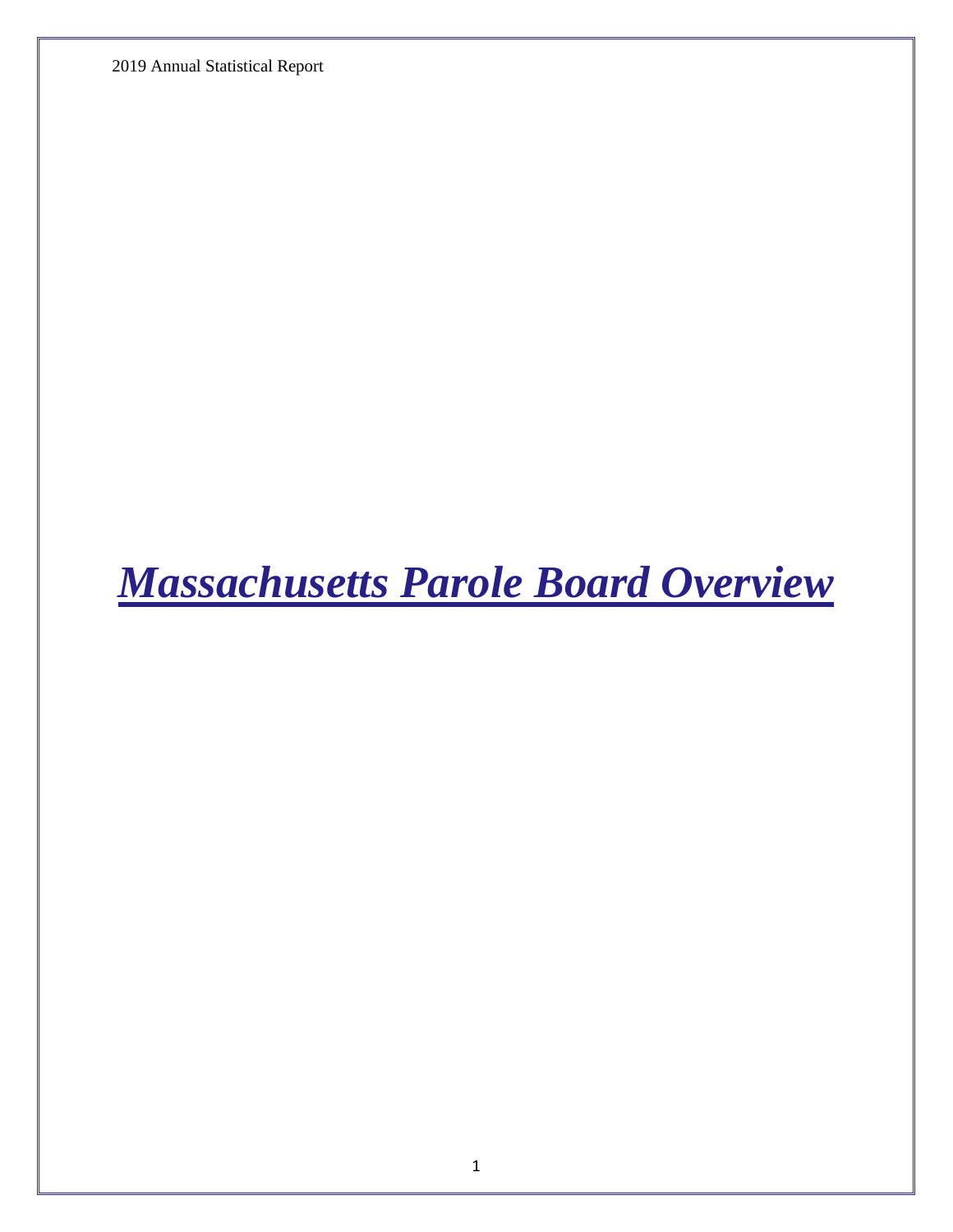#### **Parole Process**

#### *1. The Massachusetts Parole Board has authority over all parole related matters.*

The Massachusetts Parole Board ("the Parole Board") is the sole decisional authority in the Commonwealth of Massachusetts for matters of parole granting and parole revocation. The Board has jurisdiction over all individuals committed to state or county correctional facilities for terms of sixty days or more, in accordance with M.G.L. c. 127, § 128, and who are not otherwise ineligible for parole.

#### *2. Parole is a process***.**

In Massachusetts, parole is the procedure whereby certain inmates are released prior to the expiration of their sentence, permitting the remainder of their sentence to be served in the community under supervision and subject to specific rules and conditions of behavior.

#### *3. The Parole Board has statutory responsibility for administering the parole process.*

The main statutory responsibilities of the Parole Board are: to determine whether and under what conditions an eligible individual, sentenced to a correctional institution, should be issued a parole permit; to supervise all individuals released under parole conditions; to determine whether or not alleged parole violations warrant revocation of parole permits; and to decide when to terminate sentences for individuals under parole supervision.

#### **Organization**

The Parole Board's employees are assigned to every state and county correctional institution in the Commonwealth, regional field offices across the state, and at the Parole Board's central administrative office located in Natick, Massachusetts. Within the agency there is a seven-member board, as well as a variety of units/divisions, working collectively to achieve the common goals of the Parole Board. These units/divisions include:

- 1. Administrative Services
- 2. Field Services (including Interstate Compact and Warrant/Apprehension)
- 3. Life Sentence Unit
- 4. Office of the General Counsel
- 5. Parole Board Members
- 6. Research and Planning
- 7. Transitional Services, and
- 8. Victim Services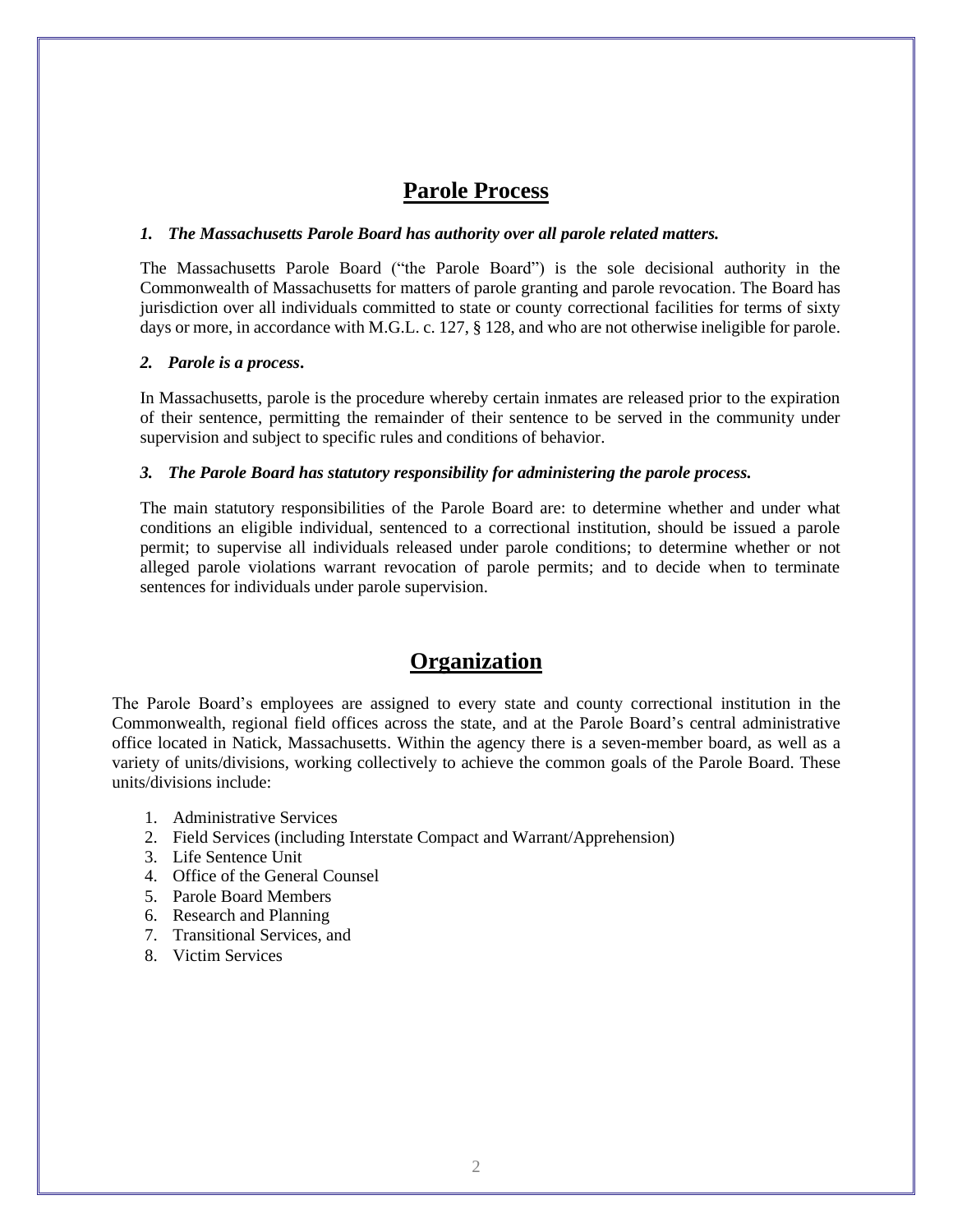<span id="page-5-0"></span>*Massachusetts Parole Board in 2019*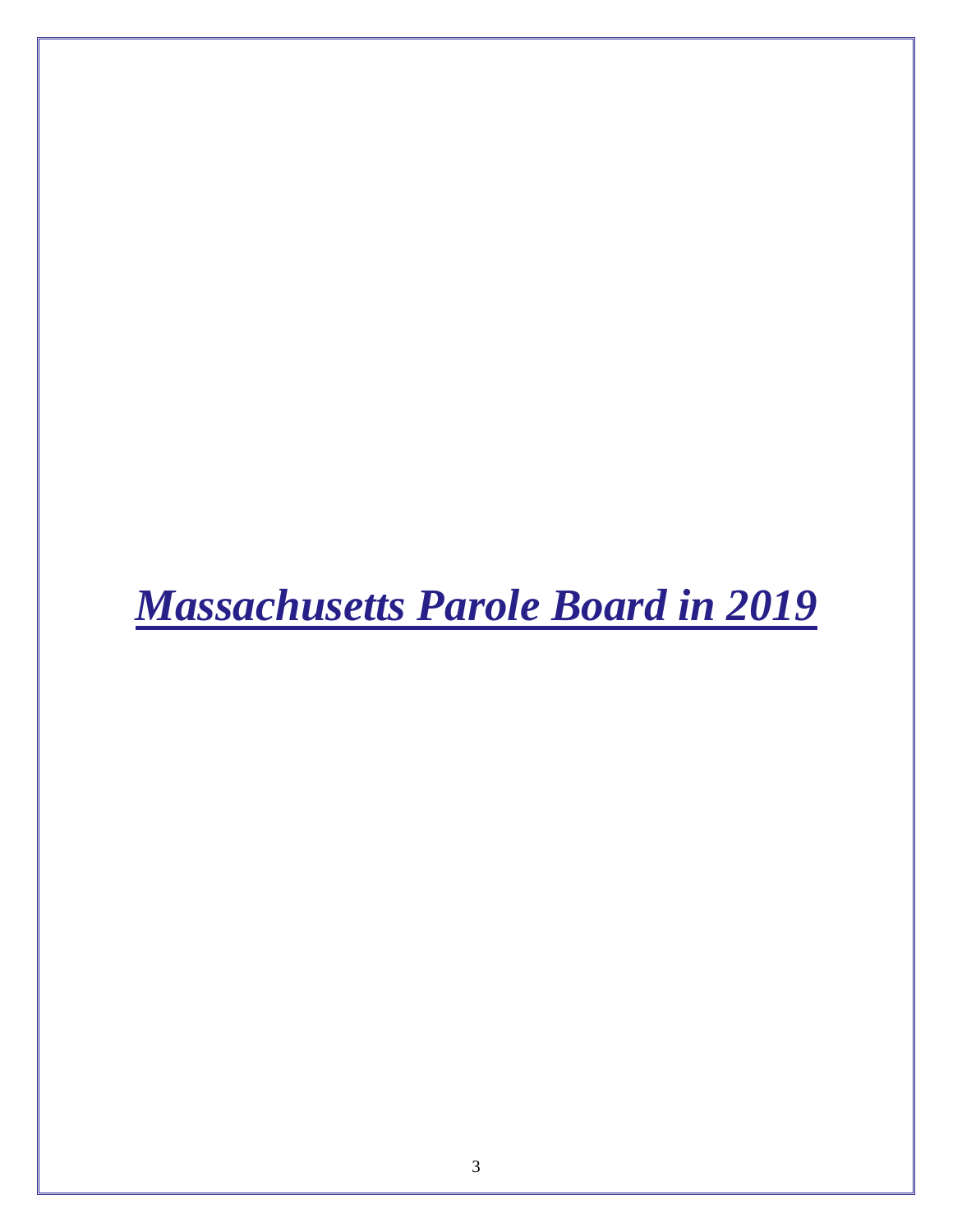# **Implementation of Compliance Credits**

Pursuant to M.G.L. c. 27, § 130C, the Massachusetts Parole Board established a policy and procedure for issue of compliance credits to parolees for satisfactory conduct. Those serving a state sentence and currently supervised in one of our nine regional offices are eligible, excluding those serving a life sentence. Eligible parolees may earn up to fifteen compliance credits each month leading up to their parole discharge date based on adherence to their special conditions of parole.

### **Mandatory and Medical Releases to Parole Supervision**

As a result of the criminal justice reform laws passed in April 2018, the Massachusetts Parole Board began to supervise parolees released on mandatory supervision, as well as medical releases, in addition to discretionary releases in 2019. A medical release occurs when a petition is reviewed and granted by the Commissioner of the Department of Correction, whereby an individual is deemed permanently incapacitated or terminally ill pursuant to M.G.L. c. 127, § 119A. A mandatory release to supervision occurs upon specific program completion as determined by the Department of Correction pursuant to M.G.L. c. 127, § 130B. These completion credits may deduct days of incarceration from an inmate's sentence and allow for parole supervision during that deducted time.

# **Field Parole Officer Class RPT #4**

On July 19th, 2019, the Parole Board held Graduation Ceremonies for 21 Field Parole Officers. Twentyone recruits completed 435 hours of training over a 13 week period. Their training included facilitated classroom learning, scenario based practical skills related to Parole case management, risk/needs assessment certification, and Parole law enforcement functions of the division.

# **Transitional Parole Officer Class**

The Transitional Services Unit held an academy for thirteen new Transitional Parole Officers between May 6 and June 3, 2019. Their 4 week training included: facilitated classroom learning, risk/needs assessment certification, and various functions pertinent to the functions of the division.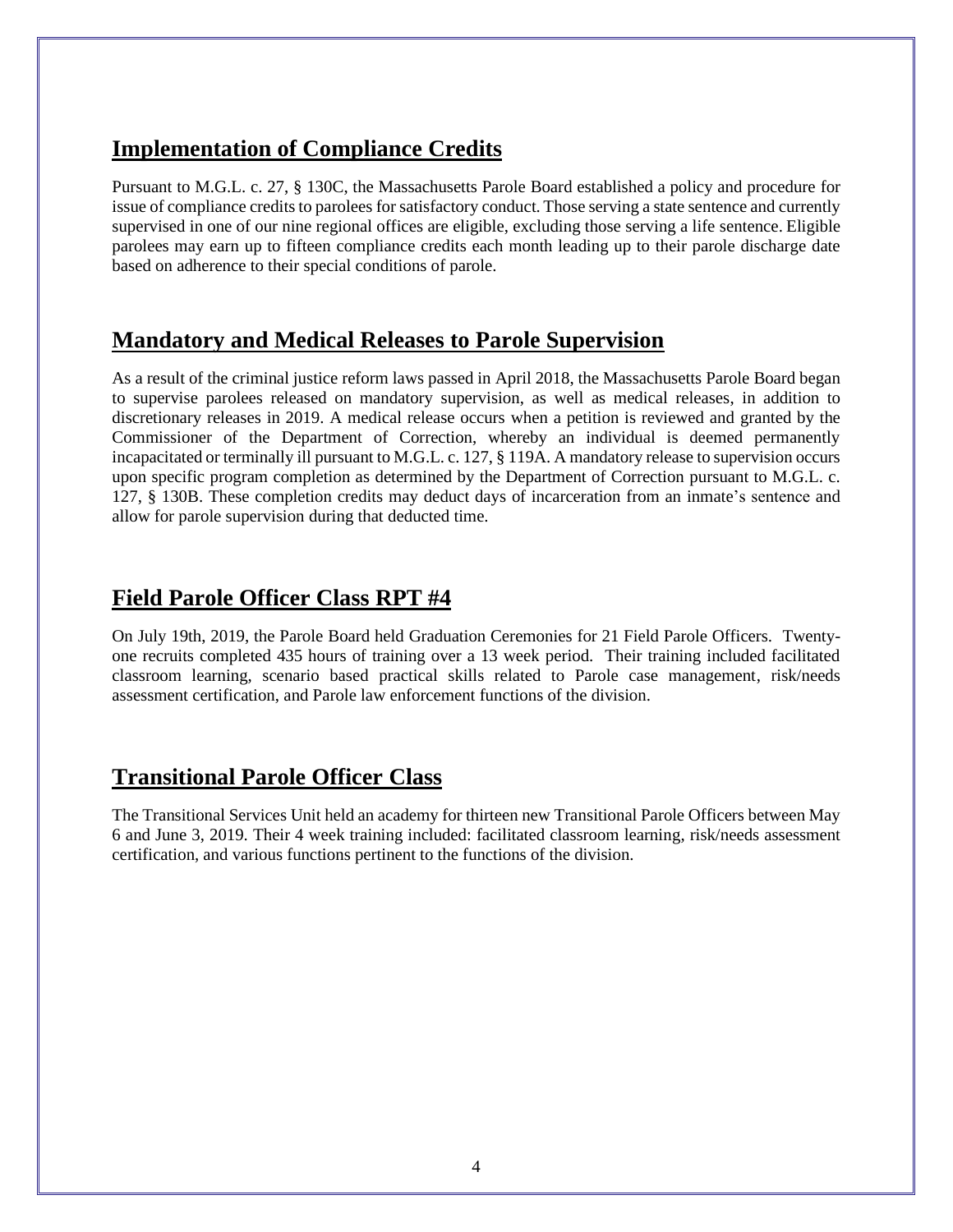# <span id="page-7-0"></span>*Transitional Services*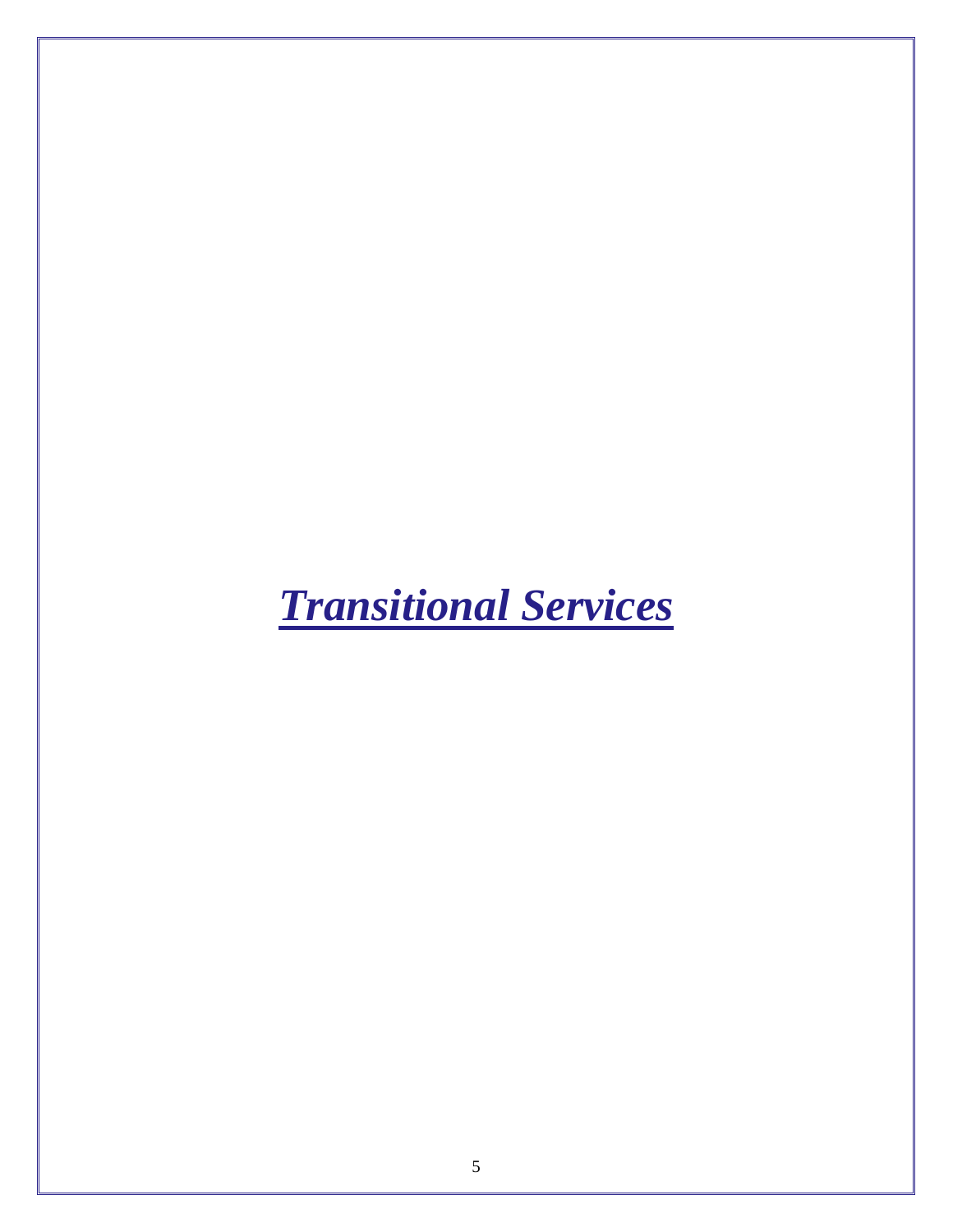The Transitional Services Unit (TSU) is responsible for preparing all state and county release, revocation, and rescission hearings to be heard by the Parole Board. The division compiles necessary case information for the Parole Board Members to make an informed, balanced judgment. Duties include data entry for all inmates committed across the state, date calculations to determine parole eligibility and discharge dates, as well as case preparation for parole hearings. The case preparation for a parole hearing includes reviewing and investigating any inconsistencies in the parole eligible inmate's master file, analyzing and summarizing information for the Parole Board Member(s), interviewing the inmate and completing an assessment of his/her criminogenic factors, as well as acting as an agency liaison to the inmate as they prepare for their appearance before the Parole Board. The Level of Service/Case Management Inventory (LS/CMI) is conducted as a risk/needs assessment tool. This division is responsible for scheduling, coordinating, and facilitating all Parole Board hearings, as well as Parole Board office votes, with the exception of hearings organized by the Life Sentence Unit. The execution of all parole release permits and coordination of transition to the community is also the responsibility of the Transitional Services Unit. Finally, this unit tracks parole violation warrants and coordinates preliminary revocation hearings, in conjunction with Hearing Examiners, for offenders who are returned to custody.

#### **Release, Rescission and Revocation Hearings**

Release, rescission, and revocation hearings are held across the Commonwealth of Massachusetts in correctional facilities. Hearings held in custody are also referred to as institutional hearings. Institutional hearings are primarily held in two locations: the Houses of Correction, located in each county in the Commonwealth, and Department of Correction facilities. There are also parole hearings held at the Parole Board's central administrative office, which include life sentence hearings and victim access hearings.

| 2019 Institutional Release Hearings <sup>1</sup>                                                                                                                                    |       |     |       |     |  |
|-------------------------------------------------------------------------------------------------------------------------------------------------------------------------------------|-------|-----|-------|-----|--|
| Positive +<br><b>Positive</b><br><b>Denied</b><br><b>Paroling</b><br><b>Hearing Location</b><br><b>Denied</b><br>Rate <sup>2</sup><br><b>Votes</b><br><b>V</b> otes<br><b>Votes</b> |       |     |       |     |  |
| House of Correction                                                                                                                                                                 | 2,144 | 978 | 3,122 | 69% |  |
| Department of Correction                                                                                                                                                            | 620   | 552 | 1,172 | 53% |  |
| 64%<br>4.294<br><b>Total</b><br>1,530<br>2,764                                                                                                                                      |       |     |       |     |  |

In 2019, the Parole Board conducted **4,294 institutional release hearings** for inmates housed by the Massachusetts Department of Correction and Houses of Correction. As a result of these hearings, **2,764 inmates** were either granted a positive vote to be paroled to the supervision of field parole officers in one of the nine parole regions across the Commonwealth, paroled to community supervision through the Interstate Compact, or paroled to custody, that is, paroled to serve another county, state, or federal sentence

<sup>&</sup>lt;sup>1</sup> All hearing data reported is based on hearings that resulted in a positive or denied vote.

<sup>&</sup>lt;sup>2</sup> The paroling rate is calculated by dividing the number of hearings that resulted in a positive vote by the sum of total hearings that resulted in a positive or denied vote.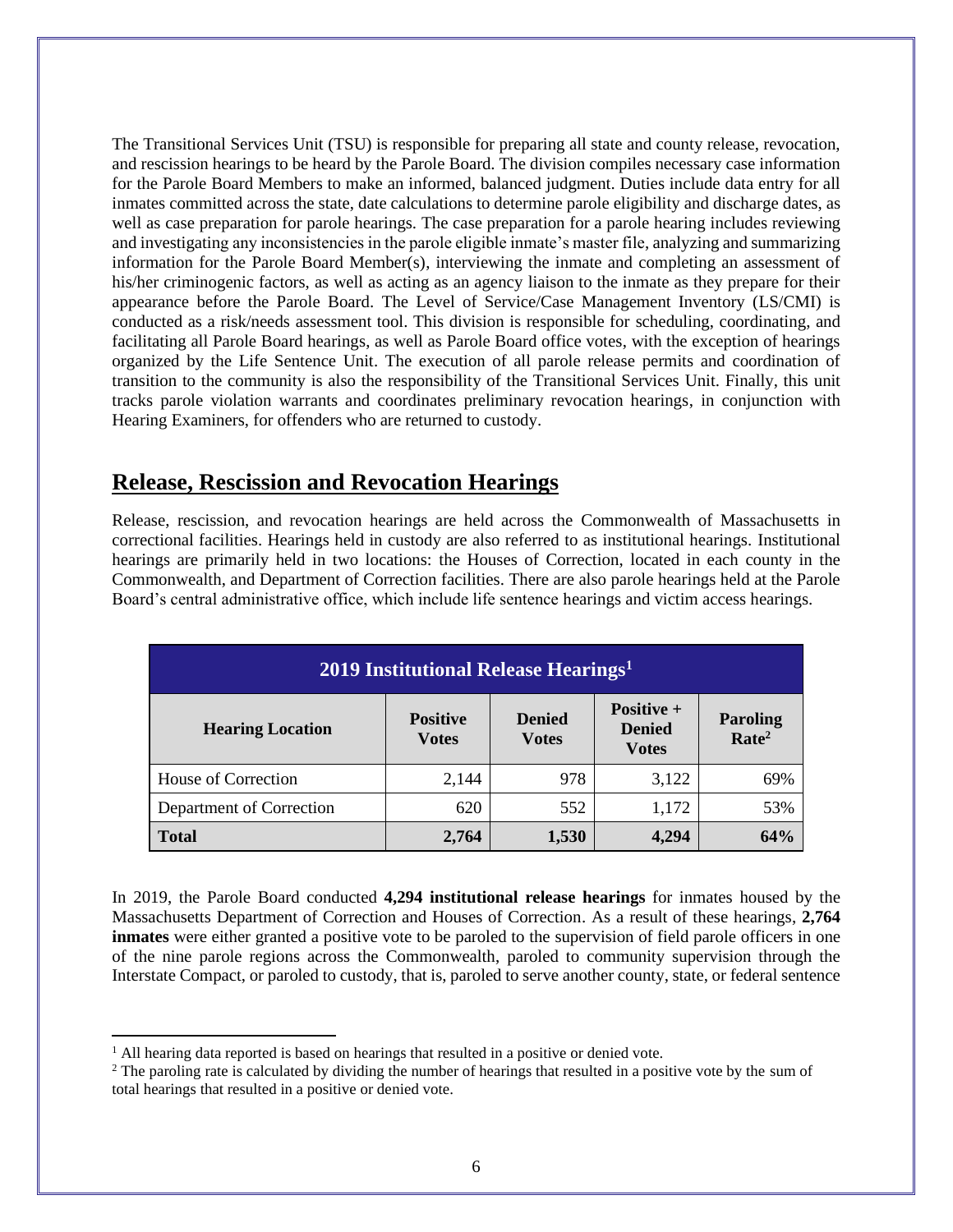or to Immigration and Customs Enforcement (ICE) custody to make a determination of deportation. This produced a **paroling rate of 64%.**

| <b>2019 Rescission Hearings</b> |                                 |                               |                                             |                         |
|---------------------------------|---------------------------------|-------------------------------|---------------------------------------------|-------------------------|
| <b>Hearing Location</b>         | <b>Positive</b><br><b>Votes</b> | <b>Denied</b><br><b>Votes</b> | Positive +<br><b>Denied</b><br><b>Votes</b> | <b>Paroling</b><br>Rate |
| House of Correction             | 79                              | 47                            | 126                                         | 63%                     |
| Department of Correction        | 25                              | 28                            | 53                                          | 47%                     |
| <b>Total</b>                    | 104                             | 75                            | 179                                         | 58%                     |

Rescission hearings are held when the Parole Board exercises its discretion to re-visit a prior decision to grant parole, due to a change in circumstances following the date of the inmate's parole hearing to determine whether or not to withdraw, postpone or allow the inmate's prior positive parole vote to stand. A change of circumstance prompting the Parole Board to hold a rescission hearing, may be when the inmate has received new disciplinary infractions for institutional misconduct or new information has become available since the date of the hearing (i.e. outstanding warrant). In 2019, the Parole Board held **179 rescission hearings**.

| <b>2019 Revocation Hearings</b>                                                                                                                                         |     |     |     |     |  |
|-------------------------------------------------------------------------------------------------------------------------------------------------------------------------|-----|-----|-----|-----|--|
| Positive $+$<br><b>Positive</b><br><b>Denied</b><br><b>Paroling</b><br><b>Hearing Location</b><br><b>Denied</b><br>Rate<br><b>Votes</b><br><b>Votes</b><br><b>Votes</b> |     |     |     |     |  |
| House of Correction                                                                                                                                                     | 100 | 124 | 224 | 45% |  |
| Department of Correction                                                                                                                                                | 94  | 53  | 147 | 64% |  |
| <b>Total</b>                                                                                                                                                            | 194 | 177 | 371 | 52% |  |

Revocation is the process by which a parolee's permit to be at liberty may be permanently or temporarily revoked as a result of violating one or more conditions of parole. More information concerning parole violations, which may result in a revocation hearing, is available in the Field Services section of this report. In 2019, the Parole Board held **371 revocation hearings**.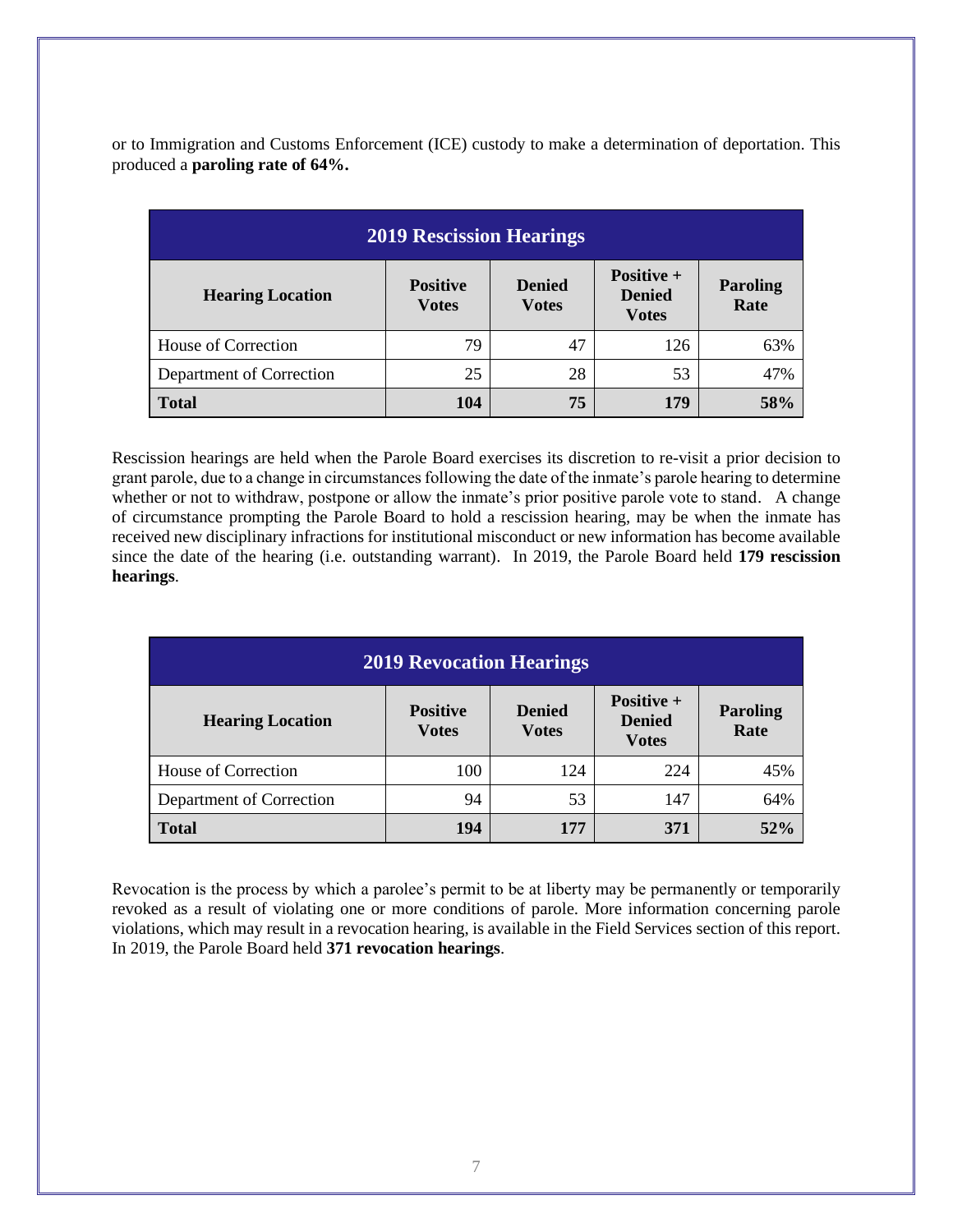| 2019 Release Hearings by House of Correction Facility |                                 |                               |                                             |                         |  |
|-------------------------------------------------------|---------------------------------|-------------------------------|---------------------------------------------|-------------------------|--|
| <b>Hearing Location</b>                               | <b>Positive</b><br><b>Votes</b> | <b>Denied</b><br><b>Votes</b> | Positive +<br><b>Denied</b><br><b>Votes</b> | <b>Paroling</b><br>Rate |  |
| <b>Barnstable County House of Correction</b>          | 66                              | 45                            | 111                                         | 59%                     |  |
| Berkshire County House of Correction                  | 35                              | 43                            | 78                                          | 45%                     |  |
| <b>Bristol County House of Correction</b>             | 313                             | 101                           | 414                                         | 76%                     |  |
| Dukes County House of Correction                      | 6                               | 2                             | 8                                           | n.a. <sup>3</sup>       |  |
| <b>Essex County Correctional Alternative Center</b>   | 220                             | 52                            | 272                                         | 81%                     |  |
| <b>Essex County House of Correction</b>               | 197                             | 77                            | 274                                         | 72%                     |  |
| <b>Essex County Women in Transition Center</b>        | 46                              | $\overline{2}$                | 48                                          | 96%                     |  |
| Franklin County House of Correction                   | 42                              | 29                            | 71                                          | 59%                     |  |
| Hampden County House of Correction                    | 76                              | 109                           | 185                                         | 41%                     |  |
| Hampden County Pre-Release Center                     | 63                              | 9                             | 72                                          | 88%                     |  |
| Hampshire County House of Correction                  | 31                              | 26                            | 57                                          | 54%                     |  |
| Middlesex County House of Correction                  | 218                             | 77                            | 295                                         | 74%                     |  |
| Norfolk County House of Correction                    | 150                             | 64                            | 214                                         | 70%                     |  |
| Plymouth County House of Correction                   | 110                             | 105                           | 215                                         | 51%                     |  |
| <b>Suffolk County House of Correction</b>             | 210                             | 100                           | 310                                         | 68%                     |  |
| Western MA Recovery and Wellness Center               | 64                              | 17                            | 81                                          | 79%                     |  |
| <b>Western MA Women's Correctional Center</b>         | 72                              | 17                            | 89                                          | 81%                     |  |
| Worcester County House of Correction                  | 225                             | 103                           | 328                                         | 69%                     |  |
| <b>Total</b>                                          | 2,144                           | 978                           | 3,122                                       | 69%                     |  |

#### **2019 Release Hearings by House of Correction Facility**

As a result of release hearings held at the Houses of Correction, approximately **2,144 out of 3,122 inmates received a positive parole vote**. It is important to note that figures may be skewed due to the differences in total number of hearings at each facility, and are not all comparable.

# **TTTTTTTTT**

<sup>3</sup> Paroling rates are not provided where the total number is less than 20.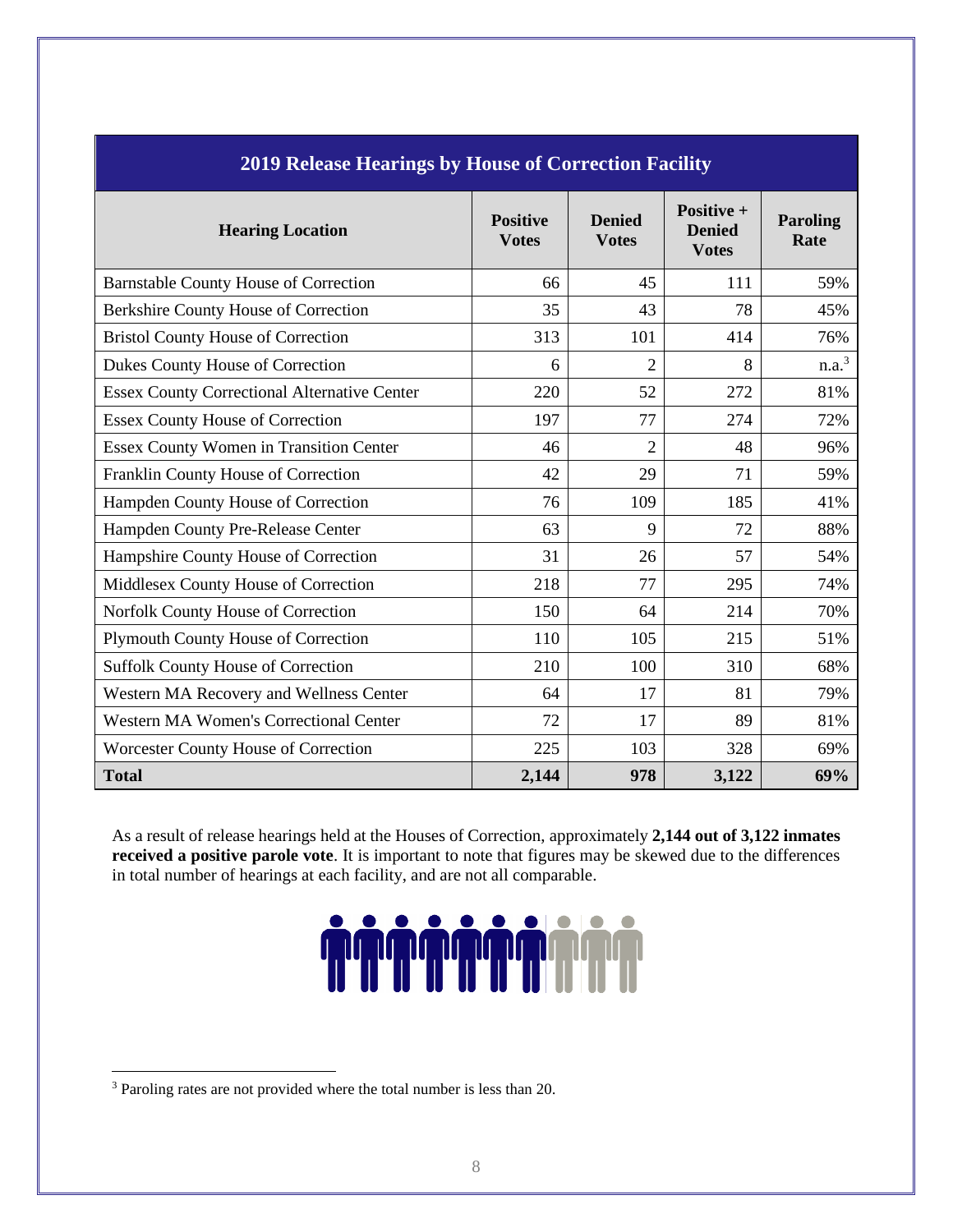| 2017 Refease Healings by Department of Correction Pacifity |                                 |                               |                                             |                         |  |  |
|------------------------------------------------------------|---------------------------------|-------------------------------|---------------------------------------------|-------------------------|--|--|
| <b>Hearing Location</b>                                    | <b>Positive</b><br><b>Votes</b> | <b>Denied</b><br><b>Votes</b> | Positive +<br><b>Denied</b><br><b>Votes</b> | <b>Paroling</b><br>Rate |  |  |
| <b>Boston Pre-Release Center</b>                           | 40                              | 5                             | 45                                          | 89%                     |  |  |
| <b>Bridgewater State Hospital</b>                          | $\overline{0}$                  | $\overline{0}$                | $\theta$                                    | $0\%$                   |  |  |
| <b>Lemuel Shattuck Hospital</b>                            | $\overline{2}$                  | $\boldsymbol{0}$              | $\overline{2}$                              | n.a.                    |  |  |
| MASAC/MASAC @ Plymouth <sup>4</sup>                        | 5                               | 1                             | 6                                           | n.a.                    |  |  |
| <b>MA Treatment Center</b>                                 | $\overline{4}$                  | 102                           | 106                                         | 4%                      |  |  |
| <b>MCI</b> - Cedar Junction                                | 16                              | 18                            | 34                                          | 47%                     |  |  |
| MCI - Concord                                              | 39                              | 35                            | 74                                          | 53%                     |  |  |
| MCI - Framingham <sup>5</sup>                              | 79                              | 17                            | $96^{6}$                                    | 82%                     |  |  |
| <b>MCI</b> - Norfolk                                       | 41                              | 59                            | 100                                         | 41%                     |  |  |
| MCI – Shirley (Medium and Minimum)                         | 157                             | 96                            | 253                                         | 62%                     |  |  |
| NCCI - Gardner (Medium and Minimum)                        | 18                              | 58                            | 76                                          | 24%                     |  |  |
| Northeastern Correctional Center                           | 47                              | 16                            | 63                                          | 75%                     |  |  |
| Old Colony Correctional Center (Medium)                    | 19                              | 26                            | 45                                          | 42%                     |  |  |
| Old Colony Correctional Center (Minimum)                   | 32                              | 5                             | 37                                          | 86%                     |  |  |
| <b>Out of State Cases</b>                                  | 4                               | 9                             | 13                                          | n.a.                    |  |  |
| <b>Pondville Correctional Center</b>                       | 34                              | 13                            | 47                                          | 72%                     |  |  |
| <b>South Middlesex Correctional Center</b>                 | 62                              | $\overline{\mathcal{A}}$      | 66                                          | 94%                     |  |  |
| Souza Baranowski Correctional Center                       | 21                              | 88                            | 109                                         | 19%                     |  |  |
| <b>Total</b>                                               | 620                             | 552                           | 1,172                                       | 53%                     |  |  |

**2019 Release Hearings by Department of Correction Facility**

As a result of release hearings held at the Massachusetts Department of Correction facilities, approximately **620 out of 1,172 inmates received a positive parole vote**.



<sup>4</sup> MASAC was relocated to the former site of MCI-Plymouth effective May 1, 2017 and is now referred to as MASAC at Plymouth.

<sup>&</sup>lt;sup>5</sup> Due to some Massachusetts counties not having housing for female inmates, numerous females serving county sentences are sentenced to serve at MCI-Framingham. Therefore, some of the hearings held at state facilities are for county sentenced inmates.

<sup>&</sup>lt;sup>6</sup> The number of release hearings held at MCI-Framingham in 2019 decreased in correlation with the total facility occupancy.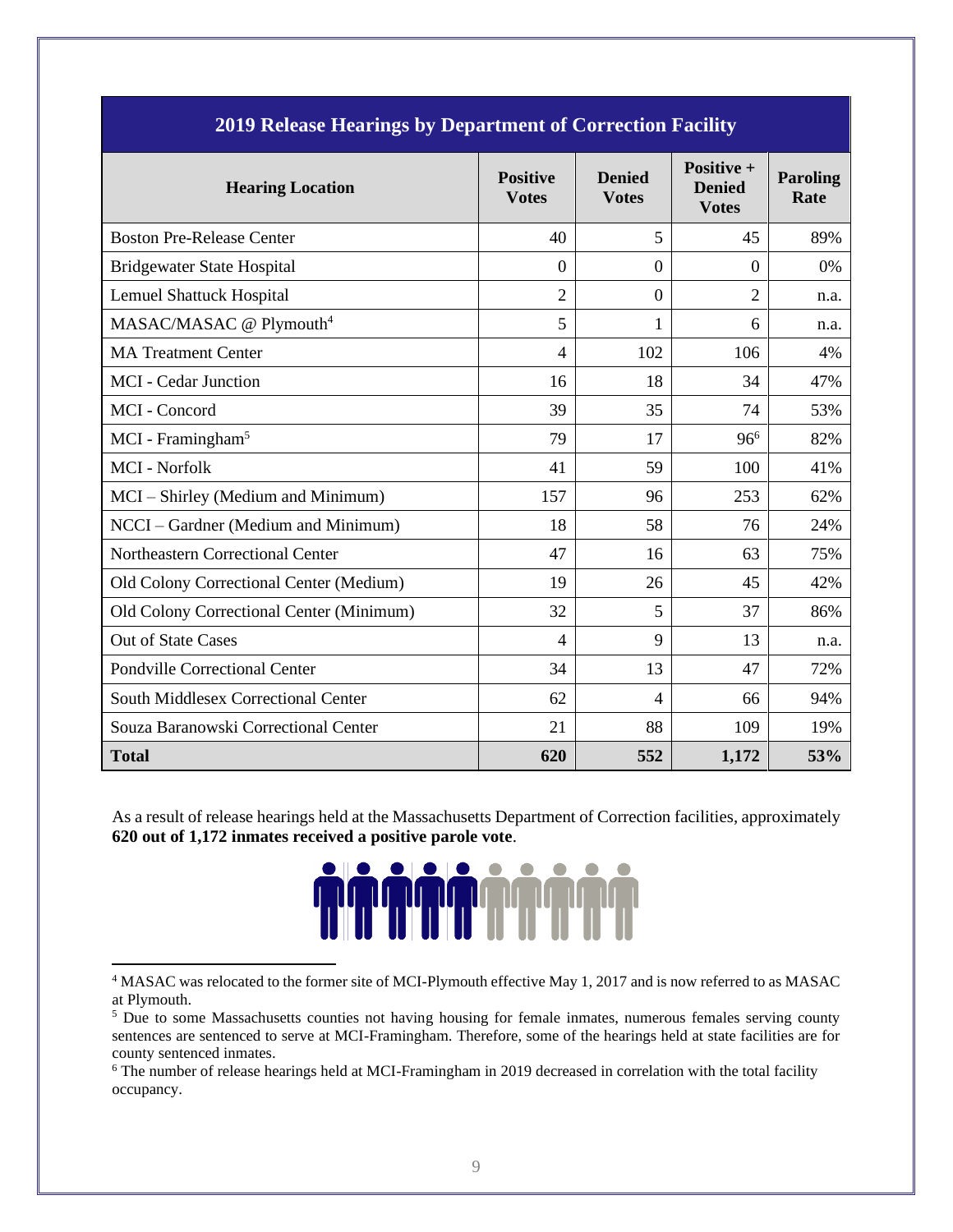The House of Correction and Department of Correction paroling rates have fluctuated slightly over the past five years; yet both facilities' overall paroling rates have increased since 2015.



Compared to paroling rates in 2015, the House of Correction's paroling rate increased by ten percentage points while the Department of Correction's paroling rate increased by six percentage points.

#### **Hearing Waivers, Postponements, and Other Dispositions**

Inmates and parolees may waive their right to a parole hearing, either prior to or during the hearing process. Inmates and parolees may also postpone a scheduled parole hearing, at which time a postponement hearing date is scheduled. An inmate may postpone if they want to receive additional time to establish a plan for his or her parole or to resolve outstanding legal matters. In rare instances, where it does not appear possible for a parole eligible inmate to receive an adequate parole hearing due to circumstances outside the inmate's control, the Parole Board may administratively postpone the inmate's hearing and request counsel to be appointed or work with appointed counsel in order to obtain the inmate's postponement.

In addition to waivers and postponements, hearings may result in an action pending vote or other types of votes. These miscellaneous votes serve as an administrative disposition. For example, if a Board Member needs additional information to make an informed decision he or she may vote "action pending" for receipt of the desired document, and then make a final decision once the Parole Board has received the desired document. A hearing that results in a vote type of "other" may be because the inmate was sick and could not be seen (i.e., not seen), the Board Members voted in opposition (i.e., split decision), or the case needs to be put on the next available hearing list (i.e., PONAL). In these cases, the final disposition is captured by a subsequent hearing and disposition. The following table indicates the number of hearings postponed, waived, and other dispositions for hearings scheduled to be held at Houses of Correction and the Department of Correction in 2019.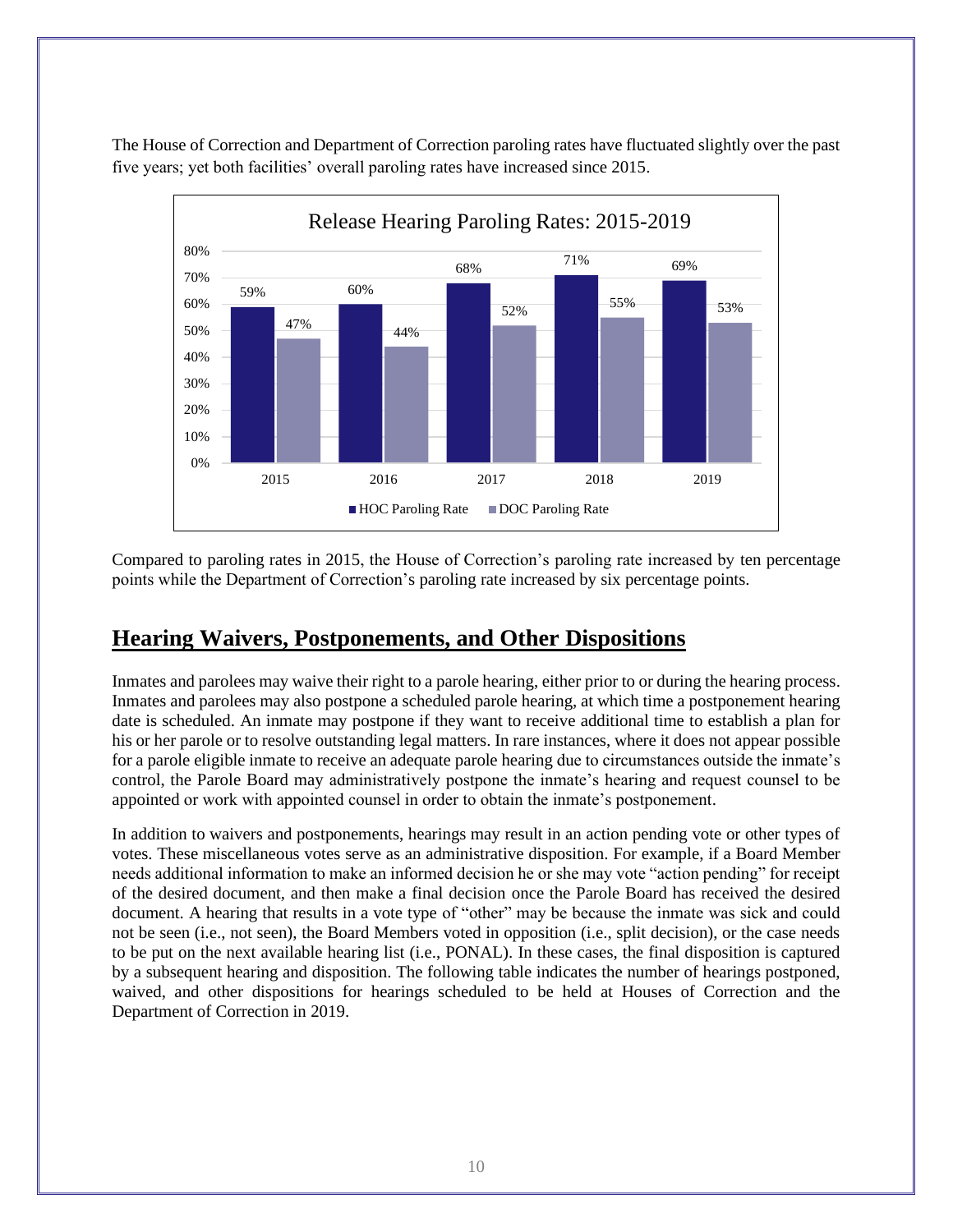| <b>2019 Institutional Release, Rescission, and Revocation Hearings</b> |                            |                                 |              |  |
|------------------------------------------------------------------------|----------------------------|---------------------------------|--------------|--|
| <b>Disposition</b>                                                     | <b>House of Correction</b> | <b>Department of Correction</b> | <b>Total</b> |  |
| Postponed at Own Request                                               | 2,026                      | 302                             | 2,328        |  |
| Postponed at Board Request                                             | 54                         | 33                              | 87           |  |
| Waived Prior to Hearing                                                | 1,741                      | 469                             | 2,210        |  |
| Waived at Hearing                                                      | 33                         | 8                               | 41           |  |
| <b>Action Pending</b>                                                  | 35                         | 6                               | 41           |  |
| Other                                                                  | 63                         | 22                              | 85           |  |
| <b>Total</b>                                                           | 3,952                      | 840                             | 4,792        |  |

# **Office Votes**

In addition to institutional hearings, the Parole Board makes decisions on parole related matters that do not require an in-person hearing, by using documentation of the case, to provide resolutions via office votes. Examples include, but are not limited to, change of vote requests, appeals, reconsiderations and provisional rescissions and revocations. In 2019, the Parole Board **processed 2,328 office votes**.

| <b>2019 Office Votes</b>                    |              |  |  |
|---------------------------------------------|--------------|--|--|
| <b>Disposition</b>                          | <b>Total</b> |  |  |
| <b>Request for Provisional Revocation</b>   | 841          |  |  |
| <b>Change of Vote Request</b>               | 525          |  |  |
| <b>Request for Provisional Rescission</b>   | 341          |  |  |
| <b>Reconsideration Request</b>              | 192          |  |  |
| Request for Out of State/Country Travel     | 152          |  |  |
| <b>Appeal Request</b>                       | 117          |  |  |
| Other <sup>7</sup>                          | 103          |  |  |
| <b>Mandatory Release Conditions Request</b> | 54           |  |  |
| Total                                       | 2,32         |  |  |

<sup>&</sup>lt;sup>7</sup> 'Other' includes all other office vote types that had a total of less than 100 in 2019.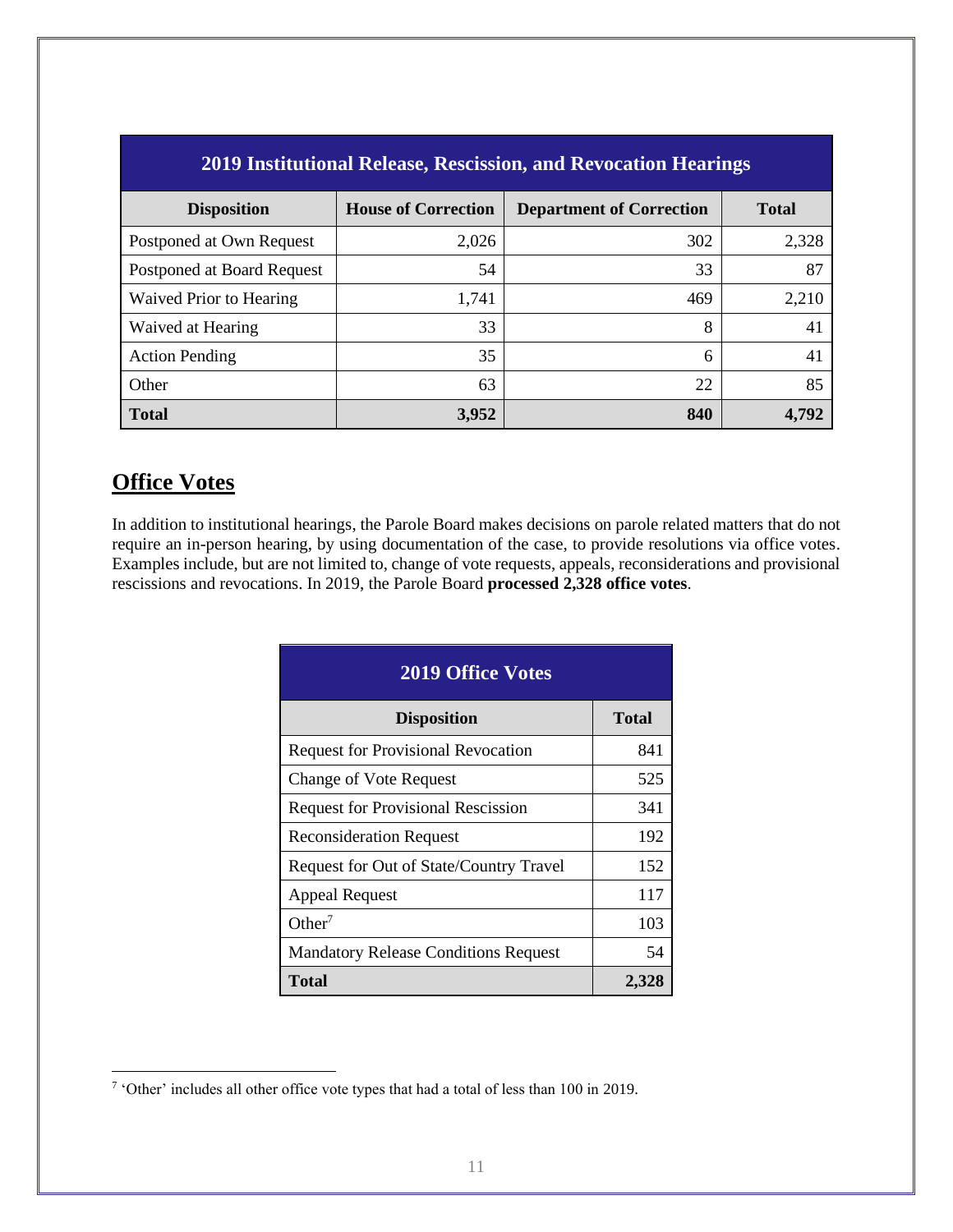### **Institutional Risk/Needs Assessments**

The Parole Board is a public safety agency. In order to fulfill its commitment to public safety, the Parole Board uses a risk/needs assessment instrument in making parole release decisions. The assessment identifies an individual's risk to recidivate, as well as reveals criminogenic needs which may be incorporated into the parolee's case plan. The risk/needs assessment used by the Parole Board is the Level of Service Case Management Inventory (LS/CMI). The Parole Board implemented the LS/CMI in early 2013 for use in release decisions for inmates and supervision strategies for parolees. The LS/CMI categorizes risk to recidivate from very low to very high as set forth in the following tables. The institutional assessments captured in this section include those conducted by Transitional Parole Officers as well as those conducted by Special Investigators within the Life Sentence Unit.

| <b>2019 LS/CMI Institutional Assessments</b> |       |            |  |
|----------------------------------------------|-------|------------|--|
| <b>Risk Level</b>                            | Count | Percentage |  |
| Very Low                                     | 35    | 1%         |  |
| Low                                          | 312   | 7%         |  |
| Medium                                       | 1,554 | 33%        |  |
| High                                         | 2,199 | 47%        |  |
| Very High                                    | 628   | 13%        |  |
| <b>Total</b>                                 | 4,728 | 100%       |  |



The largest portion of institutional assessments conducted scored high risk (47%), followed by medium risk with 33%. The smallest portion of assessments scored very low risk.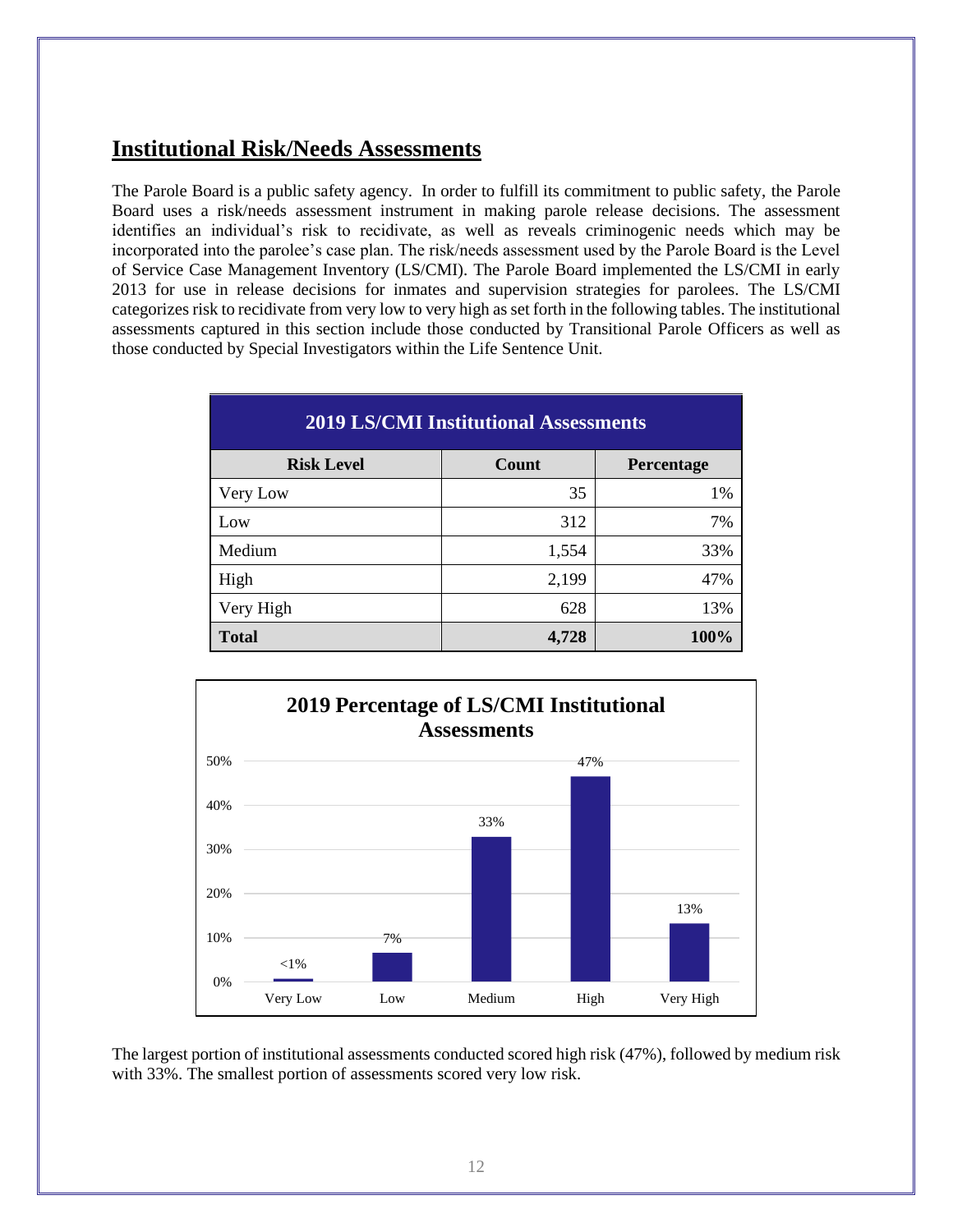# <span id="page-15-0"></span>*Life Sentence Unit*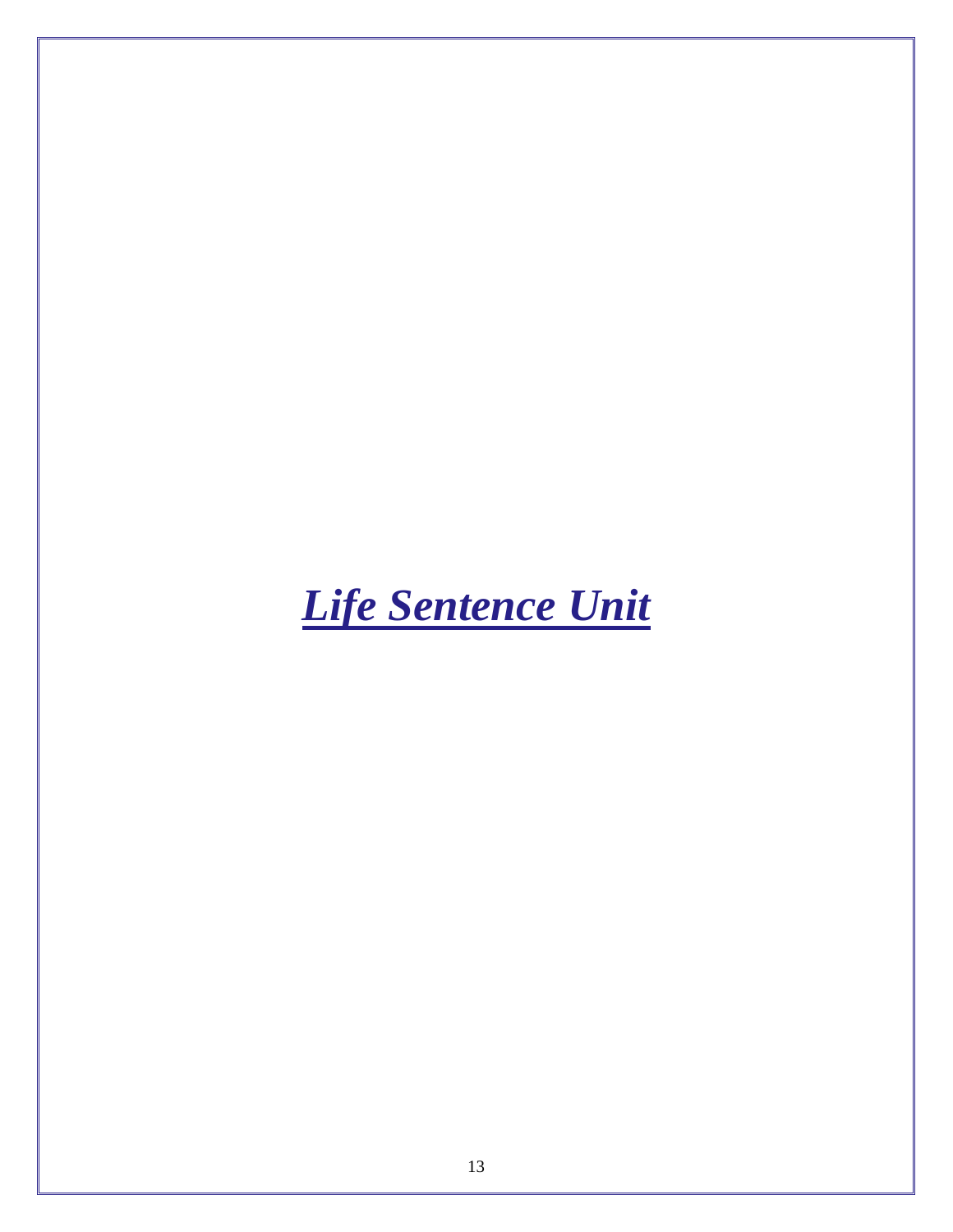The Life Sentence Unit is responsible for preparing all eligible inmates sentenced to life in prison for parole hearings. This includes gathering case materials, preparing case files for Parole Board Members, interviewing inmates in preparation for hearings, and conducting risk/needs assessments. The unit is responsible for maintaining the inmate's master file, which is a comprehensive compilation of documents and records related to the inmate's criminal history, institutional history, trial testimony, offender assessments, and additional evaluative information. The unit coordinates with affiliate agencies such as the District Attorneys' Offices, the Attorney General's Office, Massachusetts State Police, local police departments, and the Department of Correction in order to obtain such materials. The unit organizes life sentence hearings and review hearings, which involves tracking initial parole eligibility and subsequent review hearing eligibility for life sentenced inmates. The unit also provides all necessary notifications of scheduled hearings at the Parole Board's central office and supplies notifications of subsequent decisions.

#### **Life Sentence Hearings**

There are two types of parole hearings for life sentenced inmates, initial and review. Adult inmates sentenced to serve life in prison (with parole eligibility) become eligible for parole after serving 15 years of the life sentence, or a minimum term, and the initial hearing takes place at that time. If the Parole Board denies parole after the initial hearing, the inmate will be provided with a subsequent review hearing at five years, or earlier at the discretion of the Parole Board.

Both the initial and review hearings take place before all seven members of the Parole Board and is open to the public. As these hearings are public, decisions on life sentence hearings are available on the Parole Board's website<sup>8</sup>.



<sup>&</sup>lt;sup>8</sup> At the time of data collection for the initial publication of this report, not all of the life sentence hearings held in 2018 and 2019 had received a record of decision. Statistics on paroling rates for those who had a life sentence hearing in 2018 and 2019 will be published as an addendum at a later date.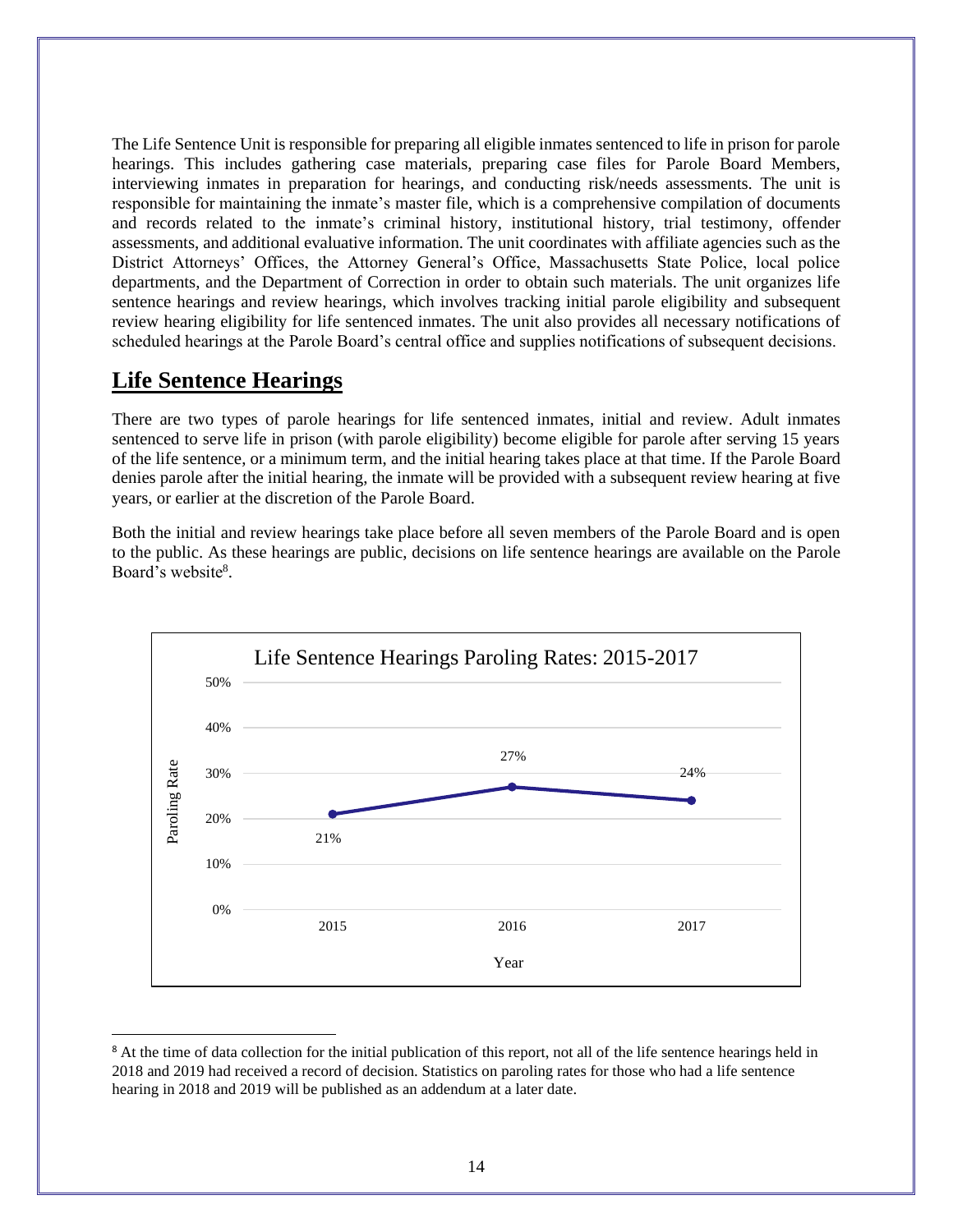Approximately one in four inmates with life sentences received a positive parole vote in 2017. The paroling rate remained between 21% and 27% between 2015 and 2017 but increased to 39% in 2018.

### **Juveniles with Life Sentences**

In *Miller v. Alabama*, 132 S. Ct. 2455 (2012), the United States Supreme Court held that the "imposition of a mandatory sentence of life in prison without parole on individuals who were under the age of 18 when they committed the murder is contrary to the prohibition on 'cruel and unusual punishments' in the Eighth Amendment." Following the *Miller* decision, a juvenile who had been convicted of first degree murder filed a petition challenging Massachusetts laws that required all individuals convicted of first degree murder to serve life in prison without the possibility of parole. On December 24, 2013 the Massachusetts Supreme Judicial Court ruled in *Commonwealth v. Diatchenko*, 466 Mass. 655 (2013), that the statutory provisions mandating life without the possibility of parole were invalid as applied to juveniles who committed murder. The Court also determined that its holding was retroactive for all juveniles currently serving life sentences for first degree murder and that Diatchenko (and others similarly situated) must be given a parole hearing.

After the Supreme Judicial Court's decision on December 24, 2013, the Parole Board identified cases of which offenders were under the age of 18 on the date of the offense and were serving a sentence of life without parole for a conviction of first-degree murder.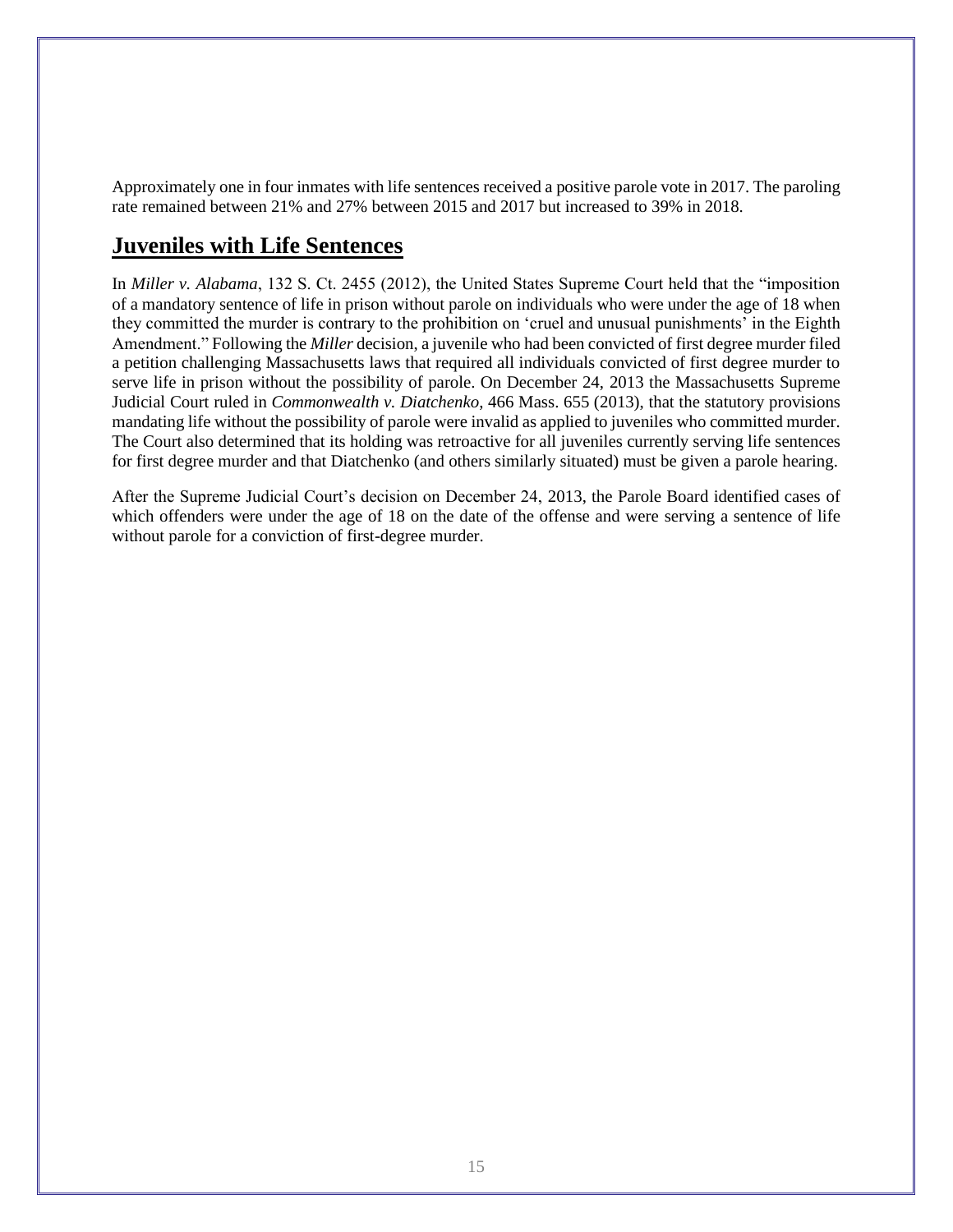<span id="page-18-0"></span>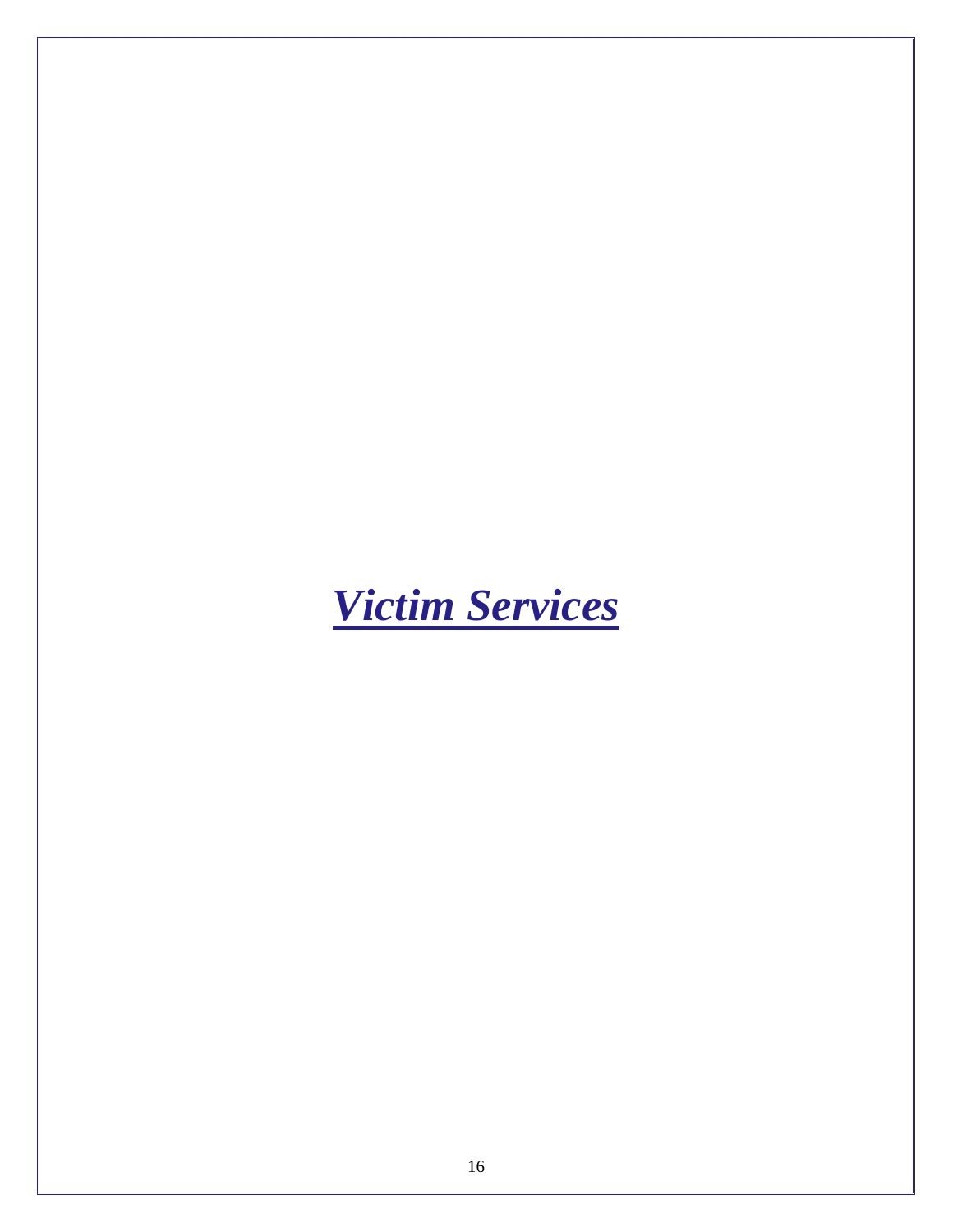The Victim Services Unit (VSU) provides statewide assistance to victims of violent crimes whose offenders become parole eligible. The VSU provides assistance to victims of homicide, domestic violence, sexual assault, child abuse, motor vehicle homicide, and other violent crimes. The VSU provides critical services to victims and family members, including but not limited to:

- serving as a source of information for parole eligibility, the parole decision-making process, parole supervision, and notification of parole events
- providing assistance in preparing victim impact statements and/or testimony for parole hearings, and accompanying victims and parent/guardians of minor aged victims and family members of homicide victims to parole hearings
- crisis intervention
- requesting parole conditions that increase the safety and well-being of victims
- safety planning
- offering information on victim compensation
- assisting with Victim Notification Registration, also known as Criminal Offender Record Information (CORI) registration (i.e., to receive notification and services for victims and family members)
- making referrals to appropriate criminal justice agencies and community-based victim service providers.

# **Victim Notifications**

The VSU is responsible for providing victim notification for all parole related events, including notice of parole hearing dates, parole hearing decisions and parole releases. The VSU is also responsible for providing victims and CORI Registered Petitioners notification related to public parole hearings conducted for inmates sentenced to life in prison and clemency petitions. In 2019, the VSU **20,048 notifications** of parole events to registered victims, surviving family members of homicide victims, and citizen initiated petitioners.

# **Locating Victims for CORI Registration**

The VSU is responsible for locating and providing outreach to victims and their families. The VSU continues to increase their efforts to identify victims of violent crimes who are not CORI Certified at the time of sentencing. Their efforts include education and outreach to both District Attorney Victim Witness Advocates and community based victim service agencies. VSU's active participation with more than 25 community collaborations and high risk teams across the state has increased awareness of victim rights in the parole process and created a seamless network of services for crime victims. A VSU goal, through education, outreach, and cross agency collaboration is to ensure that each agency working with crime victims recognizes and understands post-conviction victim rights and that every victim is advised of the importance of the CORI registration process to access post-conviction victim services, including timely notification, assistance and referrals to appropriate resources. Through their investigative efforts, the VSU located and established **237 new CORI Registrations** in 2019.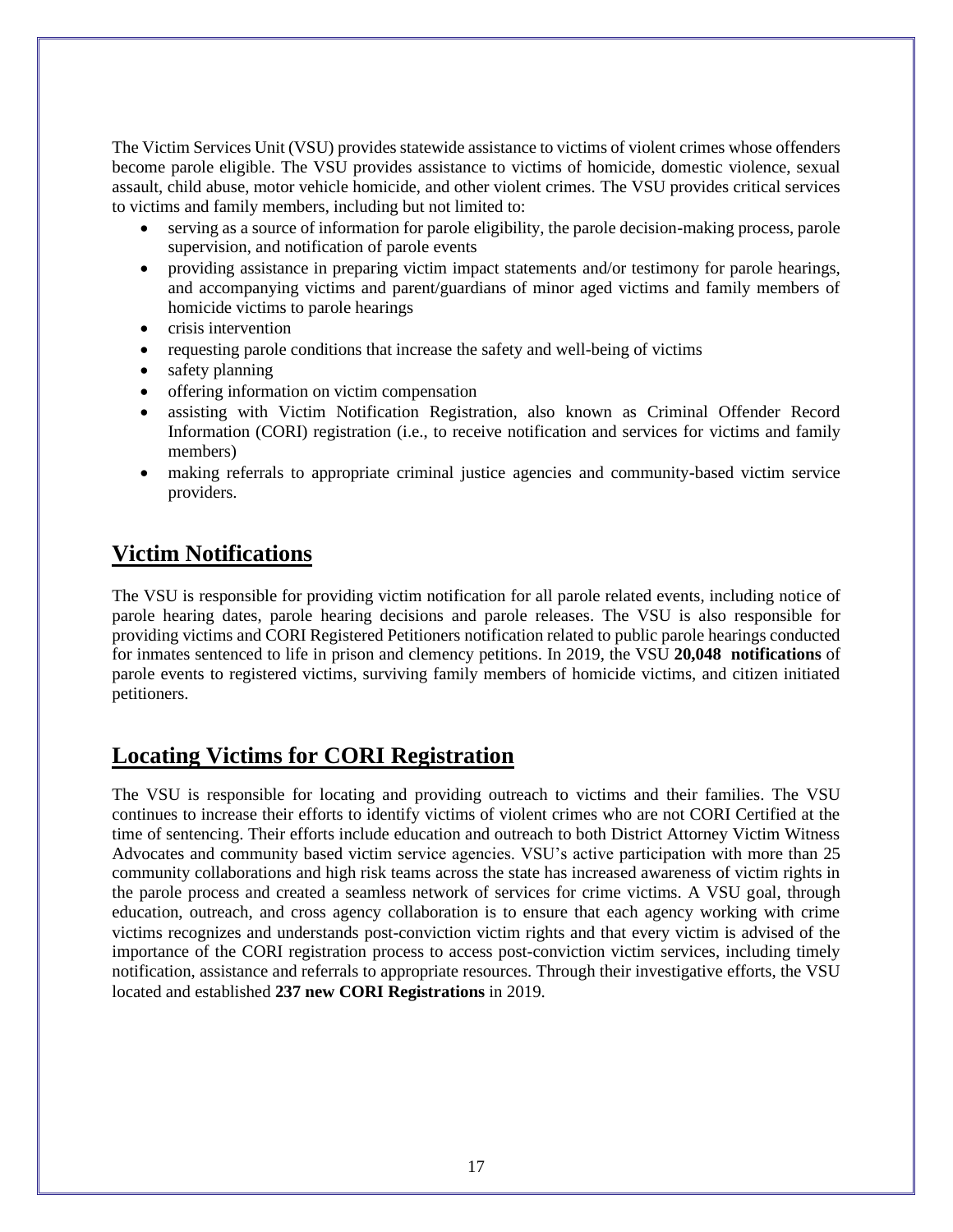# **Victim Services at Parole Hearings**

The VSU assists victims, family members, and survivors of homicide victims during Victim Access Hearings and Life Sentence Hearings. During these hearings victims and family members are provided the opportunity to attend the parole hearing in person and give oral testimony. Victim Service Coordinators are experienced professionals who provide victims and family members with guidance, support, and information throughout each step of the parole process. There are three types of Victim Access Hearings.

- Type A: Offense resulted in death
- Type B: Offense was either violent or sexual in nature
- County: County sentences; hearings held in Houses of Correction (excluding Type A)

The following table indicates the number of Victim Access Hearings and Life Sentence Hearings in 2019 in which the VSU provided services to victims or families, as well as the number of hearing attendees.

| <b>2019 VSU Services Provided by Hearing Type</b> |                              |                               |  |
|---------------------------------------------------|------------------------------|-------------------------------|--|
| <b>Hearing Type</b>                               | Number of<br><b>Hearings</b> | Number of<br><b>Attendees</b> |  |
| Type A                                            | 30                           | 63                            |  |
| Type B                                            | 59                           | 77                            |  |
| County                                            | 86                           | 86                            |  |
| Life Sentence                                     | 136                          | 417                           |  |
| <b>Total</b>                                      | 311                          | 643                           |  |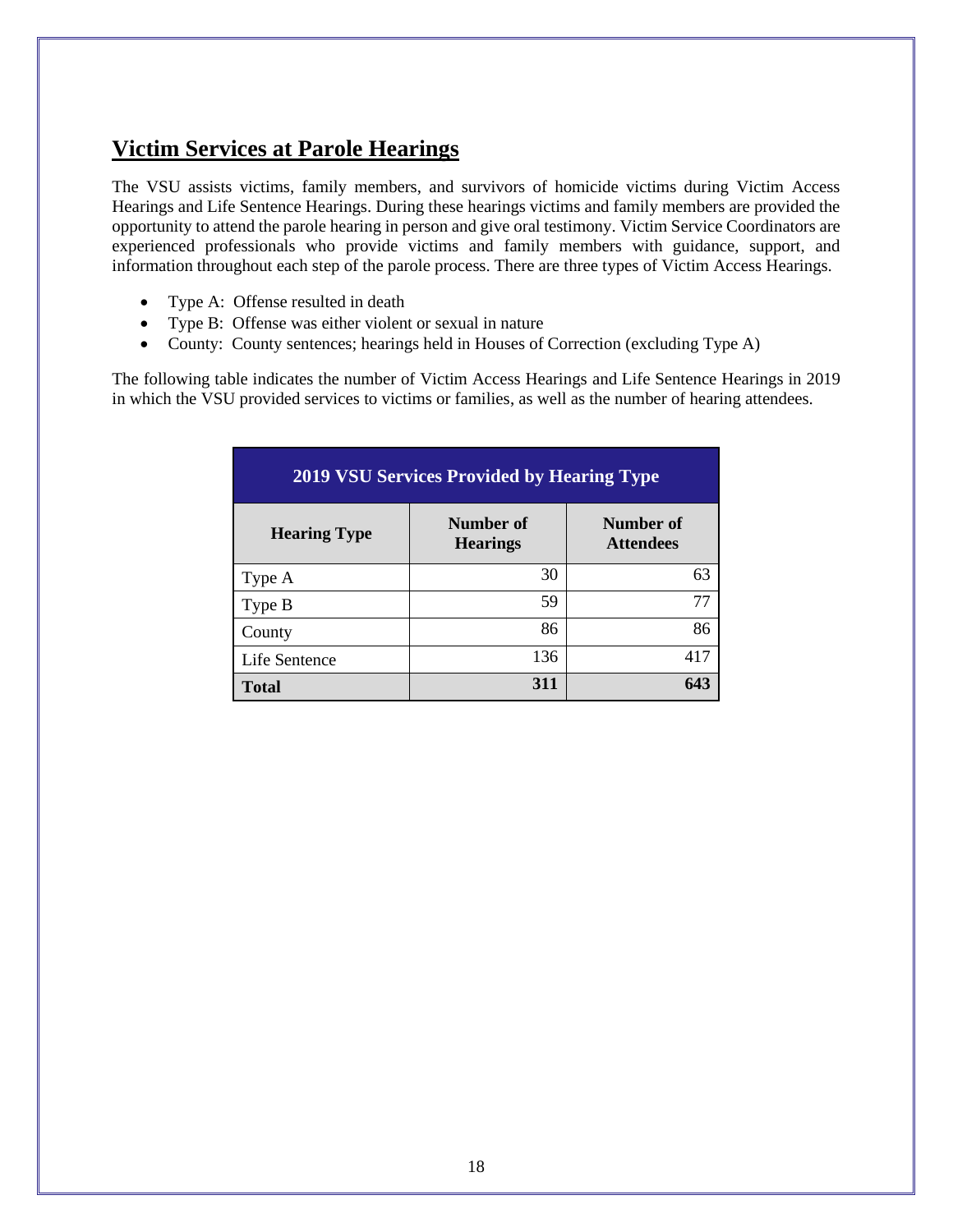<span id="page-21-0"></span>*Office of the General Counsel*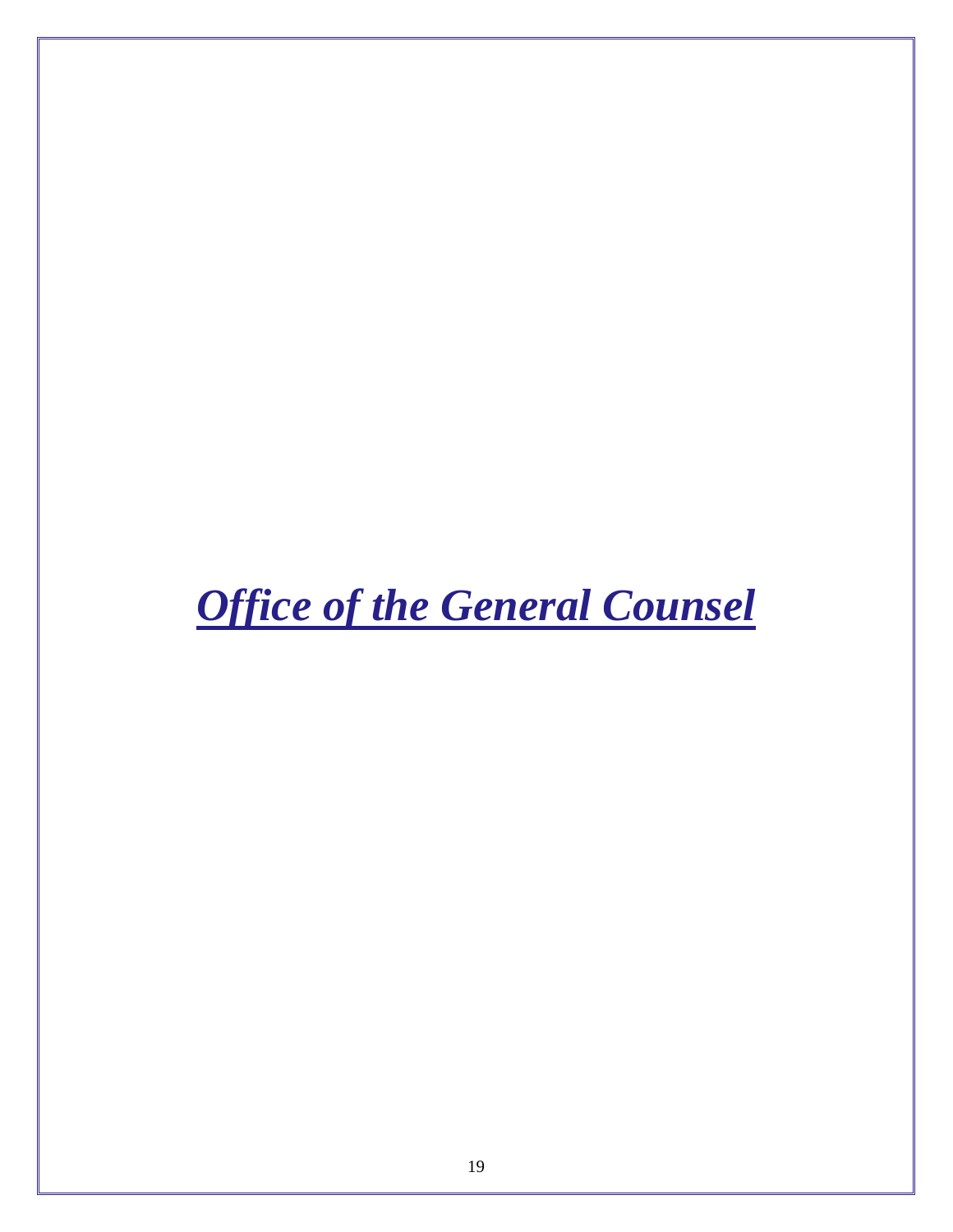The Office of the General Counsel represents the agency in all litigation affecting the Parole Board in the state's trial courts, represents the agency in labor and employment matters, develops agency regulations and policies, and monitors and drafts parole related legislation. The primary role of the Board's General Counsel, and by extension the Office of the General Counsel as a whole, is to support and represent the Chair and the Board in all legal and policy matters. To that end, the General Counsel has been appointed a Special Assistant Attorney General for the purpose of representing the agency in state and federal court.

The Office of the General Counsel also reviews all pardon and commutation requests. In Massachusetts, the power to grant executive clemency, pardons and commutations is held by the Governor, with the advice and consent of the Massachusetts Governor's Council. Acting as the Advisory Board of Pardons, the Parole Board reviews all petitions for executive clemency submitted to the Governor for consideration and submits recommendations.

Hearing examiners, within the Office of the General Counsel, schedule and conduct preliminary revocation hearings and evaluations for provided counsel at all state and county correctional institutions, parole regional offices, and other designated locations. Evaluations for provided counsel are conducted prior to any parole hearings at a parolee's request. The Office of the General Counsel evaluates each request and grants a referral to the Committee for Public Counsel Services for appointment of counsel to any inmate who does not appear capable of effectively advocating for themselves at their parole hearing.

#### **Preliminary Revocation Hearings**

The Parole Board's hearing examiners schedule and conduct preliminary revocation hearings at all state and county correctional institutions, parole regional offices, and other designated locations.

At preliminary revocation hearings, the hearing examiner determines whether there exists reasonable grounds to believe that a parolee has committed acts that constitute a violation of parole conditions, and if so, whether there is probable cause to provisionally revoke parole and hold the parolee in custody pending the result of a final revocation hearing. Following a hearing, the hearing examiner prepares a summary and submits a recommended decision to the Parole Board.

In 2019, the Parole Board's hearing examiners conducted **483 preliminary revocation hearings**.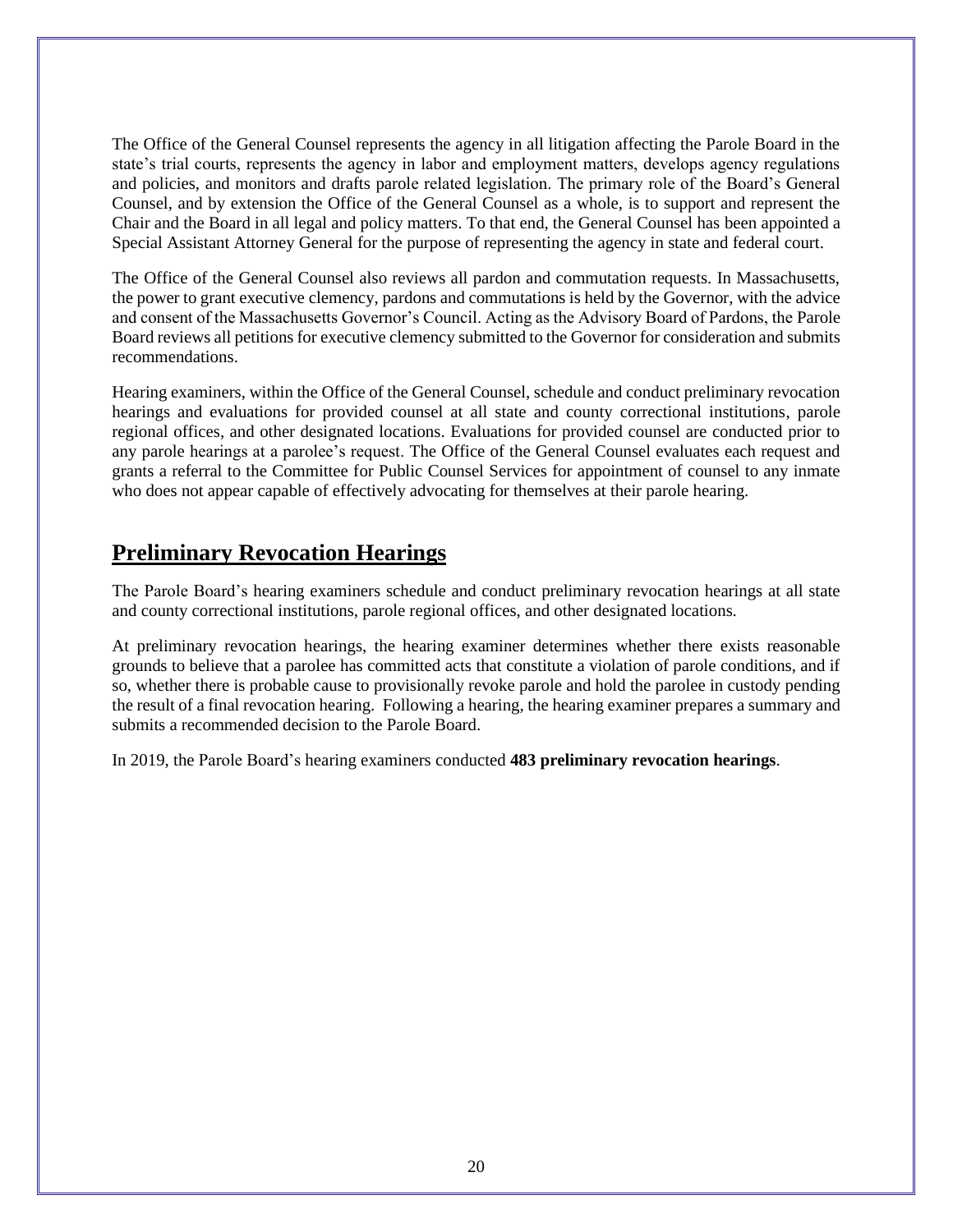<span id="page-23-0"></span>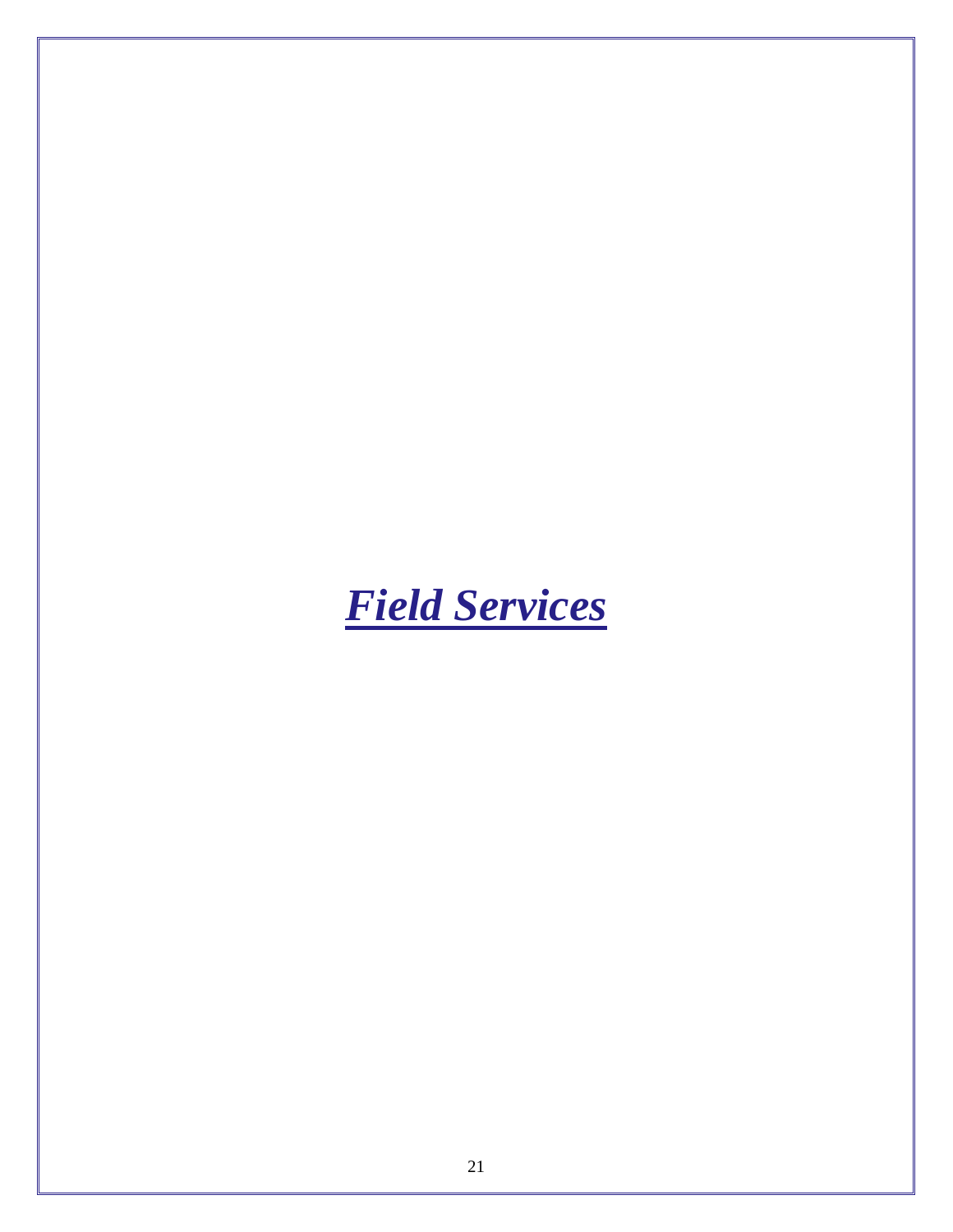The Field Services Division is comprised of the central office management staff, nine regional parole offices, the Interstate Compact Unit, the Warrant and Apprehension Unit, and the Training Office. The division is primarily responsible for supervising and monitoring all offenders who have been released on parole by the Parole Board and/or via the Interstate Compact. It is also responsible for assuring that parolees remain in compliance with the conditions of parole and with any special conditions imposed by the Parole Board. These conditions are designed to structure the parolee's return to the community and to ensure public safety. The Field Services Division is responsible for case management, which involves building partnerships with community providers to refer parolees to treatment and programming, as well as assisting with reintegration into the community. Supervision duties include conducting home and work investigations, conducting home and community visits of parolees, verifying parolee employment or programming, ensuring compliance with general and special parole conditions, responding to GPS and electronic monitoring violations, administering substance abuse testing, conducting investigations, completing offender assessments, reporting on parole violations and documenting parolee information in agency databases and tracking systems. Parole officers are appointed as special state police officers by the Governor, for three year terms.

### **Releases to Supervision**

Upon release to parole supervision, most parolees serve the remainder of their current sentence (i.e., current commitment) in the community under the supervision of a parole officer. In some cases, however, an offender may be granted parole but will not be released directly to the community. Some of these parolees may ultimately end up being supervised in one of the nine regional offices as well. Examples of this include, but are not limited to: an inmate who is paroled from their current commitment to begin another consecutive sentence in a House of Correction, Department of Correction, another state, or federal facility; an inmate who is paroled to a warrant in Massachusetts, another state, or federal jurisdiction; and an inmate who is paroled to ICE custody.

Parole releases are counted based on the initial parole of an inmate's current commitment and re-paroles. Re-paroles are a subsequent parole on an inmate's current commitment (i.e., revoked, re-committed, and re-paroled). Releases from a detainer (i.e., warrant for temporary custody) are not included in the number of re-paroles. In addition, if an inmate serves one sentence type and is transferred to another (i.e., mixed sentence structure), the commitment type reflected in the data is based on the initial sentence type.

The tables in the following pages indicate the number of releases in 2019, disaggregated by type, location, commitment, and demographic information.

| <b>2019 Releases to Supervision by Release Type</b> |                 |            |  |
|-----------------------------------------------------|-----------------|------------|--|
| <b>Commitment Type</b>                              | <b>Released</b> | Percentage |  |
| Discretionary                                       | 2,193           | 98%        |  |
| Mandatory                                           | 42              | 2%         |  |
| Medical                                             | 3               | $<$ 1%     |  |
| Total                                               | 2,238           | 100%       |  |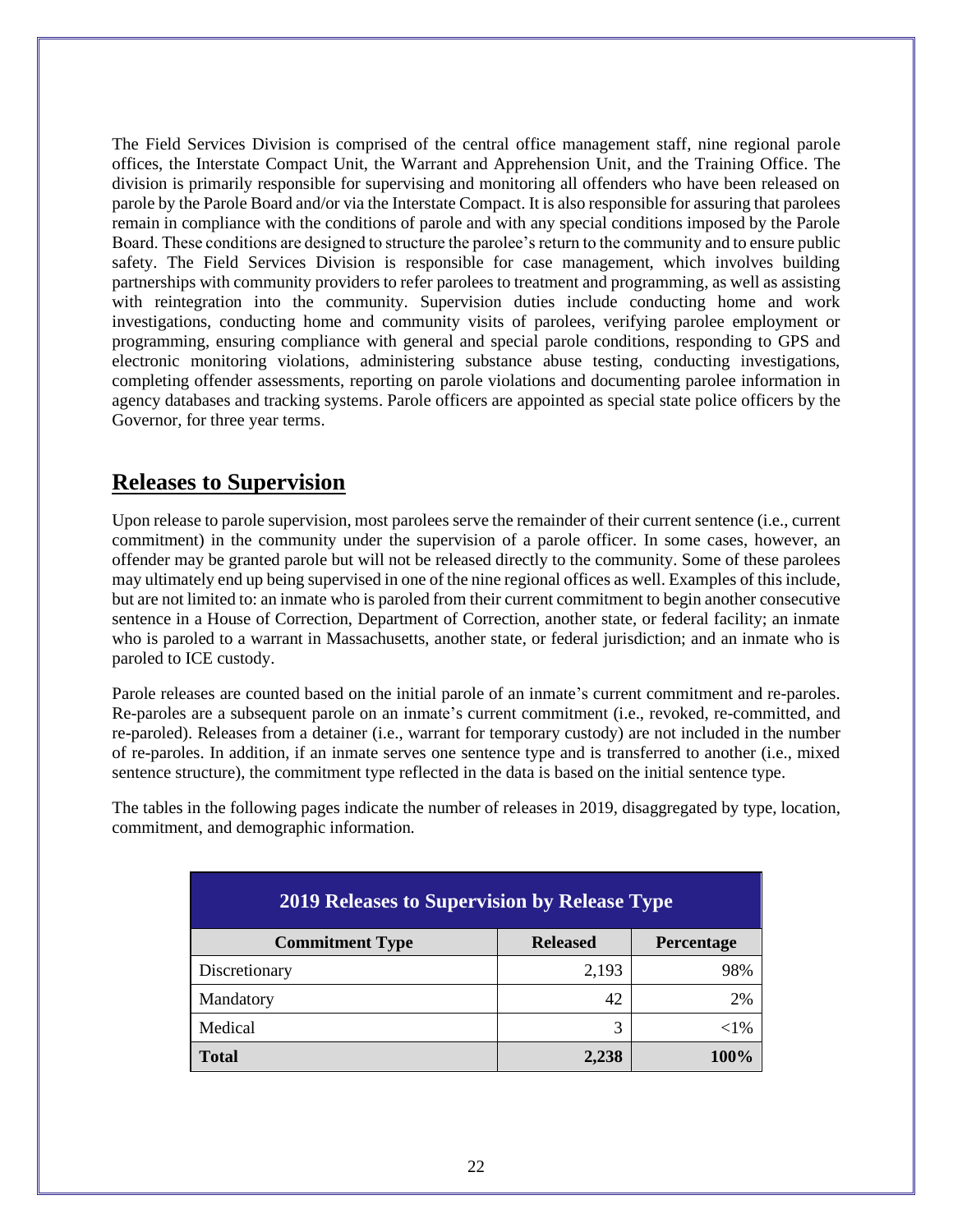The Massachusetts Parole Board began to supervise inmates paroled on mandatory and medical releases in 2019. Mandatory release to supervision is earned when a state offender completes specific programs, which are determined by the Department of Correction. Completing these programs earns completion credits which deduct from an individual's maximum sentence and allow them to be eligible for mandatory release.

Medical release to supervision is determined by the Commissioner of the Department of Correction upon review and approval of petition by the offender.

| <b>2019 Releases to Supervision</b>                                       |                |                   |                                 |  |
|---------------------------------------------------------------------------|----------------|-------------------|---------------------------------|--|
| <b>Release Type</b>                                                       | <b>Paroled</b> | <b>Re-paroled</b> | <b>Total</b><br><b>Released</b> |  |
| MA Commitments Released to MA Supervision                                 | 1,852          | 146               | 1,998                           |  |
| Out of State Commitments Released to MA<br>Supervision                    | 76             | 7                 | 83                              |  |
| MA Commitments Released to Out of State<br><b>Compact Supervision</b>     | 48             | 1                 | 49                              |  |
| MA Commitments Released to ICE Custody                                    | 50             | 1                 | 51                              |  |
| MA Commitments Released to a Federal or<br><b>Another State's Warrant</b> | 50             | 1                 | 51                              |  |
| MA Commitments Released to MA Department of<br><b>Correction Facility</b> | 5              | $\Omega$          | 5                               |  |
| MA Commitments Released to MA House of<br><b>Correction Facility</b>      | 1              | $\Omega$          |                                 |  |
| <b>Total</b>                                                              | 2,082          | 156               | 2,238                           |  |

The vast majority of both paroles and re-paroles in 2019 were Massachusetts commitments released to supervision in Massachusetts, 89% and 94% respectively. The second most common release type to supervision were commitments from another state releasing to parole supervision in a Massachusetts community.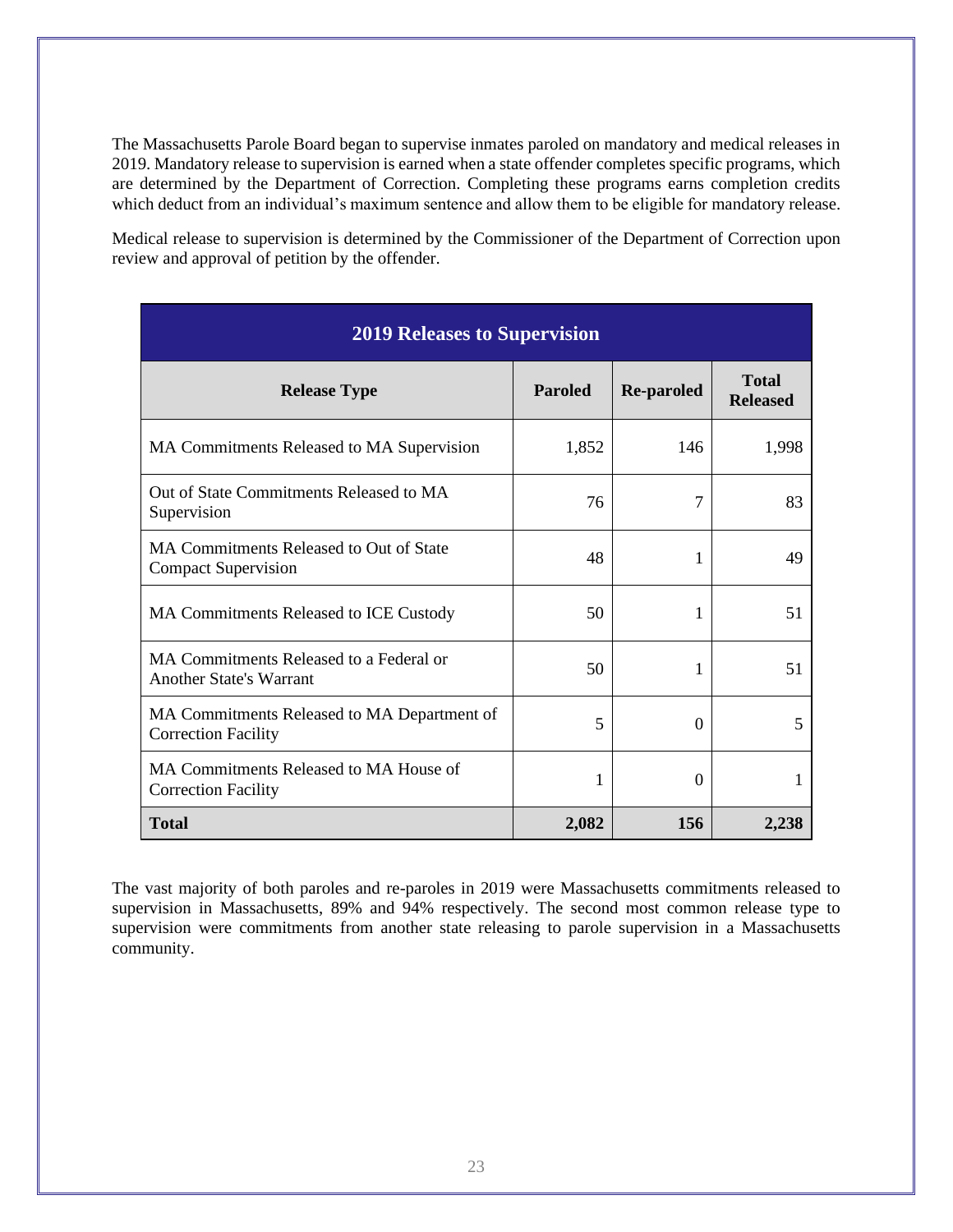| <b>2019 Releases to Supervision by Gender</b> |                 |                   |
|-----------------------------------------------|-----------------|-------------------|
| <b>Gender</b>                                 | <b>Released</b> | <b>Percentage</b> |
| Male                                          | 1,932           | 86%               |
| Female                                        | 306             | 14%               |
| <b>Total</b>                                  | 2,238           | 100%              |

Males accounted for the majority of releases to supervision (86%) compared to only 14% who were females. This is consistent with gender breakdowns of releases to parole supervision historically.

| <b>2019 Releases to Supervision by Race/Ethnicity<sup>9</sup></b> |                 |                   |  |
|-------------------------------------------------------------------|-----------------|-------------------|--|
| Race                                                              | <b>Released</b> | <b>Percentage</b> |  |
| Caucasian/White                                                   | 1,254           | 56%               |  |
| Hispanic/Latino                                                   | 501             | 22%               |  |
| African American/Black                                            | 412             | 18%               |  |
| Asian/Pacific Islander                                            | 24              | $1\%$             |  |
| American Indian/Native Alaskan                                    | 1               | ${<}1\%$          |  |
| Not Reported                                                      | 46              | 2%                |  |
| <b>Total</b>                                                      | 2,238           | $100\%$           |  |

The largest number of releases to supervision had a race/ethnicity of Caucasian/White (56%). The second largest number of releases were Hispanic/Latino with 22%, followed by African American/Black (18%). Forty-six releases did not have a reported race/ethnicity.

<sup>9</sup> Race/ethnicity data is based on information provided by the facility. Offenders reported as having a Hispanic/Latino ethnicity are categorized as such for their race/ethnicity.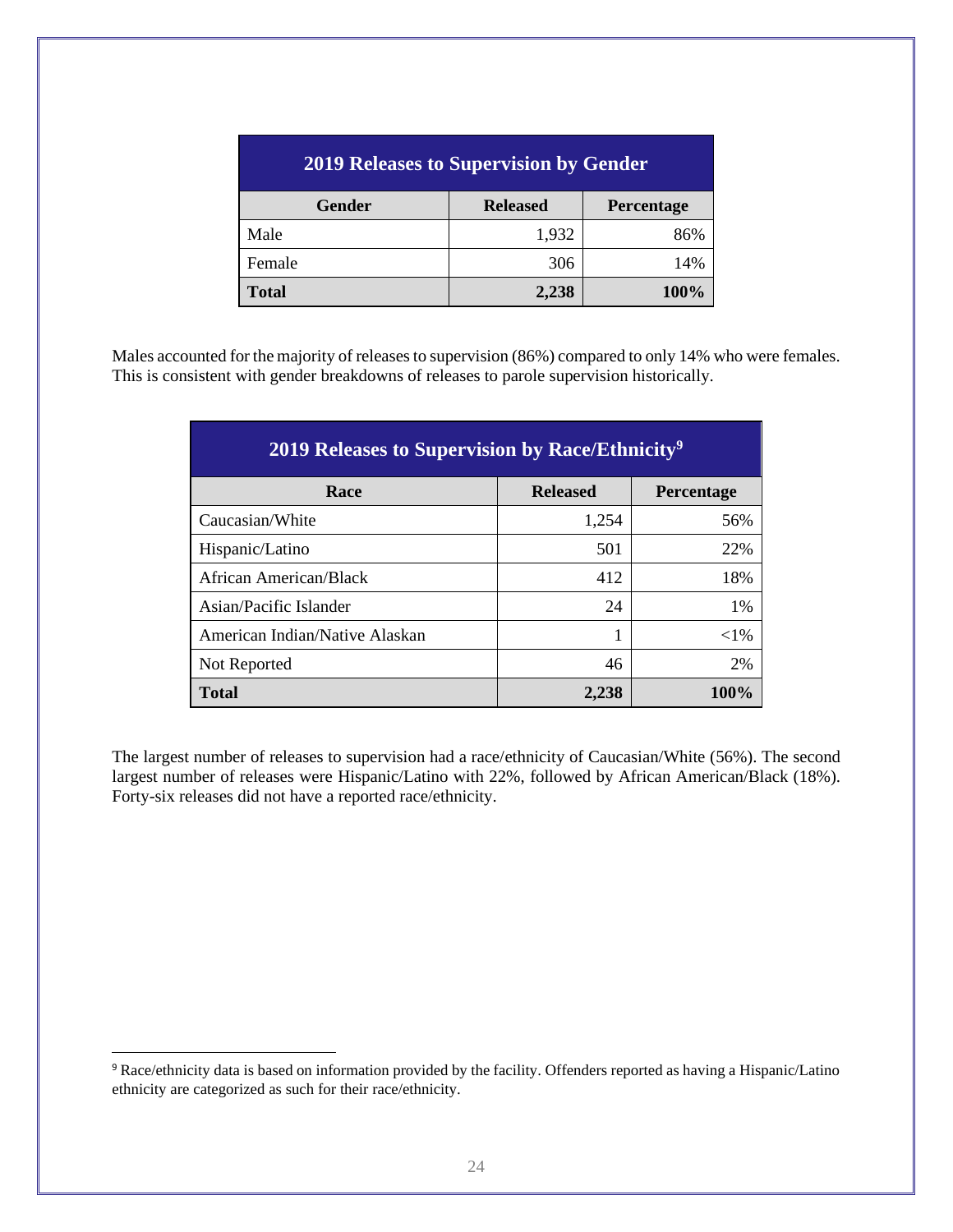

The proportionality of the population released to supervision by race/ethnicity over the past five years has remained relatively consistent. American Indian/Native Alaskan parolees made up less than 1% of releases between 2015 and 2019 and therefore are not displayed on the Releases to Parole by Race/Ethnicity chart above.

| <b>2019 Releases to Supervision by Commitment Type</b>  |       |     |  |  |  |
|---------------------------------------------------------|-------|-----|--|--|--|
| <b>Released</b><br><b>Commitment Type</b><br>Percentage |       |     |  |  |  |
| County                                                  | 1,581 | 71% |  |  |  |
| <b>State</b>                                            | 574   | 26% |  |  |  |
| Out of State                                            | 83    | 4%  |  |  |  |
| <b>Total</b><br>100%<br>2,238                           |       |     |  |  |  |

Massachusetts county commitments are sentenced to less than two and a half years whereas Massachusetts state commitments are sentenced to more than two and a half years. Because county commitments are shorter than state commitments, there are more eligible releases among county commitments compared to state commitments each year. Furthermore, county commitments in 2019 accounted for 71% of all releases to supervision while state commitments made up 26% of all releases to supervision.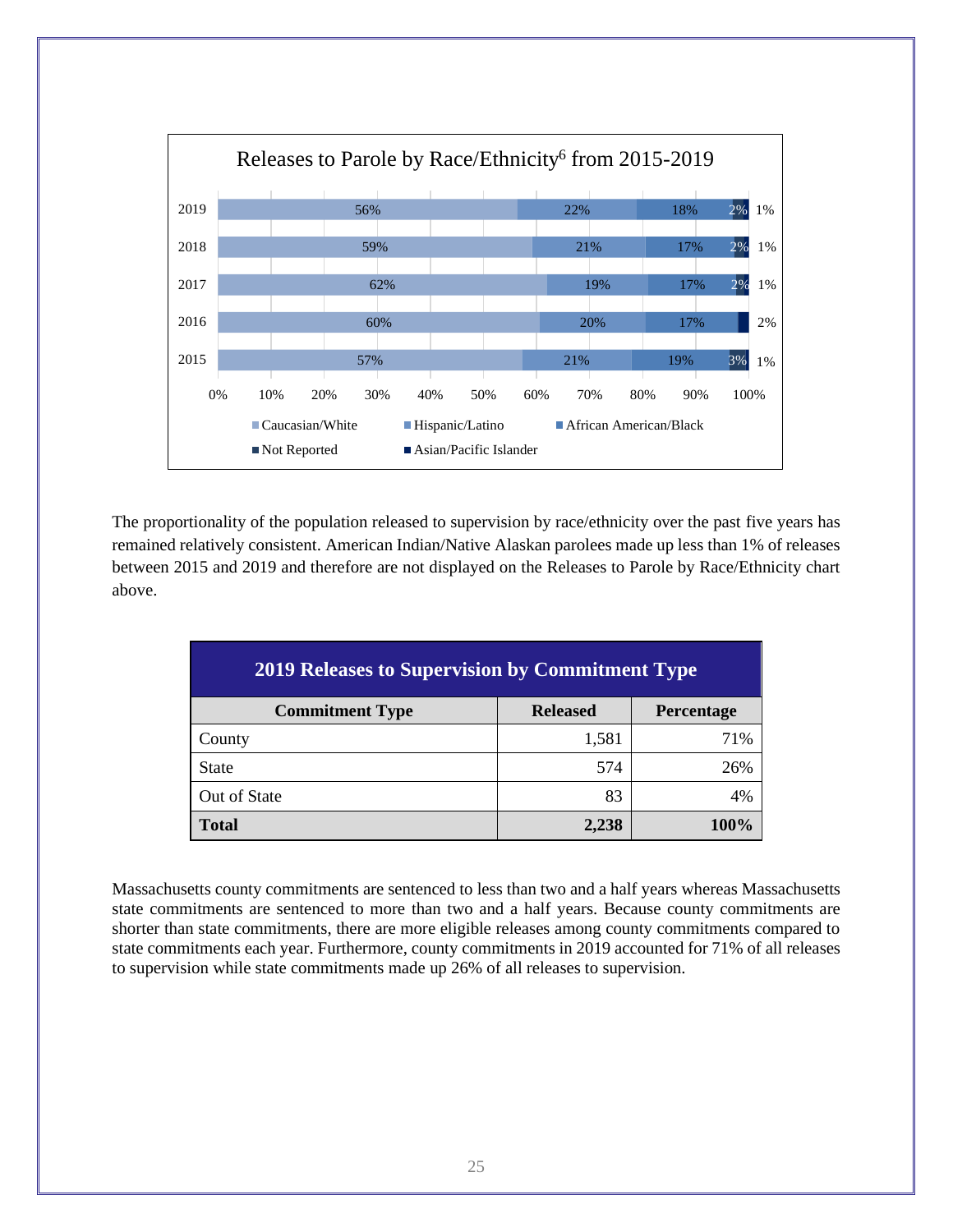| <b>2019 Releases to MA Supervision</b><br>by Regional Office |                       |  |
|--------------------------------------------------------------|-----------------------|--|
| Location                                                     | <b>Total Released</b> |  |
| Region 1 Quincy                                              | 225                   |  |
| Region 2 Mattapan                                            | 155                   |  |
| Region 4 Worcester                                           | 235                   |  |
| Region 5 Springfield                                         | 241                   |  |
| Region 6 Lawrence <sup>10</sup>                              | 523                   |  |
| Region 7 Brockton                                            | 252                   |  |
| Region 8 New Bedford                                         | 341                   |  |
| Region 9 Framingham                                          | 109                   |  |
| Total                                                        | 2,081                 |  |

The regional office a parolee is assigned to is based on geographical proximity to the parolee's approved home plan.



Region 6 Lawrence, which also includes Region 6A Lynn in this report, had the largest number of releases to supervision (25%) in 2019 with regards to releases under Massachusetts supervision. The second largest was Region 8 New Bedford (16%), followed by Region 5 Springfield (12%), Region 4 Worcester (11%), and Region 1 Quincy (11%).

<sup>10</sup> Region 6 includes Region 6A Lynn.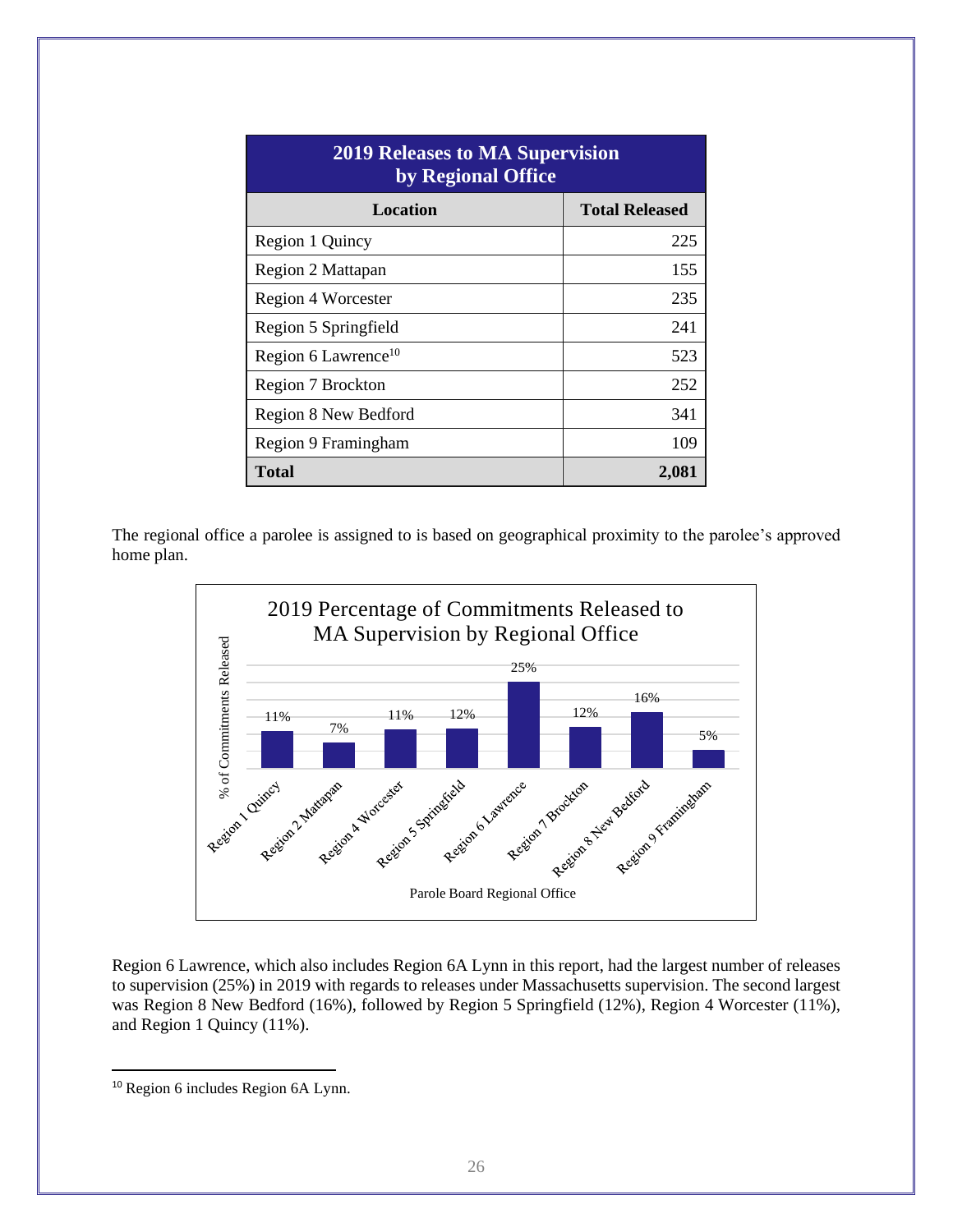# **Active Supervision Caseload on 12/31/2019**

At the close of 2019, there were **1,758 commitments** under the supervision of the Massachusetts Parole Board. Of these cases:

- **1,362** were being supervised in either one of parole's nine regional offices or under the Warrant and Apprehension Unit of the Field Services Decision,
- **219** were Interstate Compact cases, and
- **177** were incarcerated at either a state or county correctional facility (while either awaiting a final revocation hearing or serving a combination of sentences while on parole).



# **Parolee Monitoring**

The Parole Board monitors parolees through the use of such tools as Global Positioning Systems (GPS). Monitoring with GPS allows the Parole Board to actively track the whereabouts of parolees at any point in time during the supervision period. GPS also allows the Parole Board to set exclusion zones that the parolee must avoid while in the community. An exclusion zone is the area in or around a particular address that, if entered by the parolee, will immediately alert designated parole staff as to the parolee's location.

There are four ways by which a parolee can be mandated to GPS supervision as a condition of their parole:

- 1) By Parole Board vote,
- 2) By Parole Board policy for a sex offense,
- 3) By Parole Board policy for a non-sex offense, but required to register with the Sex Offender Registry Board ("SORB") for a prior sex offense and classified by SORB as a Level 3 or unclassified sex offender, and/or
- 4) By a parole supervisor in response to a graduated sanction, as an alternative to incarceration.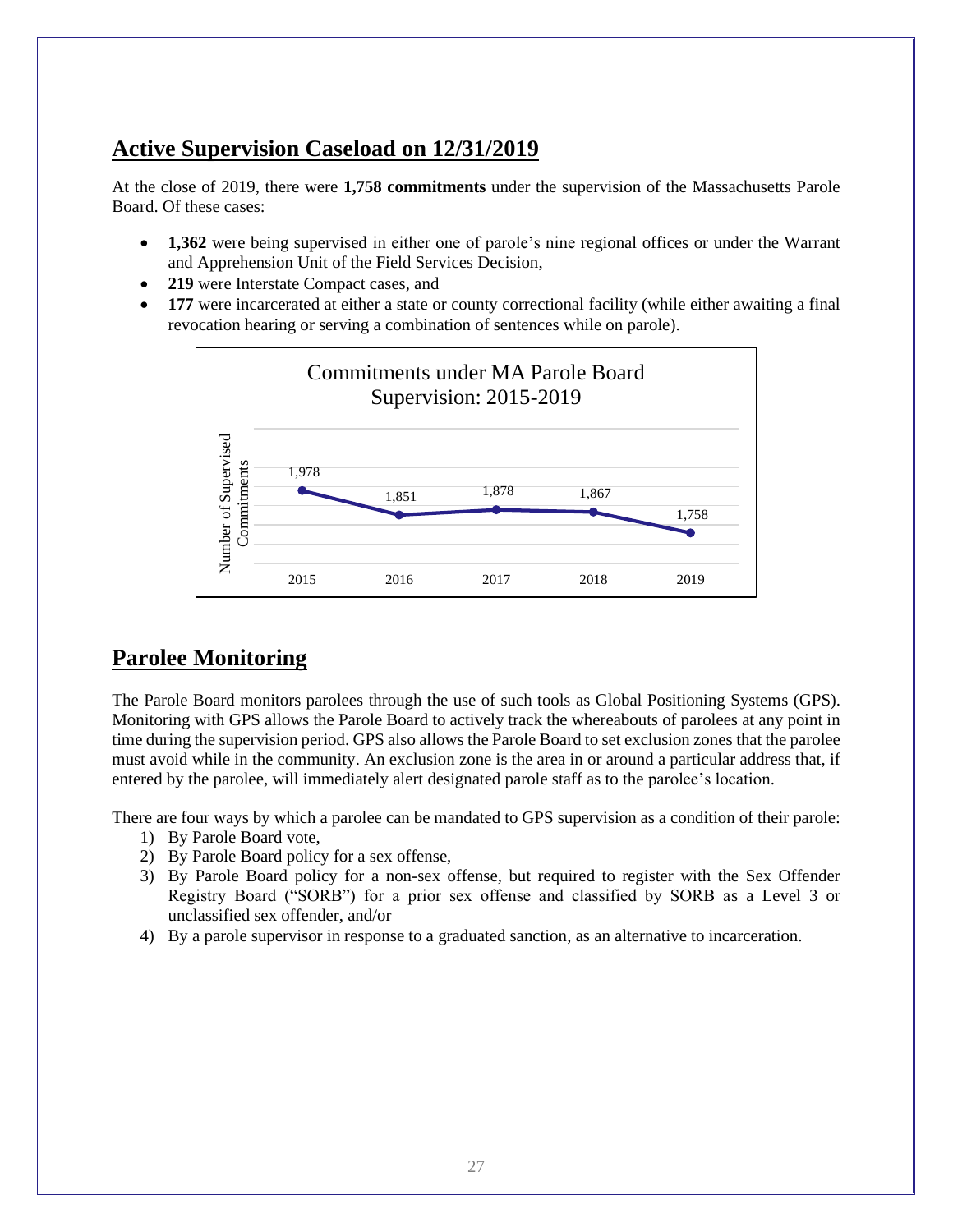| <b>2019 Global Positioning System Activations</b><br>by Regional Office |              |  |
|-------------------------------------------------------------------------|--------------|--|
| <b>Regional Office</b>                                                  | <b>Count</b> |  |
| Region 1 Quincy                                                         | 184          |  |
| Region 2 Mattapan                                                       | 102          |  |
| Region 4 Worcester                                                      | 155          |  |
| Region 5 Springfield                                                    | 240          |  |
| Region $6^{11}$ Lawrence                                                | 194          |  |
| Region 7 Brockton                                                       | 209          |  |
| Region 8 New Bedford                                                    | 210          |  |
| Region 9 Framingham                                                     | 49           |  |
| <b>Total</b>                                                            | 1,399        |  |

In 2019, there were **1,399 GPS activations** as a condition of parole supervision period. The regional offices with the most GPS activations were Region 5 Springfield (n=240), Region 8 New Bedford (n=210), Region 6 Lawrence (n=194), and Region 1 Quincy (n=184).

# **Drug and Alcohol Testing**

An important part of the Parole Board's community supervision strategy is the ability to conduct drug and alcohol testing. Parole officers use portable drug testing kits and breathalyzers, allowing for immediate access to test results. This type of testing not only provides officers with an effective supervisory tool, but also has a deterrent effect on parolees who know if they violate the conditions of their parole by using alcohol and/or illicit drugs it will be quickly detected. In addition to parole officer testing, substance use tests are conducted by authorized agencies and treatment programs.

During 2019, **143,347 drug and alcohol tests** were conducted on parolees (measured by one test per specimen). Drug tests consisted of the following test types: Cocaine Test, Orallab Test Cup, Teststik, Oxycodone Test, Opiates Test, THC Test, Onsite Test Cup, Benzodiazepines Test, Amphetamines Test, and the iCup (i.e., oxycodone, morphine, benzodiazepines, THC, PCP, methamphetamines, cocaine). Breathalyzers were used for detecting alcohol use. Additional test types include those conducted by Community Corrections Centers and residential programs.

<sup>&</sup>lt;sup>11</sup> Region 6 includes Region 6A Lynn.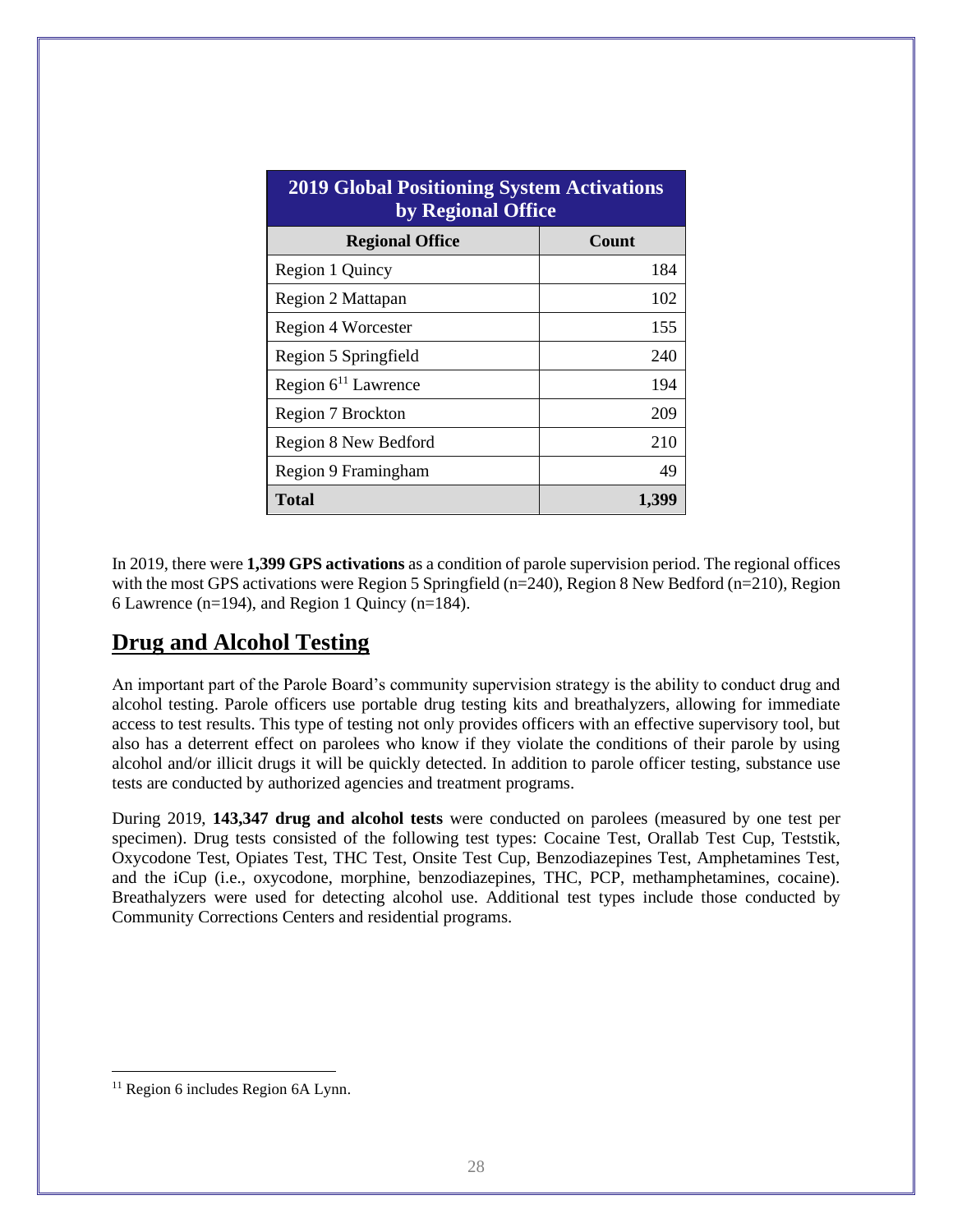| <b>2019 Drug and Alcohol Tests</b><br>by Regional Office |         |
|----------------------------------------------------------|---------|
| <b>Regional Office</b>                                   | Count   |
| Region 1 Quincy                                          | 18,100  |
| Region 2 Mattapan                                        | 13,834  |
| Region 4 Worcester                                       | 12,521  |
| Region 5 Springfield                                     | 23,690  |
| Region 6 Lawrence                                        | 31,332  |
| Region 7 Brockton                                        | 16,168  |
| Region 8 New Bedford                                     | 19,919  |
| Region 9 Framingham                                      | 7,783   |
| Total                                                    | 143,347 |

#### **Programs**

#### *Reentry Navigator Program*

The Parole Board's Reentry Navigator Program (formerly known as Substance Abuse Coordinator Program) is a collaborative initiative between the Parole Board and the Department of Public Health's (DPH) Bureau of Substance Abuse Services (BSAS). In 2019, there were **eight full-time Reentry Navigators**, from licensed DPH service vendors, placed and working at each of Parole's regional field offices. Some of the basic duties of the Navigators include parolee intake, triage and referral functions, conducting substance abuse evaluations, providing outreach to service providers and DPH, and tracking and monitoring the progress of clients and treatment providers. The Navigators' services assist parolees in making a successful transition to communities across the state.

#### *Parole Re-entry Centers*

Parole Re-entry Centers (RRC) operate in eight regional areas. Each RRC is housed within the same site as the Field Parole Office. This gives the Navigators close proximity to the assigned field officer when a case needs to be supervised, case reviewed or sanctioned.

Each center is open Monday through Friday, 9:00 am to 5:00 pm. Onsite supervision of the Navigators are provided jointly by the RRC Parole Supervisor and the sub-contractor's Clinical Director. The Parole Officer provides the correctional supervision of the parole participants. There were **1,042 RRC enrollments** in fiscal year 2019.<sup>12</sup>

<sup>&</sup>lt;sup>12</sup> The Parole Board is awaiting full calendar year information from DPH, which was not available as of the date of publication.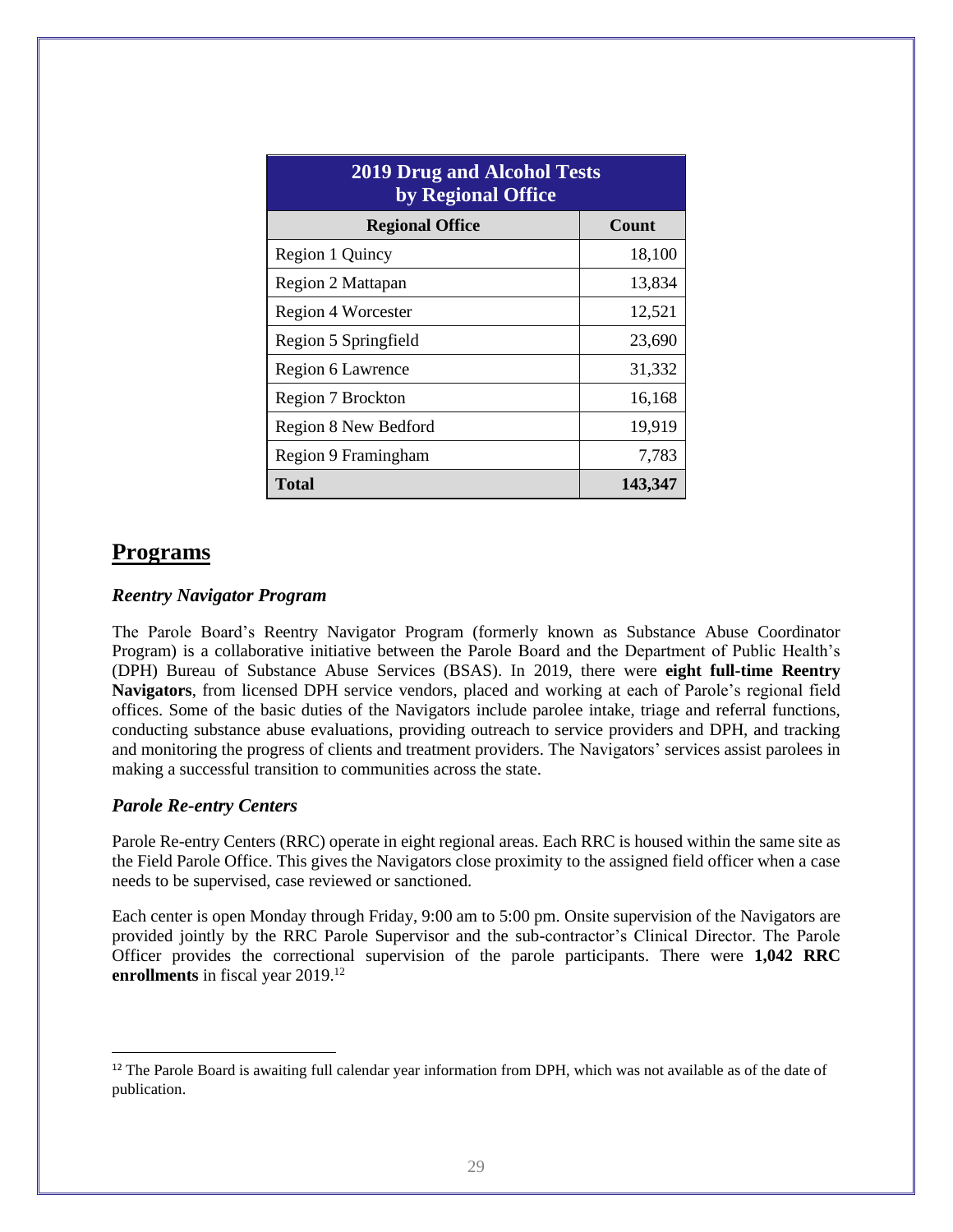| <b>FY19 Enrollments by Parole Re-entry Center</b> |                    |  |
|---------------------------------------------------|--------------------|--|
| <b>Parole Re-entry Center</b>                     | <b>Enrollments</b> |  |
| Boston - Mattapan                                 | 125                |  |
| <b>Brockton</b>                                   | 167                |  |
| Framingham                                        | 69                 |  |
| Lawrence/Lynn                                     | 86                 |  |
| New Bedford                                       | 329                |  |
| Quincy                                            | 71                 |  |
| Springfield                                       | 72                 |  |
| Worcester                                         | 123                |  |
| <b>Total</b>                                      | 1,042              |  |

#### *Transitional Treatment Program*

The Parole Board's Transitional Treatment Program (TTP) operates in collaboration with the Massachusetts Department of Correction and Spectrum Health Systems, Inc. The program's mission is to provide the necessary services to ensure a successful transition into the community for parolees who are in need of reentry services. The program provides evidence-based structured treatment for a period of at least ninety (90) days prior to transition to an aftercare plan in the community.

A primary goal of the TTP is to increase successful community reintegration by providing intensive reentry and continuing care planning during the parolee's transition from prison to the community. Program intensity is based on individual assessment of needs, prior substance abuse treatment, family and community support, and resources available in the community. Parolees are expected to attend daily intensive programs, as directed by their counselors. Spectrum counselors may assist with:

- Comprehensive assessment of reentry needs;
- Individual counseling;
- Case management;
- Vocational skills training;
- Substance abuse and relapse prevention;
- Housing search and referrals;
- Employment counseling;
- Expanded job search;
- Community treatment referrals; and
- Other community resources and referrals as necessary.

In 2019, **91 parolees** were placed into the TTP. By the end of the calendar year (12/31/2019), **36 parolees** had successfully completed the program and transitioned into the community.<sup>13</sup>

<sup>&</sup>lt;sup>13</sup> Effective December 2019, TTP is no longer accepting new admissions.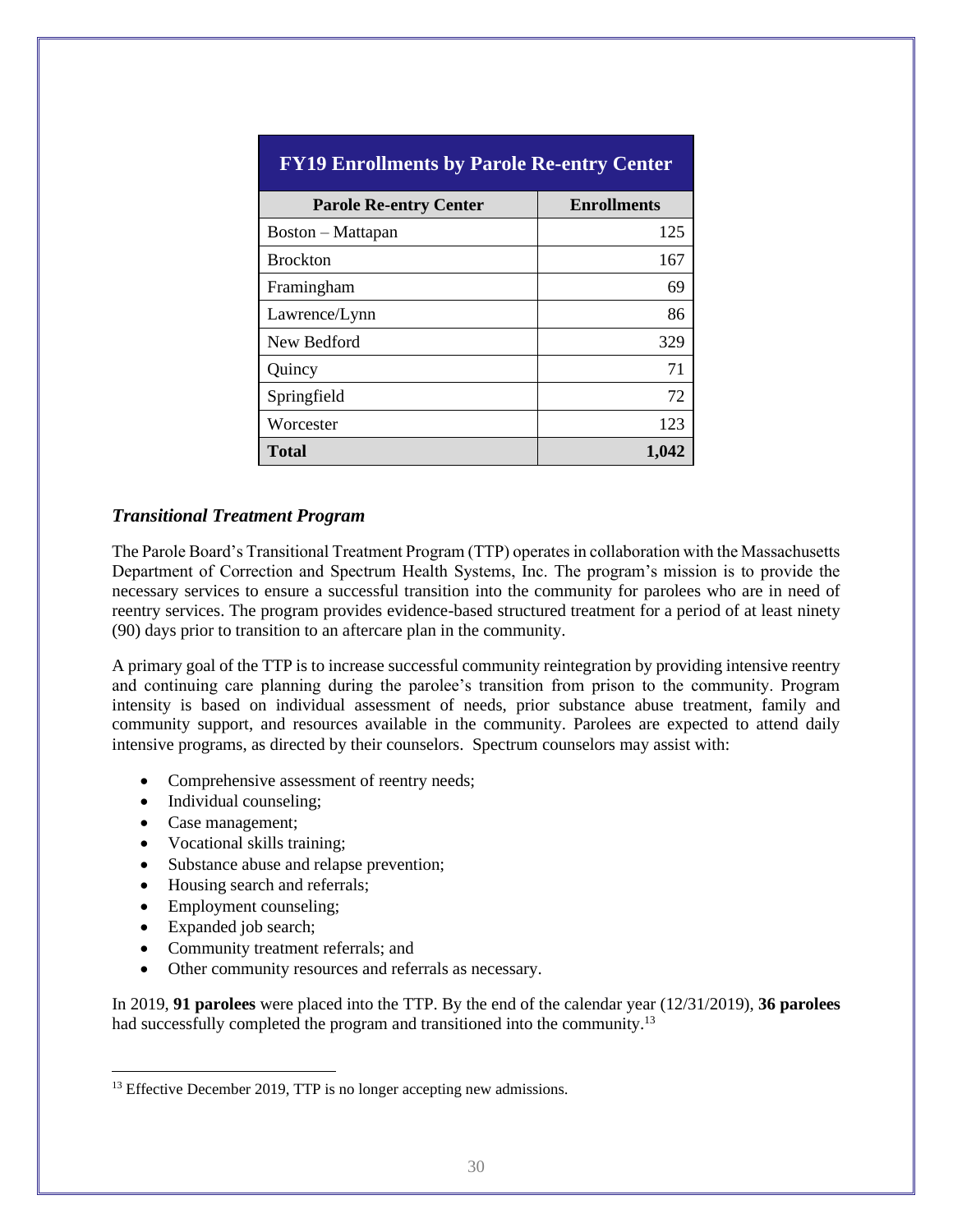# **Field Services Risk/Needs Assessments**

In addition to conducting risk/needs assessments in preparation for parole hearings, parole officers conduct reassessments using the same tool as the initial assessment in the community to apply effective supervision strategies. Outcomes of reassessments in the field can be used to ensure that parolees are receiving appropriate services in response to their case management needs.

| <b>2019 LS/CMI Field Assessments</b>     |     |        |  |
|------------------------------------------|-----|--------|--|
| Count<br><b>Risk Level</b><br>Percentage |     |        |  |
| Very Low                                 | 55  | 8%     |  |
| Low                                      | 293 | 40%    |  |
| Medium                                   | 322 | 44%    |  |
| High                                     | 55  | 8%     |  |
| Very High                                |     | $<$ 1% |  |
| <b>Total</b>                             | 726 | 100%   |  |

The largest number of field assessments conducted scored medium risk (44%), followed by low risk (40%). This is a stark difference compared to the risk level distribution seen at the institutional level earlier in this report. This speaks to the population that is being supervised in the community and the risk level associated with those who have been deemed suitable for parole supervision based on the legal standard.

# **Prison Rape Elimination Act ("PREA")**

The Massachusetts Parole Board is committed to zero tolerance of any form of sexual abuse and sexual harassment. The agency collects accurate, uniform data for every allegation of sexual abuse at facilities under its direct control. In 2019, there were **zero PREA-related allegations of sexual abuse** reported.

# **Graduated Sanctions**

The Parole Board's policy for graduated sanctions is intended to provide consistency, transparency, fairness, and efficiency throughout the parole violation process. The installation of graduated sanctions as a case management method denotes a controlled delegation of authority by the Parole Board to the officers in the Field Services Division.

The guidelines for imposing graduated sanctions match the severity of the violation with the parolee's risk level to determine the appropriate treatment, intervention, and/or sanction. For example, if a low to medium risk offender has failed to attend substance abuse classes, yet continues to be employed and maintains a healthy lifestyle, then the parole officer has the discretion to sanction this violation of parole conditions by issuing a warning ticket, requiring the parolee attend a meeting with the parole officer, or stage an intervention with a substance abuse counselor at one of the regional field offices. The parole officer has the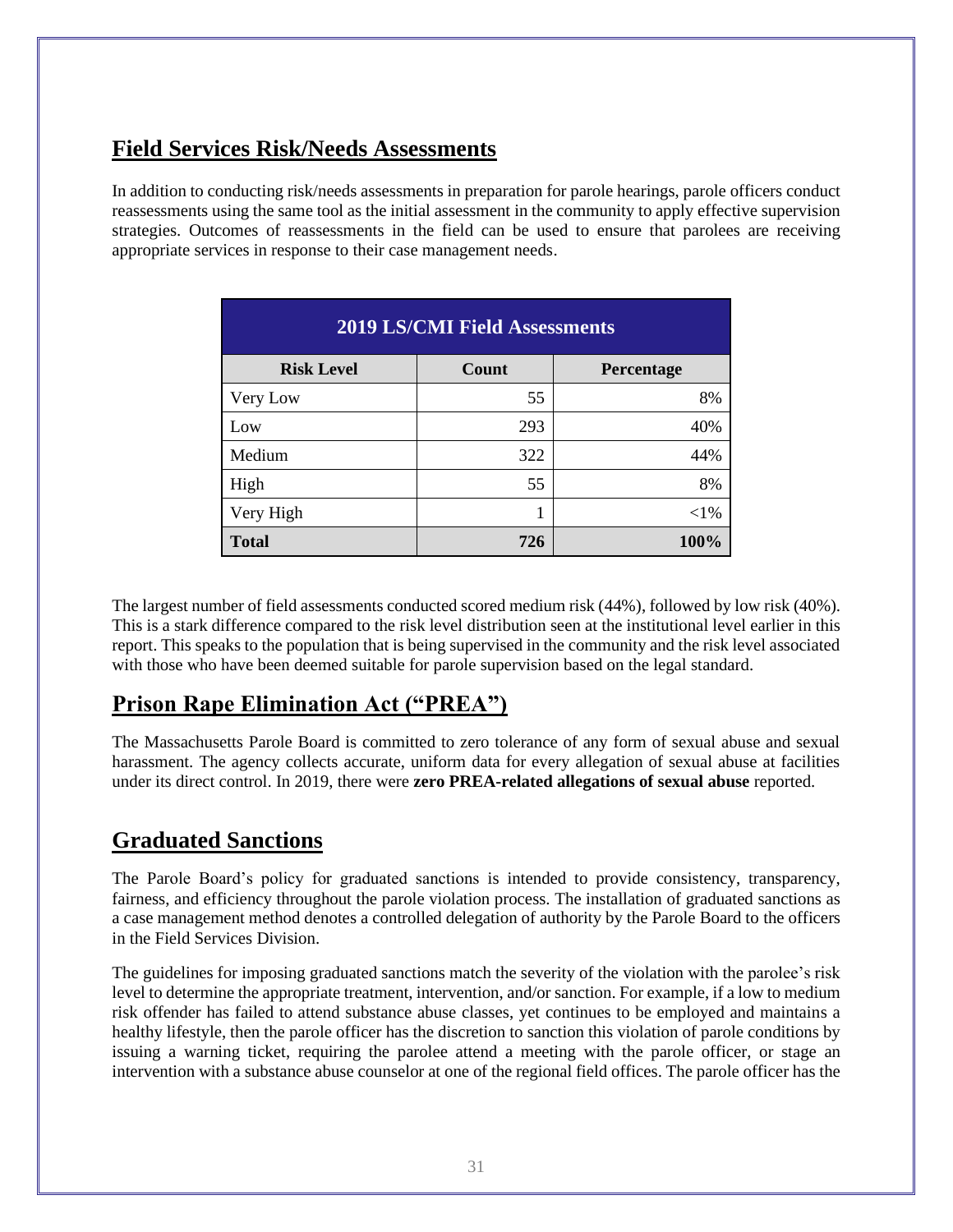discretion to engage these various graduated sanctions as an alternative to returning the parolee to custody for a parole revocation hearing and possible re-commitment to the original terms of their sentence. Administered at the discretion of the parole officer and/or parole supervisor, the Parole Board is notified of the graduated sanction, and it will be noted in the offender's file.

If a parolee is willing to work with his or her parole officer, then the Parole Board will work toward that parolee's continued success. The Parole Board believes success is not achieved through the parolee's automatic return to custody, in the event of a parole violation. The Parole Board's primary mission, however, has been and will remain to be public safety. Therefore, if an offender intentionally and willfully evades his or her parole officer, fails to participate in appropriate counseling, and has been deemed high risk, then a positive screen for drugs may result in that parolee's return to custody. In this instance, the Parole Board must balance its responsibility for public safety with its prevalence for keeping parolees in the community, under the supervision of parole officers.

In 2019, there were a total of **1,942 graduated sanctions issued based on 2,888 reported violations**. A single graduated sanction can be issued for multiple violations. The risk distribution of offenders receiving these sanctions can be seen on the following page.



A graduated sanctions grid accounts for the parolee's risk level (i.e., risk to reoffend) as determined by a risk/needs assessment (LS/CMI) and the severity of the violation to make a decision as to the appropriate action in response to a violation. Almost half of the graduated sanctions issued in 2019 were for parolees with a high risk level (48%).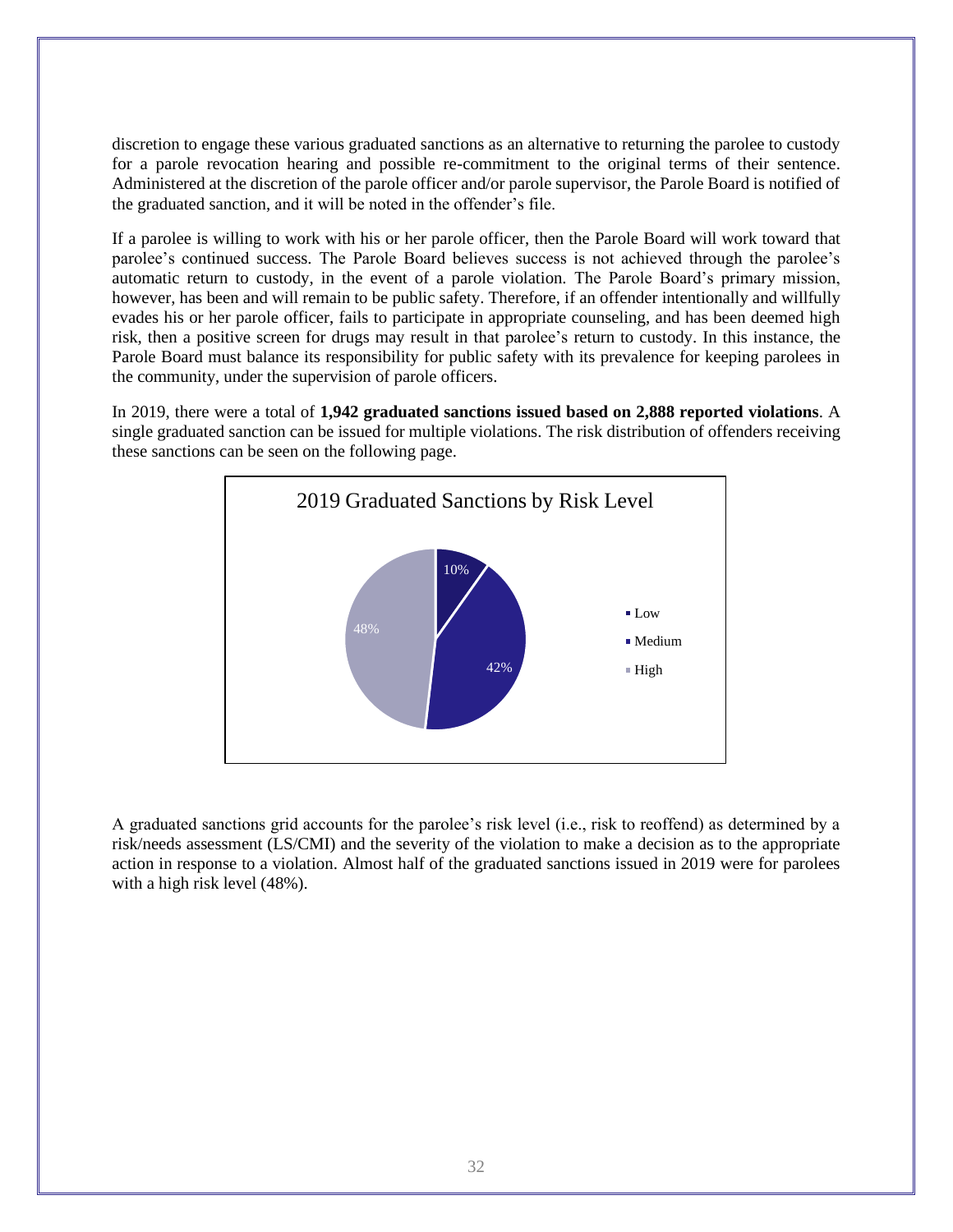

The proportion of graduated sanctions imposed on a high risk parolee has steadily increased over the past five years while those for low risk level parolees has decreased.

# **Revocations**

A revocation occurs when a parolee who violates a condition of their parole is re-committed to the terms of their original sentence, following a Final Revocation Hearing. The following table represents revocations where the final revocation hearing results in a "revocation affirmed". This includes all dispositions, including those who may have waived.

| <b>2019 Revocations by Commitment Type</b>    |     |     |  |  |
|-----------------------------------------------|-----|-----|--|--|
| Count<br><b>Commitment Type</b><br>Percentage |     |     |  |  |
| County                                        | 379 | 66% |  |  |
| <b>State</b>                                  | 198 | 34% |  |  |
| 578<br>Total<br>100%                          |     |     |  |  |

Parole revocations in Massachusetts have historically originated most often from those serving county sentences. This is, in part, a reflection of the Massachusetts parole population, which is heavily concentrated in county releases. Parole revocations by commitment types have remained proportional over the past five years.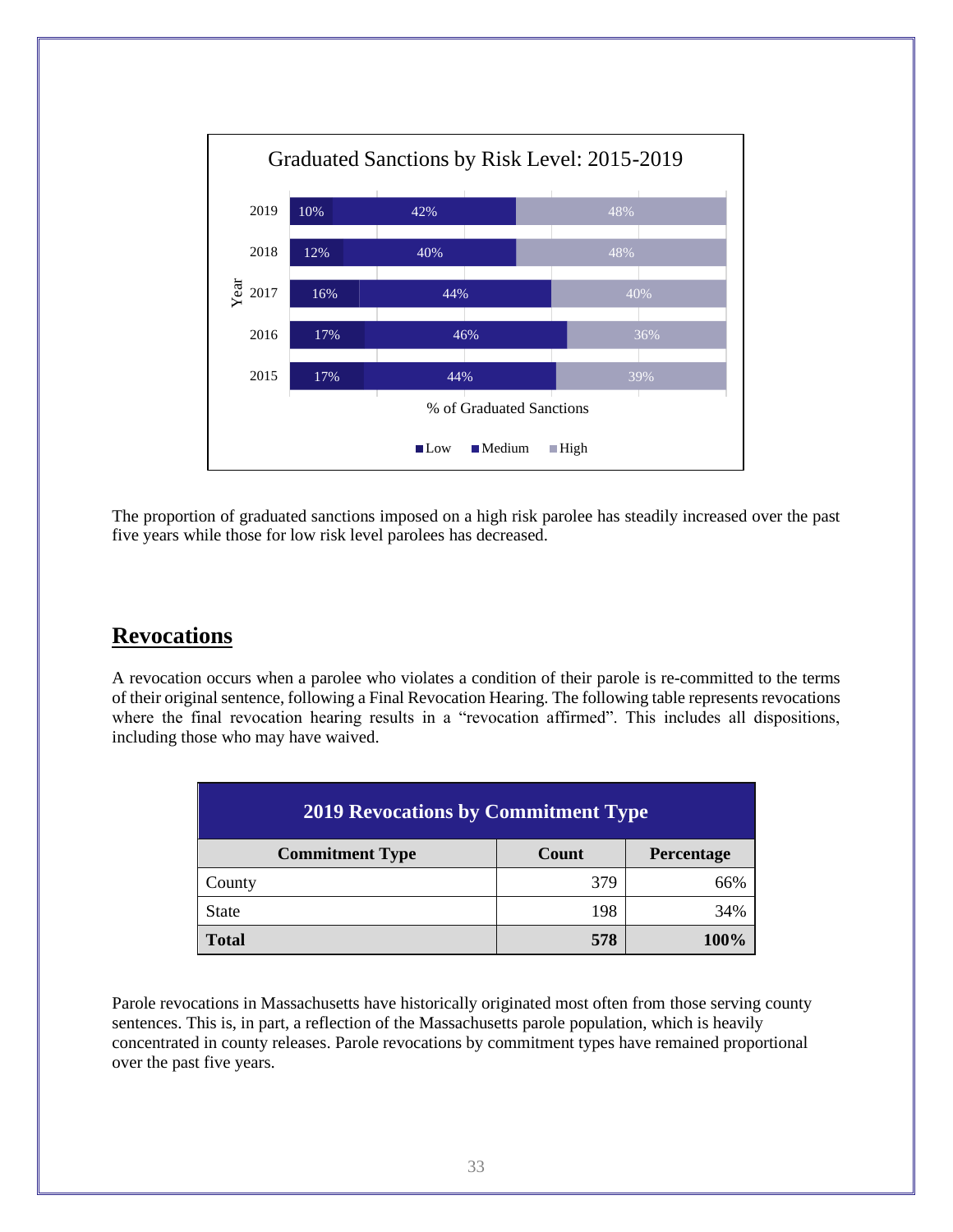

Parole violations are broken into two categories: new arrest and non-arrest. Revocations that result from a new arrest or new criminal charge (i.e., "new arrest") are typically initiated by law enforcement, and not the parolee's field parole officer. For example, a parolee who is arrested for assault and battery, drug trafficking, or breaking and entering may be revoked for violations of parole conditions in addition to incurring new criminal charges.

Revocations that are not based on a new arrest (i.e., "non-arrest") are typically initiated by the parole officer. Non-arrest violations are violations of general and special conditions of parole, excluding those that involve new arrests or new criminal charges. However, non-arrest violations may include acts that involve criminal behavior that did not lead to new charges.

| <b>2019 Revocations by Parole Violation Type</b> |     |     |  |  |
|--------------------------------------------------|-----|-----|--|--|
| Count<br>Percentage<br><b>Type</b>               |     |     |  |  |
| Non-Arrest                                       | 514 | 89% |  |  |
| New Arrest                                       | 64  | 11% |  |  |
| 578<br><b>Total</b><br>100%                      |     |     |  |  |

In 2019, most parole violations were the result of non-arrests (89%), while 11% were the result of new arrests.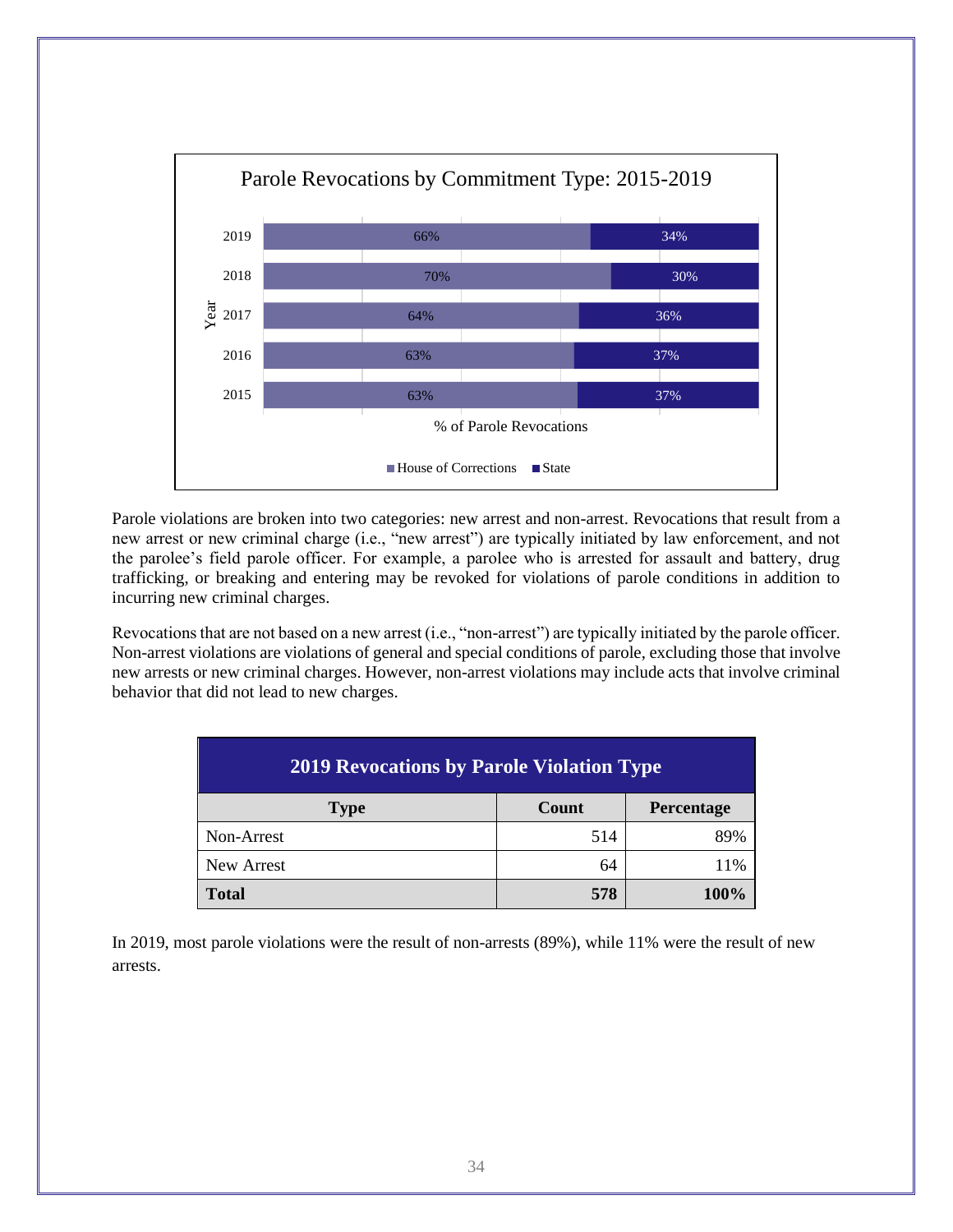# **Discharges from Supervision**

Like releases, discharges from supervision are also based on commitments. The following counts are drawn from the point in time when the commitment is closed. This can occur for a variety of reasons, the most common of which is at the parole discharge date. However, parolees may be discharged for other reasons (e.g., Interstate Compact closed interest, sentence completion from correctional facility or vacated/court release). In addition, parolees can discharge while under supervision by another authority. For example the parolee may end a period of supervision while under the custody of ICE or another state's warrant. In the majority of cases, discharge occurs while the parolee is under parole supervision in Massachusetts.

| <b>2019 Discharges from Supervision</b><br>by Commitment Type |       |        |  |  |
|---------------------------------------------------------------|-------|--------|--|--|
| Count<br>Percentage<br><b>Commitment Type</b>                 |       |        |  |  |
| County                                                        | 1,245 | 70%    |  |  |
| <b>State</b>                                                  | 435   | 24%    |  |  |
| Out of State                                                  | 99    | 6%     |  |  |
| Reformatory                                                   |       | $<$ 1% |  |  |
| <b>Total</b><br>100%<br>1,780                                 |       |        |  |  |

The majority of discharges from supervision in 2019 were county commitments, accounting for 70% of discharges. State commitments made up 24% of discharges from supervision. Again, this is reflective of the higher number of county commitments released to parole supervision compared to their state counterparts.

| 2019 Discharges from Supervision by Discharge Type              |       |            |  |
|-----------------------------------------------------------------|-------|------------|--|
| <b>Discharge Type</b>                                           | Count | Percentage |  |
| MA Commitments Closed from MA Supervision                       | 1,344 | 76%        |  |
| MA Commitments Closed from MA House of Correction Facility      | 157   | 9%         |  |
| Out of State Commitments Closed from MA Supervision             | 96    | 5%         |  |
| MA Commitments Closed from Out of State Compact Supervision     | 73    | 4%         |  |
| MA Commitments Closed from Deported Custody                     | 41    | 2%         |  |
| <b>MA Commitments Closed from ICE Custody</b>                   | 27    | 2%         |  |
| MA Commitments Closed from MA Department of Correction Facility | 22    | $1\%$      |  |
| MA Commitments Closed from Federal or Out of State Warrant      | 20    | $1\%$      |  |
| <b>Total</b>                                                    | 1,780 | 100%       |  |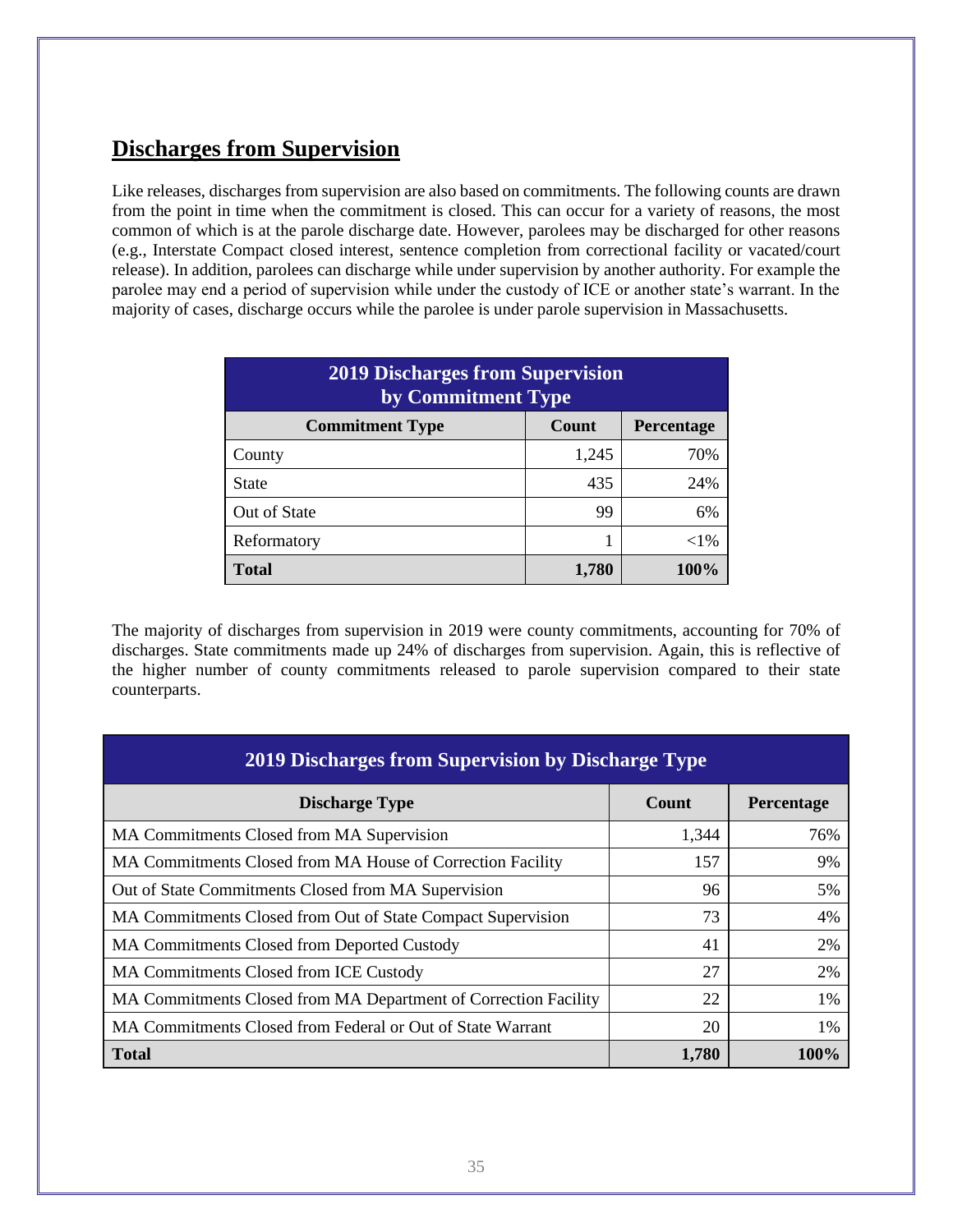The most common discharge type in 2019 were MA commitments closed from MA supervision (76%), followed by MA commitments closed from a House of Correction facility (9%) and out of state commitments closed from MA supervision (5%).

# **Interstate Compact**

The Interstate Compact Unit, which lies within the Field Services Division, coordinates the interstate transfer of parolees entering or leaving the state and oversees an active caseload of Massachusetts parolees residing out of state under the Interstate Compact. The Interstate Compact Unit also supervises all Massachusetts inmates paroled to Immigration and Customs Enforcement (ICE) detainers and deportation warrants.

At the end of 2019, there were **203 commitments under supervision** through the Interstate Compact Unit. Parolee status through the Interstate Compact Unit encompasses a variety of circumstances; including supervision by another state's paroling authority and ICE custody through detainers or deportation warrants.

Throughout 2019, there were **98 commitments** from Massachusetts released to the Interstate Compact to be supervised by other states or transferred to other types of custody. Of these cases:

- **47 Parolees** were released to be supervised by another state's parole agency, and
- **51 parolees** were released to ICE custody.

Also during 2019, there were **82 commitments** from other states released to Massachusetts for parole supervision.

#### **Warrants and Apprehensions**

The Warrant and Apprehension Unit (WAU), which lies within the Field Services Division, assists staff in the regional parole offices in locating and apprehending parolees who have violated their parole conditions and absconded from supervision. The unit also arranges for the apprehension of parolees who have fled the Commonwealth and monitors the Criminal Justice Information System (CJIS) for criminal activity among parole violators. The unit is also responsible for entering, updating, and removing parole violation warrants from the agency's database, as well as coordinating all required extraditions.

The primary function of the WAU is to assist regional parole offices in locating and arresting parole violators and returning them to custody. In addition to conducting these fugitive investigations, the WAU performs numerous other duties including:

- Providing and/or coordinating security for all hearings for life sentence cases and Victim Access Hearings (VAH) at Central Office in Natick, Massachusetts;
- Entering, modifying, and cancelling all Parole Board warrants for temporary custody (WTC) and warrants for permanent custody (WPC);
- Entering, modifying, and cancelling information regarding lost or stolen agency equipment;
- Entering broadcasts regarding fugitives and completing extraditions;
- Monitoring Criminal Justice Information Services databases: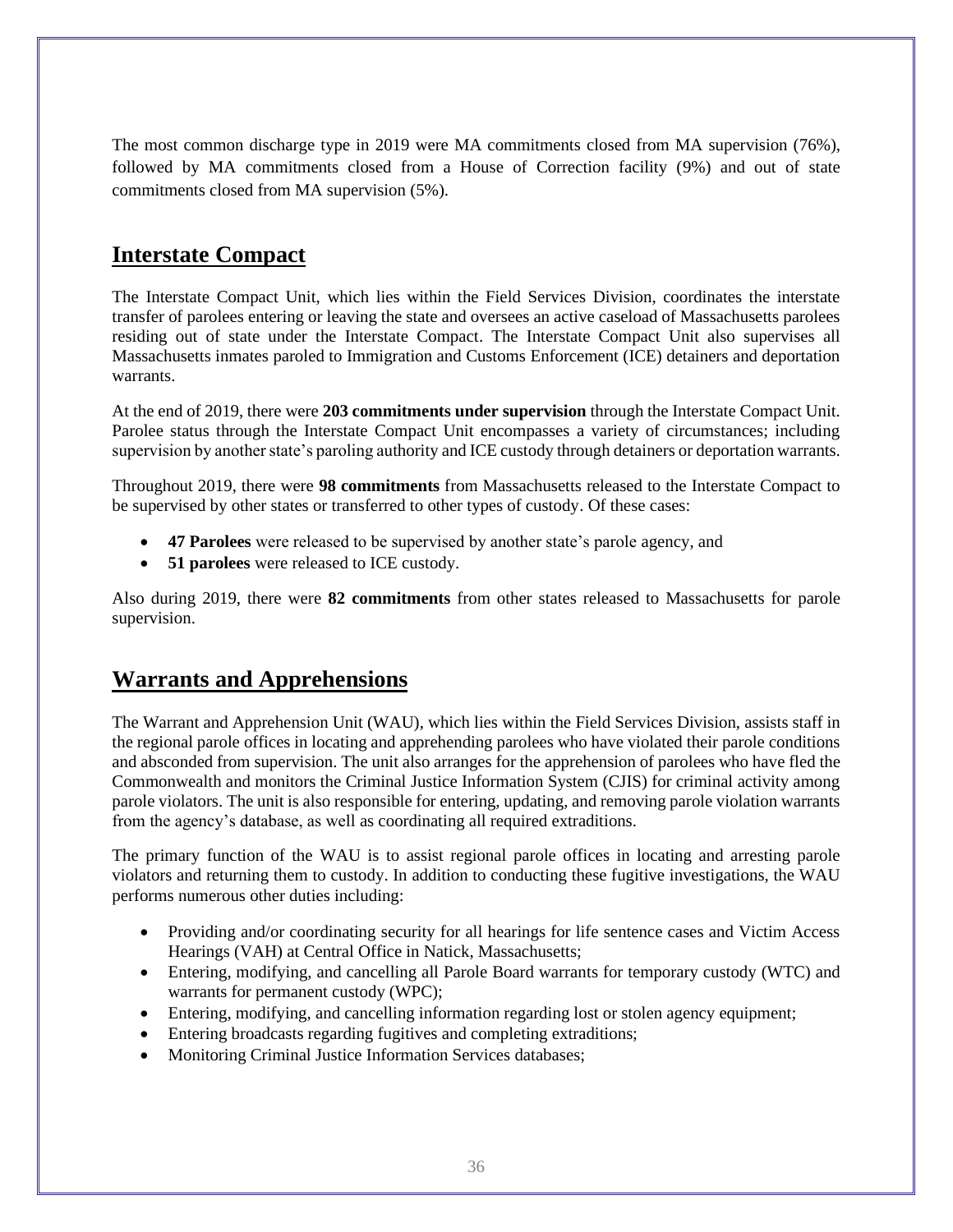- Processing all paroles from Massachusetts state and county facilities to out-of-state warrants and/or commitments, and supervising this caseload until release from out-of-state custody;
- Supervising a caseload of warrant cases held in custody out-of-state, ensuring extradition at the appropriate time;
- Maintaining a caseload of whereabouts unknown cases, including Interstate Compact cases;
- Maintaining the Massachusetts Parole Board's Most Wanted List; and
- Serving as the Parole Board's After-Hour Duty Section.

#### *Warrants*

A warrant for detainer purposes (i.e., 15 day warrant) and an Interstate Compact warrant for detainer purposes (i.e., 60 day warrant) are referred to as warrants for temporary custody (WTC's). WTC's are issued when a parole officer has reasonable belief that a parolee has lapsed into criminal ways, has associated with criminal company, or has violated the conditions of his or her parole. The parole officer may then, with the consent of a parole supervisor or other superior officer, issue a warrant for the temporary custody of the parolee. A WTC authorizes the detention of the parolee for a maximum time period of 15 days, for a parolee being supervised within the boundaries of Massachusetts, or 60 days, for a parolee being supervised by the authorities of another state pursuant to the terms of the Interstate Compact. The issuance of a WTC does not interrupt the parolee's sentence.

A warrant for permanent custody (WPC) is an order of imprisonment of the parolee, which may be issued upon a finding that there exists probable cause to believe that the parolee has violated one or more conditions of parole. The parolee's supervision status upon issuance of a WPC, and the underlying sentence, resumes again upon service of the warrant.

With an Interstate Compact warrant for detainer purposes and an Interstate Compact warrant for permanent custody, the Parole Board is authorized to issue and serve a warrant to detain parolees whom the Parole Board is supervising under the Interstate Compact.

| <b>2019 Warrants Issued by Type</b>                       |       |            |  |  |
|-----------------------------------------------------------|-------|------------|--|--|
| <b>Warrant Type</b>                                       | Count | Percentage |  |  |
| Warrant for Detainer Purposes (15-Days)                   | 828   | 50%        |  |  |
| Warrant for Permanent Custody                             | 772   | 46%        |  |  |
| Warrant for Detainer Purposes (60-Days) - Compact Warrant | 66    | 4%         |  |  |
| Warrant for Permanent Custody - Compact Warrant           | 3     | $<$ 1%     |  |  |
| <b>Total</b>                                              | 1,669 | 100%       |  |  |

The majority of warrants issued in 2019 were warrants for 15 day detainer purposes (50%). The second most common were warrants for permanent custody (46%).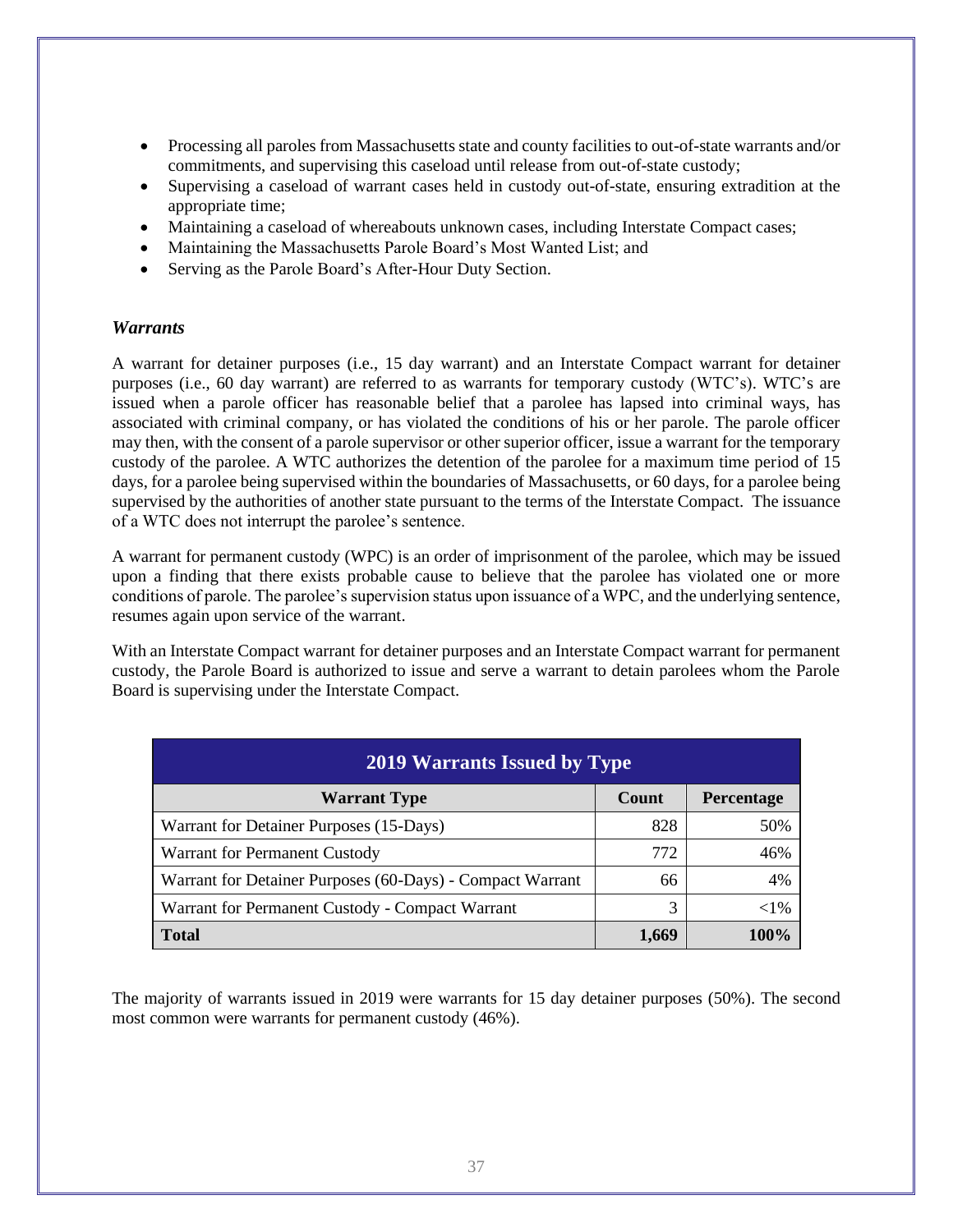#### *Arrests and Transportations to Custody*

Parole officers have the authority to make arrests and transport offenders to custody. In 2019, WAU parole officers participated in the arrests of **476 offenders**. Those arrests included **120 parole violators** and **356 non-parolees** through their inter-agency task forces and partnerships. The unit was also responsible for **169 prisoner transports**.

#### *Extraditions*

The WAU is also responsible for handling the extradition of parole violators being returned to Massachusetts from other states. The WAU works closely with law enforcement and correctional facilities across the nation in order to fulfill extraditions. In 2019, the WAU supervised the **extradition of 15 parole violators** from around the United States. This involves collaborating with the arresting states and ensuring that all legal extradition procedures are being followed.

#### *Paroles to Out-of-State Warrants*

The WAU processes all paroles from Massachusetts correctional facilities to out-of-state warrants and/or out-of-state commitments. This includes supervising parolees until their release from out-of-state custody. Approximately **60 parolees** were released to out of state warrants in 2019.

#### *Warrant Cases In Custody Out-of-State*

The WAU oversees all warrant cases held in custody out-of-state. The WAU supervises this caseload, monitoring inmate/parolee progress with the out-of-state correctional facility and arranging extradition when the parolee is made available. The average caseload of Warrant Cases In Custody Out-Of-State in 2019 was approximately **25 parolees**.

#### *Warrant Cases – Whereabouts Unknown*

The WAU has responsibility for whereabouts unknown parolees who abscond from supervision and are transferred to the WAU from a regional parole office, all sex offender parolees who abscond from supervision, and all Massachusetts parolees who abscond from Interstate Compact Supervision. Many of these cases involve parolees whose whereabouts have been unknown for decades. The caseload of warrant cases whose status was whereabouts unknown at the end of 2019 was **78 parolees.**

#### *Massachusetts Parole Board's Most Wanted List*

The WAU maintains the Most Wanted List, which consists of parole violators that are considered to be high priority for apprehension and are deemed mandatory for extradition. The WAU responds to law enforcement inquiries and follows up on civilian tips to assist in locating these offenders.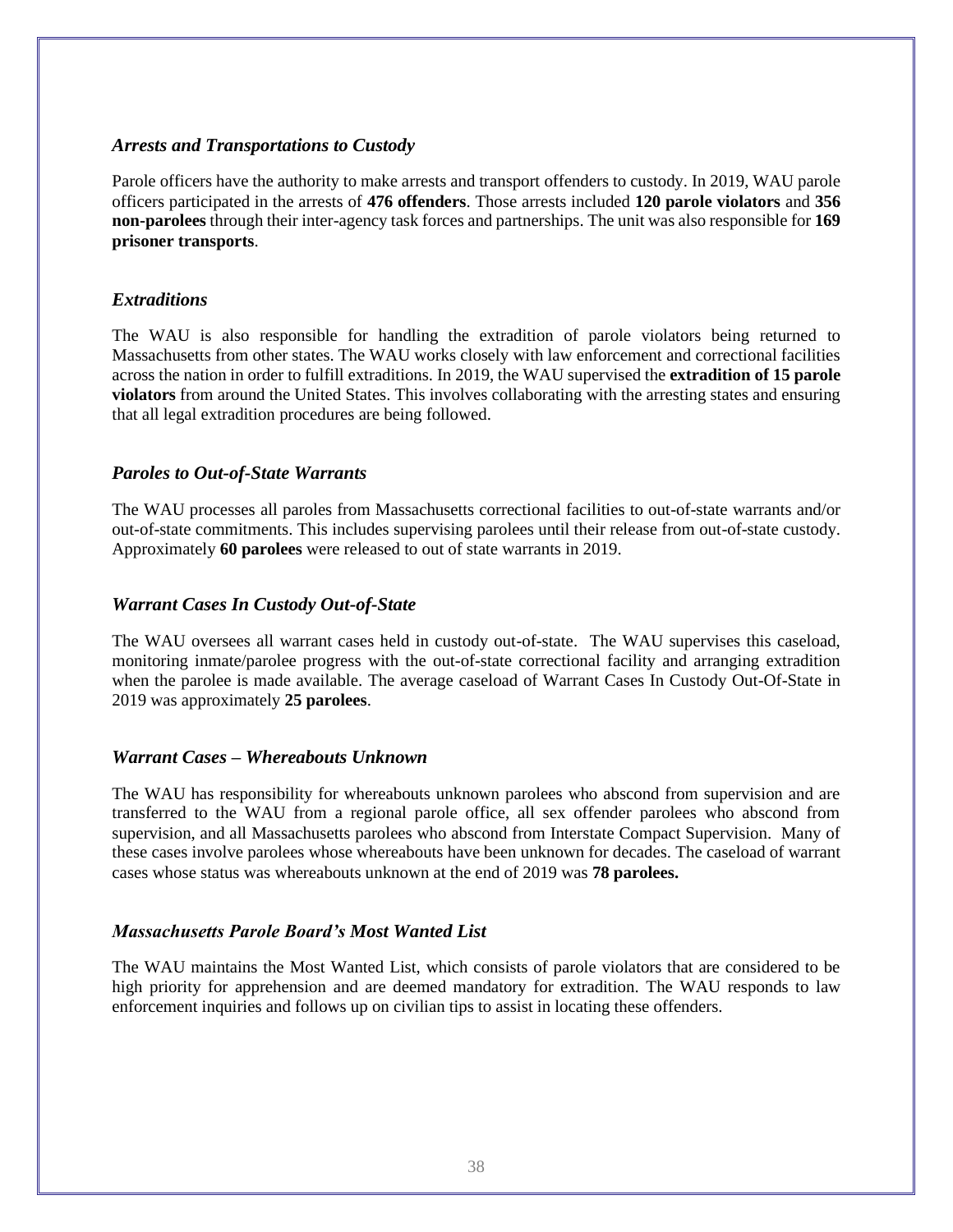#### *Twenty-Four Hour Duty Station*

The WAU serves as the Twenty-Four Hour Duty Station, responding to all emergency inquiries made to the MPB after 5:00 pm and on weekends and holidays. All after-hour calls are received by the Massachusetts State Police Central Dispatch, who then contacts a member of the WAU for further handling. The WAU contacts the appropriate officer to ensure that each case has been addressed. If the assigned officer is unavailable, then the case is referred to the After-Hour Duty Supervisor from a rotating list. The WAU processes **more than 100 after-hour calls annually**.

#### *Partnerships*

The WAU has become an integral part of the Massachusetts law enforcement community. This is a direct result of partnerships with local, state, and federal law enforcement agencies. The WAU has developed particularly strong ties with the Boston Police Fugitive Unit, Massachusetts State Police Violent Fugitive Apprehension Section, Federal Bureau of Investigation Southeast Major Gang Task Force, United States Marshals Service, Massachusetts Department of Correction, Massachusetts Probation Department, Massachusetts Department of Youth Services, as well as county-level correctional facilities and local police departments across the state.

#### **Training Office**

The Training Office for the Field Services Division is run by a Field Supervisor, who is responsible for coordinating training for all Officers throughout the division, to include Field Parole Office recruit training as well as all required annual in-service training for all assigned Officers. Field Parole Officers typically receive training annually in areas such as assessments, case management, report writing, defensive tactics, first aid / CPR, naloxone administration, firearms qualification, arrest and transportation techniques.

In 2019, the Field Parole Officer Recruit Class graduated 21 recruits. Training consisted of approximately 435 hours of training including time involved parole specific curriculum and scenario training as well as 40 hours of each of the following: Firearms Training, Defensive Tactics Training, and First Responder Training delivered by (MPTC) Municipal Police Training Committee certified instructors.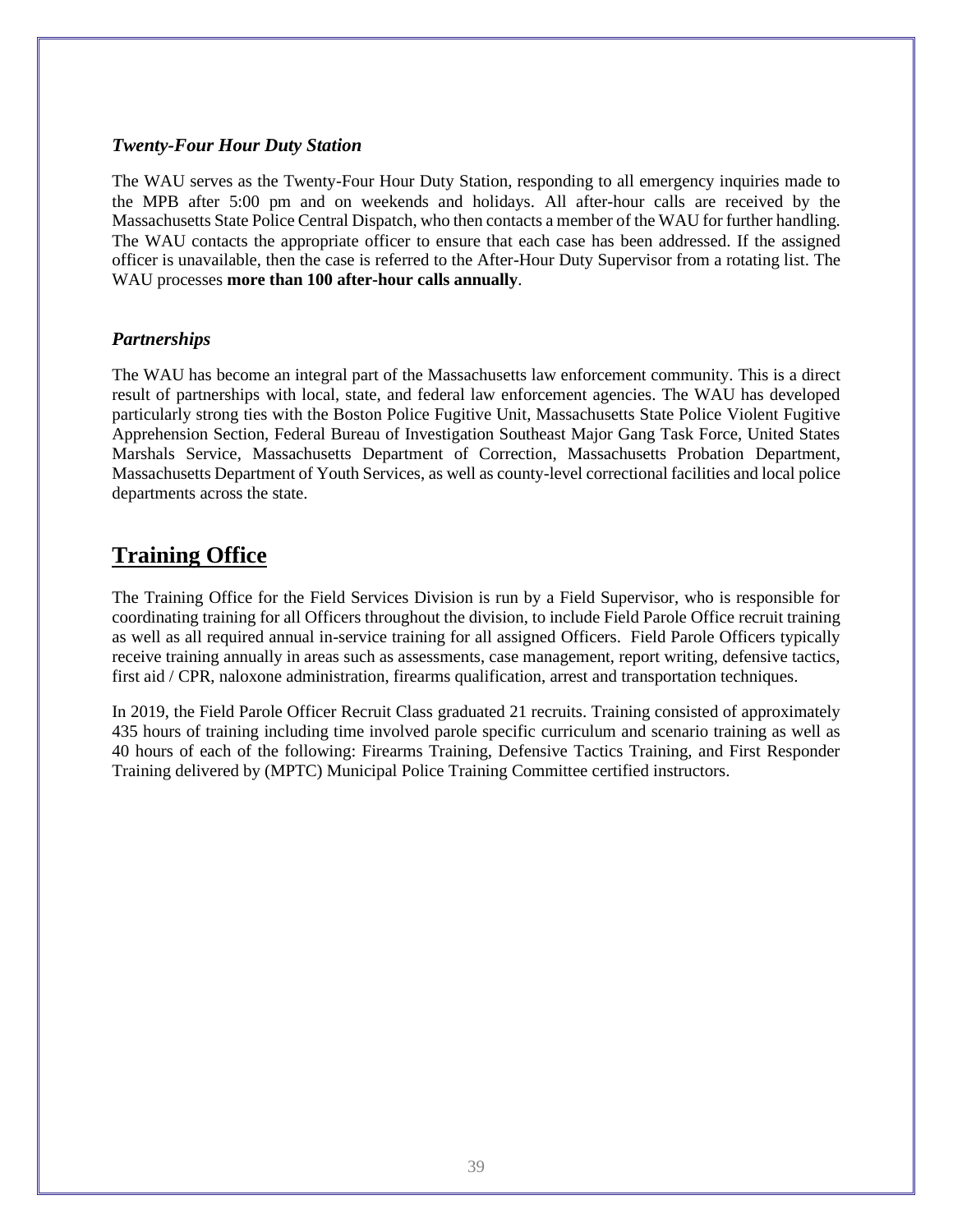<span id="page-42-0"></span>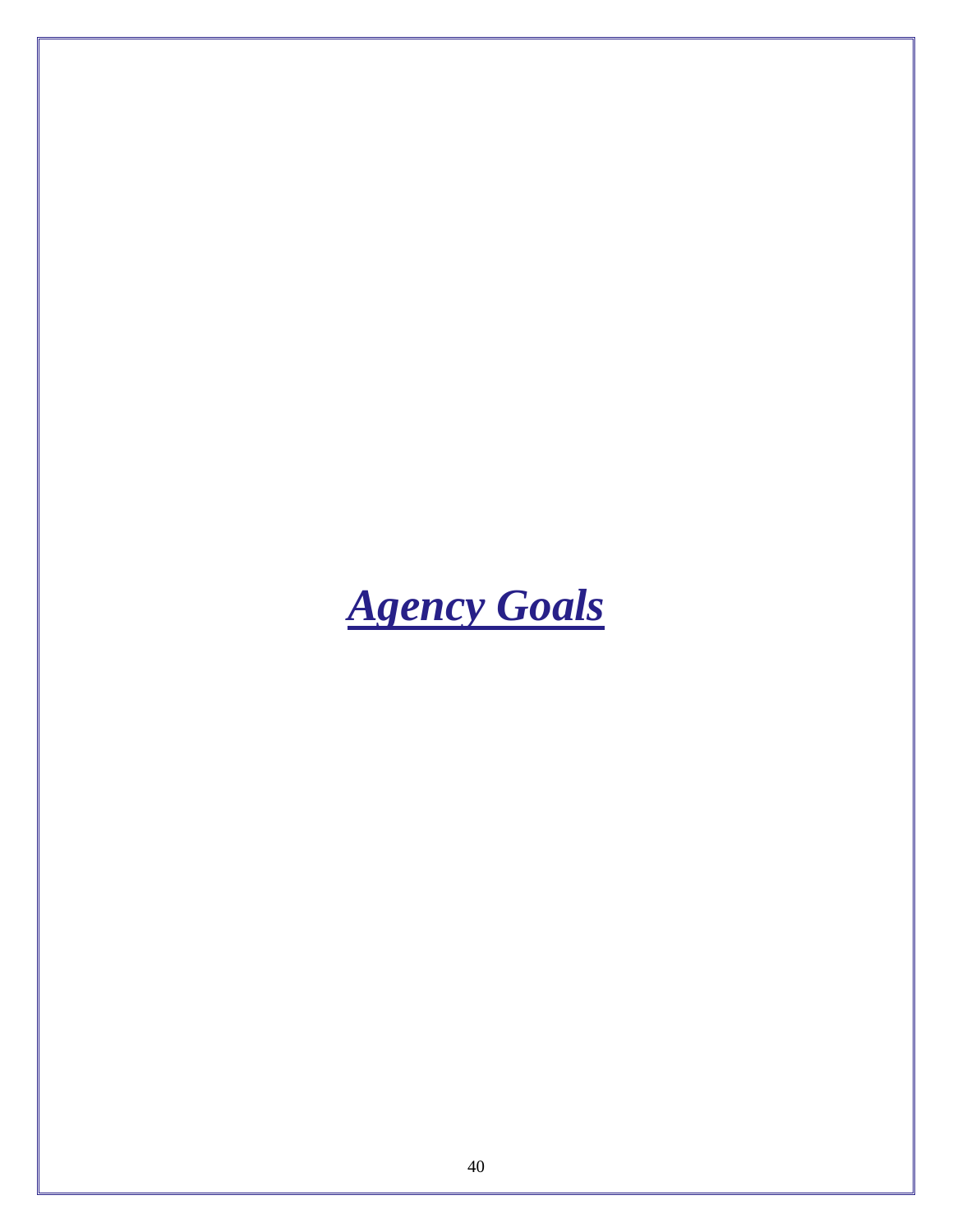The following constitutes the Massachusetts Parole Board's goals:

- Establish a committee for the formulation of an agency strategic plan
- Expand transitional housing opportunities for the reentry population
- Enhanced collaboration with the Executive Office of Health and Human Services, as well as other stakeholders, regarding behavioral health services for justice involved individuals (BHJI)
- Continued collaboration with the Department of Correction regarding Release to Supervision and Medical Release opportunities established by Council on Stage Governments legislation
- Continued compliance with standards set by the American Correctional Association
- Completion of re-accreditation by the American Correctional Association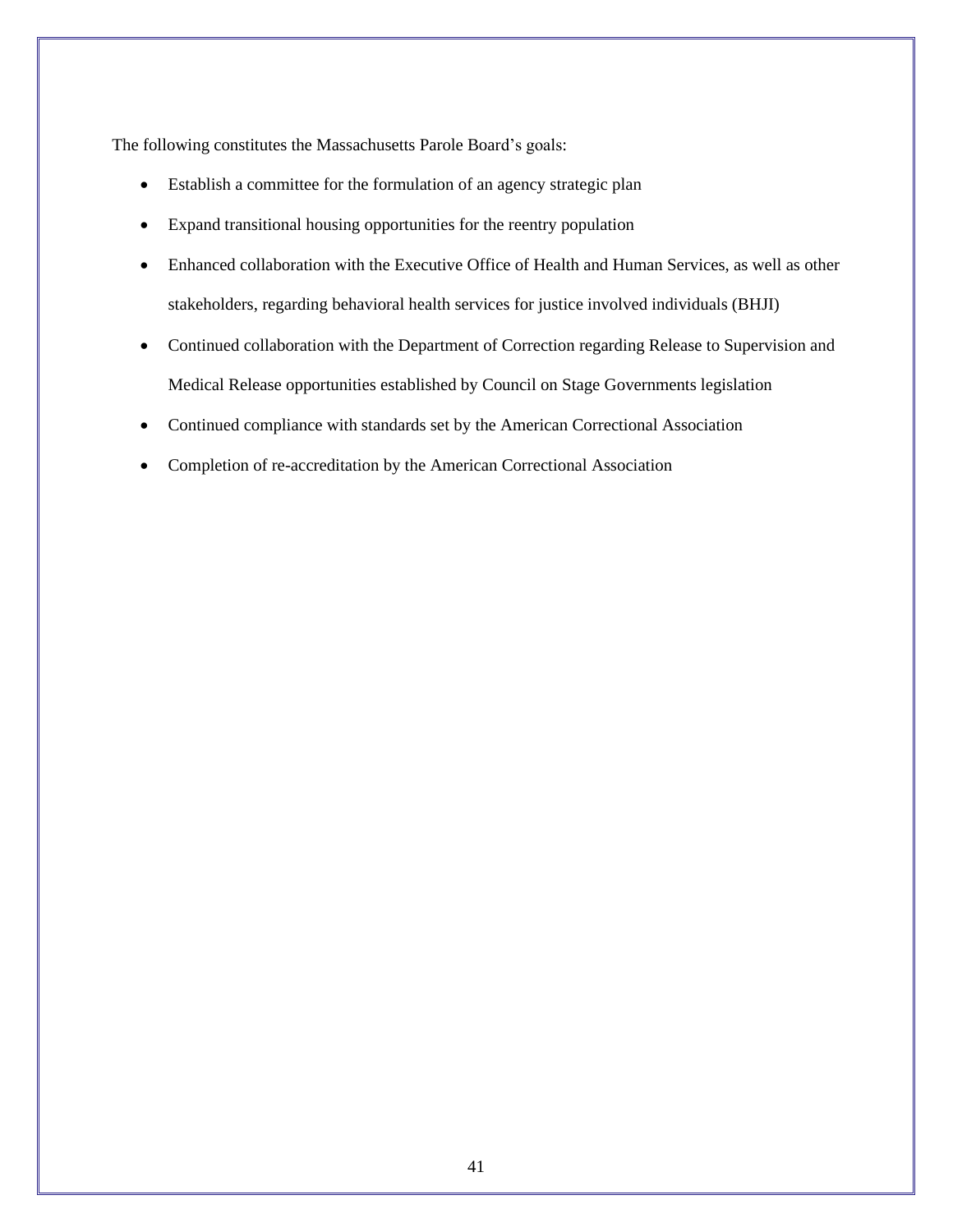<span id="page-44-0"></span>*Amended Addendum*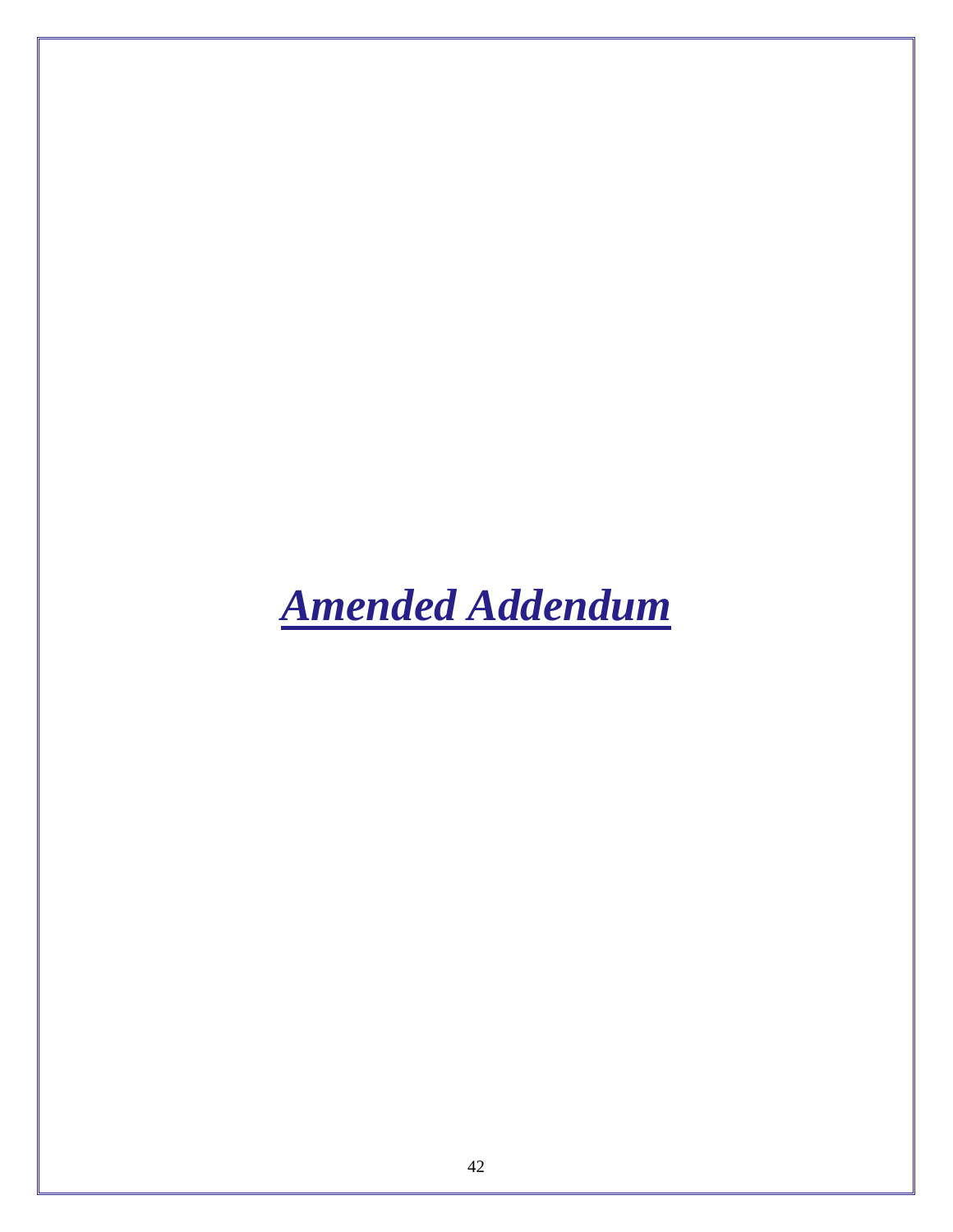The information provided in this addendum is based on data collection as of January 2021. At the time of initial publication of the report in October 2020, records of decisions for life sentence hearings held in 2019 had not yet been completed.

| <b>2019 Life Sentence Hearings</b> |                       |                     |                    |                      |
|------------------------------------|-----------------------|---------------------|--------------------|----------------------|
| <b>Hearing Type</b>                | <b>Positive Votes</b> | <b>Denied Votes</b> | <b>Total Votes</b> | <b>Paroling Rate</b> |
| Initial                            | 4                     | 31                  | 35                 | 11%                  |
| Review                             | 43                    | 59                  | 102                | 42%                  |
| <b>Total</b>                       | 47                    | 90                  | 137                | 34%                  |

| <b>2019 Life Sentence Hearings by Race/Ethnicity</b> |                       |                                |                                                    |                  |                                |  |
|------------------------------------------------------|-----------------------|--------------------------------|----------------------------------------------------|------------------|--------------------------------|--|
| <b>Race/Ethnicity</b>                                | <b>Positive Votes</b> | <b>Denied</b><br><b>V</b> otes | <b>Positive +</b><br><b>Denied</b><br><b>Votes</b> | Paroling<br>Rate | $\frac{0}{0}$<br><b>Denied</b> |  |
| Caucasian/White                                      | 15                    | 47                             | 62                                                 | 24%              | 76%                            |  |
| Hispanic/Latino                                      | 6                     | 16                             | 22                                                 | 27%              | 73%                            |  |
| African<br>American/Black                            | 23                    | 26                             | 49                                                 | 47%              | 53%                            |  |
| Asian/Pacific Islander                               |                       | 0                              |                                                    | 100%             | 0%                             |  |
| Not Reported                                         | $\overline{2}$        |                                | 3                                                  | 67%              | 33%                            |  |
| <b>Grand Total</b>                                   | 47                    | 90                             | 137                                                | 34%              | 66%                            |  |

The above 137 life sentence hearings comprised of 12 1<sup>st</sup> degree murder juvenile offenders as summarized below.

| 2019 Life Sentence Hearings: 1st Degree Murder Juvenile Offenders |                       |                     |                    |                      |
|-------------------------------------------------------------------|-----------------------|---------------------|--------------------|----------------------|
| <b>Hearing Type</b>                                               | <b>Positive Votes</b> | <b>Denied Votes</b> | <b>Total Votes</b> | <b>Paroling Rate</b> |
| Initial                                                           |                       |                     |                    | 0%                   |
| Review                                                            |                       |                     |                    | 40%                  |
| <b>Total</b>                                                      |                       | 10                  | 12                 | $17\%$               |